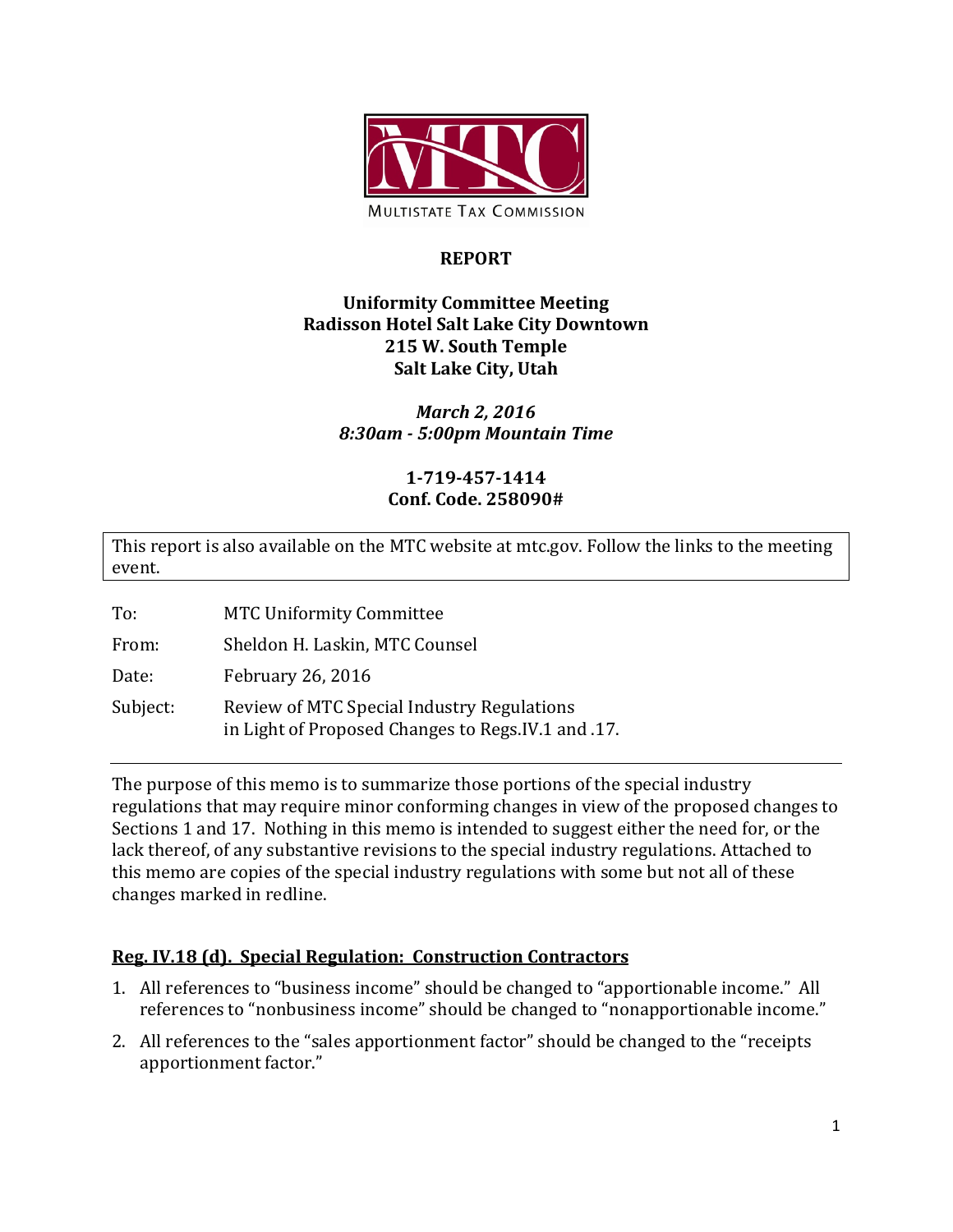- 3. All references to the three-factor formula should be dropped. Similarly, the apportionment of business (sic) income as defined in 18(d)(4) and the apportionment percentage as defined in 18(d)(4)(vii) are predicated on the UDITPA three-factor formula. The general apportionment regulations now recommend a double-weighted sales factor. Should we do the same in the special regulations and use that formula to illustrate the examples?
- 4. Is the use of the term gross receipts in  $18(d)(4)(vi)(A)$  correct? In the general regulations, the term "gross receipts" refers to the taxpayer's "gross amounts realized (the sum of money and the fair market value of other property or services received) on the sale or exchange of property, the performance of services, or the use of property or capital (including rents, royalties, interest and dividends) in a transaction which produces apportionable income in which the income or loss is recognized under the Internal Revenue Code." Reg. IV.2.(a)(5). Essentially, these are the taxpayer's receipts on a pre-apportioned basis. The term "receipts" "means all gross receipts of the taxpayer that are not allocated under paragraphs of Article IV, and that are received from transactions and activity in the regular course of the taxpayer's trade or business." Reg. IV.2.(a)(6). Essentially, these are the taxpayer's apportionable receipts. The use of the term "gross receipts" in  $18(d)(4)(vii)$  (A) appears to be correct because the regulation sets forth the rules to determine whether the receipts from construction contracts will be attributable to the state. In other words, the rules are used to determine whether those receipts are apportionable, rather than to determine the treatment of receipts that have already been determined to be apportionable.

# **Reg. IV.18.(e). Special Rules: Airlines**

- 1. All references to "business income" should be changed to "apportionable income."
- 2. All references to the "sales factor" should be changed to "receipts factor." However, the regulation also parenthetically refers to the "transportation revenue factor." Is that a term of art that should be retained in this regulation?
- 3. All references to the three-factor formula should be dropped.
- 4. The examples at the end of the regulation are all based on the equally weighted UDITPA apportionment formula. That should be dropped. Should we include examples based on a double-weighted sales factor to be consistent with the apportionment formula recommendation in the general regulations?

# **Reg. IV.18.(f). Special Rules: Railroads**

- 1. All references to "business income "should be changed to "apportionable income." All references to "nonbusiness income" should be changed to "nonapportionable income."
- 2. All references to the "sales factor" should be changed to "receipts factor." However, the regulation also parenthetically refers to the "revenue factor." Is that a term of art that should be retained in this regulation? Please note that Reg. 18.(f) (3)(iv)A refers to revenue derived from transactions and activities in the regular course of the taxpayer's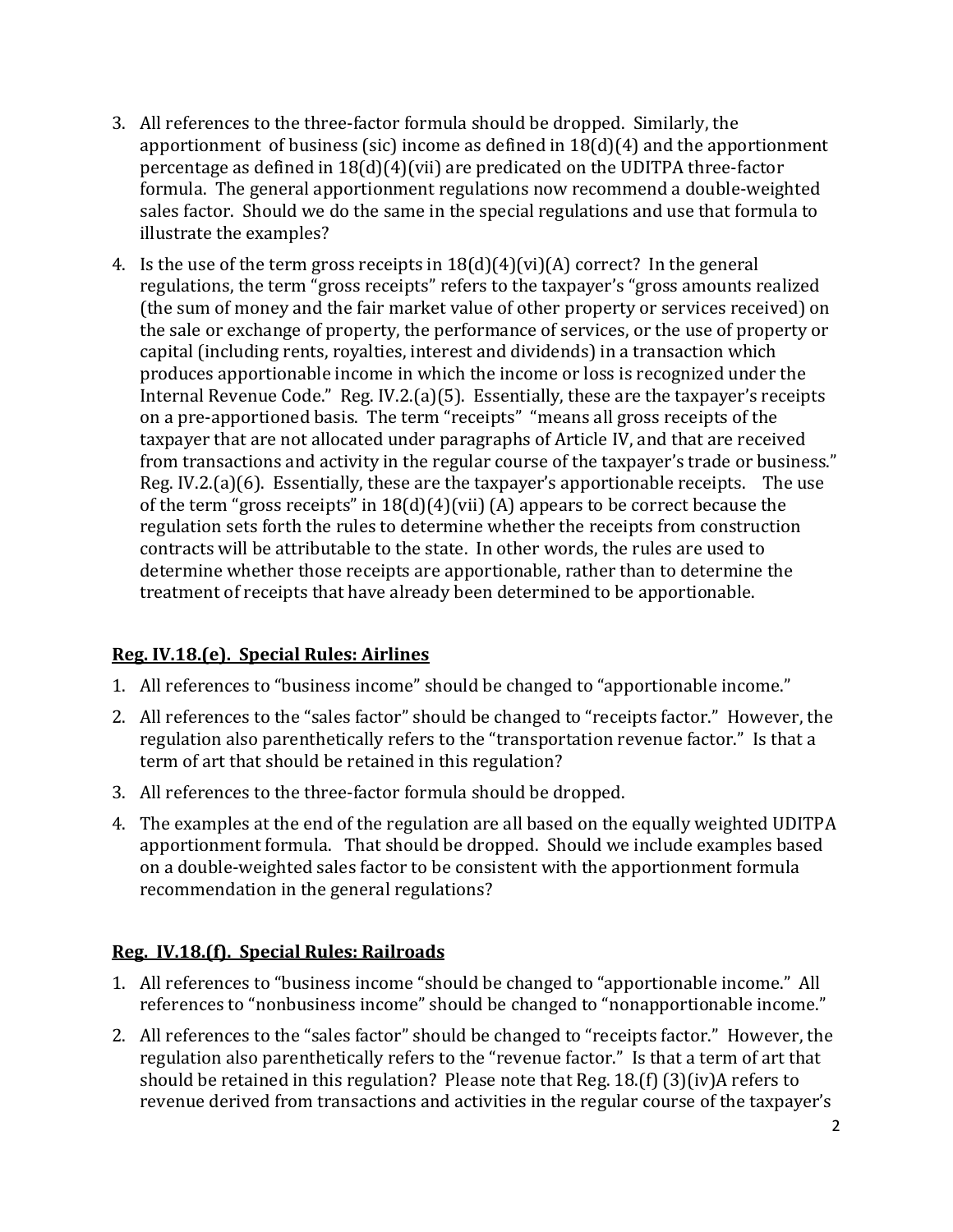trade or business. It does not refer to receipts or to sales. It is only the title of (f).(3)(iv) that uses the term "sales (revenue) factor." Further note that Reg. 18.(f) (3)(iv)C does refer to receipts from the transportation of passengers within the state. Is there some significance to the use of the term "revenue" in the first instance and "receipts" in the latter?

- 3. All references to the three-factor formula should be dropped.
- 4. There is a cross-reference in 18.(f)(3)(i) to Reg. IV.14 17. Much of former Reg. IV.15 (a) has been moved to IV.2 (a)(6). Should the cross-reference be amended to refer to  $2(a)(6)$  in addition to  $14 - 17$ ?

# **Reg. IV. 18.(g). Special Rules: Trucking Companies**

- 1. All references to "business income "should be changed to "apportionable income." All references to "nonbusiness income" should be changed to "nonapportionable income."
- 2. Again, there is a cross-reference in  $W.18(g)(3)(i)$  to Reg. 15, most of the contents of which have been moved to IV.2 (a)(6). Should the cross-reference be amended to refer to  $2(a)(6)$  in addition to  $14-17$ ?
- 3. All references to the three-factor formula should be dropped.
- 4. All references to the "sales factor" should be changed to "receipts factor." However, the regulation also parenthetically refers to the "revenue factor." Is that a term of art that should be retained in this regulation? Note that Reg.IV.18 (g) (3)(iv)A refers to revenue derived from transactions and activities in the regular course of the taxpayer's trade or business. It does not refer to receipts or to sales. But Reg. Reg.IV.18(g) (3)(iv)B refers to receipts from shipments of freight, mail and express. Is there a material difference between the two?

# **Reg. IV.18.(i). Special Rules: Telecommunications and ancillary service providers**

- 1. All references to the "sales factor" should be changed to "receipts factor."
- 2. The use of "gross receipts" in Reg. IV.18.(i)(3)(ii) appears to be appropriate. Again, the regulation sets forth the rules to determine whether the receipts from sales of telecommunications and ancillary services will be attributable to the state. In other words, the rules are used to determine whether those receipts are apportionable, rather than to determine the treatment of receipts that have already been determined to be apportionable.

# **Reg. IV.18.(j). Special Rules: Publishing**

- 1. All references to "business income" should be changed to "apportionable income."
- 2. All references to the "sales factor" should be changed to "receipts factor.
- 3. All references to the three-factor formula should be dropped.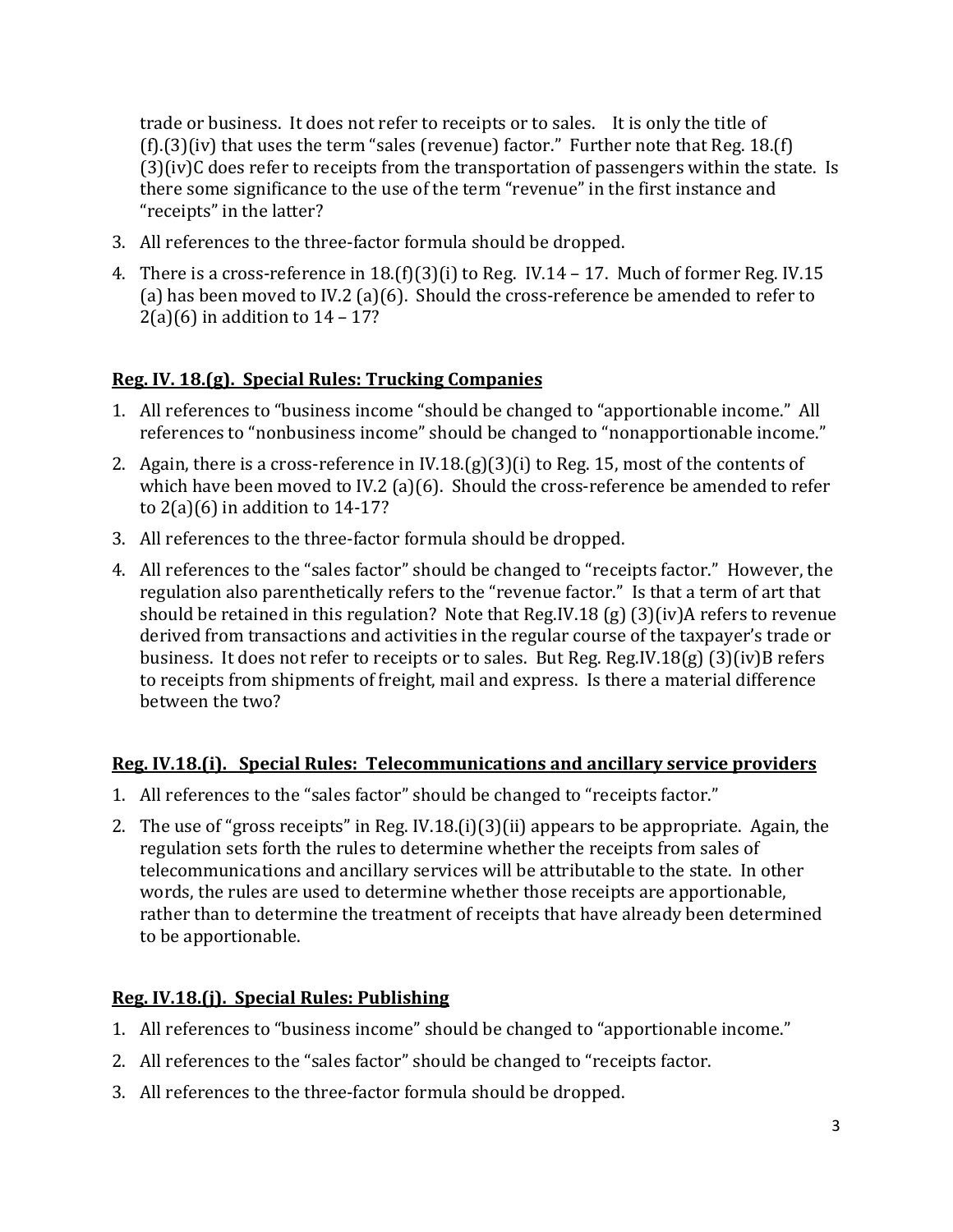4. The use of the term "gross receipts" in this regulation is not always consistent with how the term is defined in the general regulations. Here are the references, in bold:

The numerator of the sales factor shall include all **gross receipts** of the taxpayer from sources within this state, including, but not limited to, the following:

1. **Gross receipts** derived from the sale of tangible personal property, including printed materials, delivered or shipped to a purchaser or a subscriber in this state.

2. Except as provided in subparagraph (3)(iii)B.3., **gross receipts** derived from advertising and the sale, rental or other use of the taxpayer's customer lists or any portion thereof shall be attributed to this state as determined by the taxpayer's "circulation factor" during the tax period.

Reg. IV.18.(j)(3)(iii)B.

The first and second references do not appear to be consistent with the use of the term "gross receipts" in the general regulations. It would seem the term "receipts" would be more appropriate in both cases, because the receipts described are apportionable to the state. But the use of the term "gross receipts" in relation to advertising and customer lists does appear to be appropriate, because the reference is to preapportioned receipts. The circulation factor is then used to determine what proportion of the gross receipts are apportionable receipts. This provision may require redrafting, because it may be confusing to start out with a reference to "receipts" in general and then vary the terminology in reference to receipts from advertising and customer lists.

5. Are the rules for sourcing advertising receipts consistent with the rules under Sec. 17 – or are they more specific – and so should be retained? See the following provisions:

2. Except as provided in subparagraph (3)(iii)B.3., gross receipts derived from advertising and the sale, rental or other use of the taxpayer's customer lists or any portion thereof shall be attributed to this state as determined by the taxpayer's "circulation factor" during the tax period. The circulation factor shall be determined for each individual publication by the taxpayer of printed material containing advertising and shall be equal to the ratio that the taxpayer's in-state circulation to purchasers and subscribers of its printed material bears to its total circulation to purchasers and subscribers everywhere.

The circulation factor for an individual publication shall be determined by reference to the rating statistics as reflected in such sources as Audit Bureau of Circulations or other comparable sources, provided that the source selected is consistently used from year to year for such purpose. If none of the foregoing sources are available, or, if available, none is in form or content sufficient for such purposes, then the circulation factor shall be determined from the taxpayer's books and records.

3. When specific items of advertisements can be shown, upon clear and convincing evidence, to have been distributed solely to a limited regional or local geographic area in which this state is located, the taxpayer may petition, or the [Tax Administrator] may require, that a portion of such receipts be attributed to the sales factorreceipts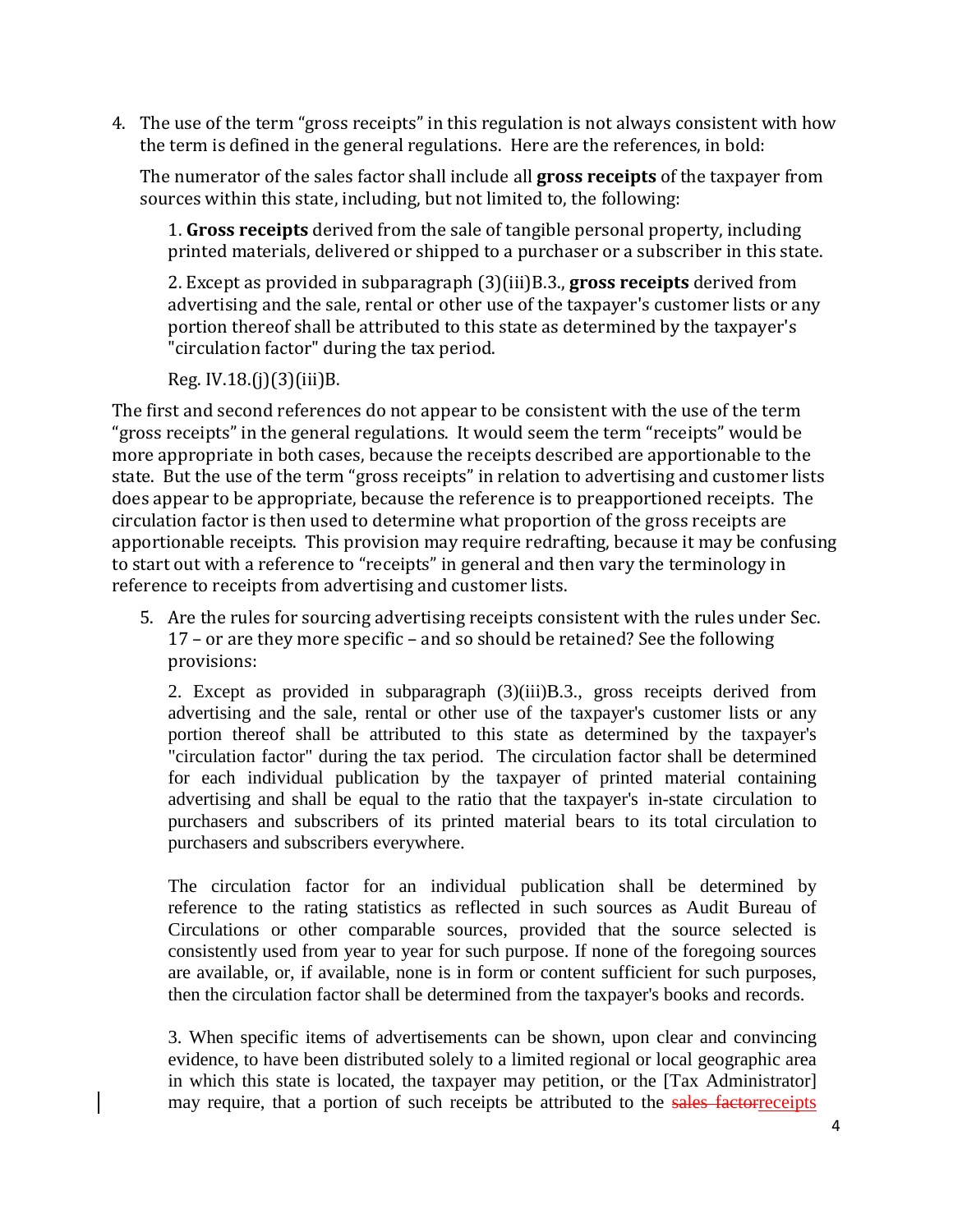factor numerator of this state on the basis of a regional or local geographic area circulation factor and not upon the basis of the circulation factor provided by subparagraph  $(3)(iii)B.2$ . Such attribution shall be based upon the ratio that the taxpayer's circulation to purchasers and subscribers located in this state of the printed material containing such specific items of advertising bears to its total circulation of such printed material to purchasers and subscribers located within such regional or local geographic area. This alternative attribution method shall be permitted only upon the condition that such receipts are not double counted or otherwise included in the numerator of any other state.

4. In the event that the purchaser or subscriber is the United States Government or that the taxpayer is not taxable in a State, the gross receipts from all sources, including the receipts from the sale of printed material, from advertising, and from the sale, rental or other use of the taxpayer's customer's lists, or any portion thereof that would have been attributed by the circulation factor to the numerator of the sales factorreceipts factor for such State, shall be included in the numerator of the sales factorreceipts factor of this State if the printed material or other property is shipped from an office, store, warehouse, factory, or other place of storage or business in this State.

# **Reg. IV.18 (h). Special Rules: Television and Radio Broadcasting.**

- 1. All references to "business income" should be changed to "apportionable income." All references to "nonbusiness income" should be changed to "nonapportionable income."
- 2. All references to the "sales factor" should be changed to "receipts factor.
- 3. All references to the three-factor formula should be dropped.
- 4. The use of the term "gross receipts" in this regulation is not always consistent with how the term is defined in the general regulations. Here are the references, in bold:

The numerator of the sales factor shall include all **gross receipts** of the taxpayer from sources within this state, including, but not limited to the following:

1. **Gross receipts**, including advertising revenue, from television film or radio programming in release to or by television and radio stations located in this state.

2. **Gross receipts**, including advertising revenue, from television film or radio programming in release to or by a television station (independent or unaffiliated) or network of stations for broadcast shall be attributed to this state in the ratio (hereafter "audience factor") that the audience for such station (or owned and affiliated stations in the case of networks) located in this state bears to the total audience for such station (or owned and affiliated stations in the case of networks).

Again, the first two references to "gross receipts" are more appropriately referred to as "receipts" under the general regulations because these receipts are apportionable to the state. But the final category of receipts requires an attribution based on audience share and is therefore more accurately described as pre-apportionment "gross receipts."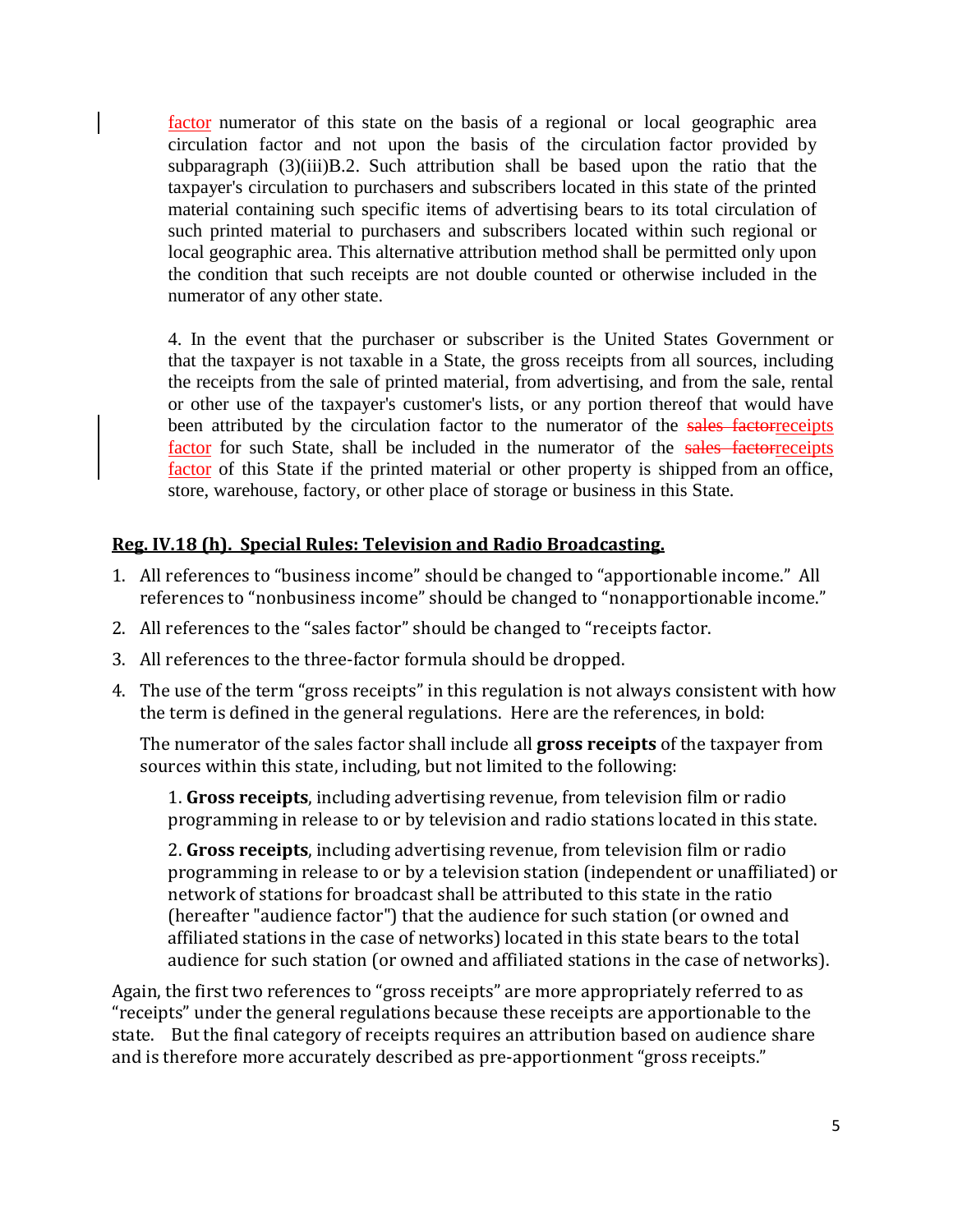5. Are the rules for sourcing advertising receipts consistent with the rules under Sec. 17 – or are they more specific – and so should be retained? See the following provisions:

2. Gross receipts, including advertising revenue, from television film or radio programming in release to or by a television station (independent or unaffiliated) or network of stations for broadcast shall be attributed to this state in the ratio (hereafter "audience factor") that the audience for such station (or owned and affiliated stations in the case of networks) located in this state bears to the total audience for such station (or owned and affiliated stations in the case of networks).

The audience factor for television or radio programming shall be determined by the ratio that the taxpayer's in-state viewing (listening) audience bears to its total viewing (listening) audience. Such audience factor shall be determined either by reference to the books and records of the taxpayer or by reference to published rating statistics, provided the method used by the taxpayer is consistently used from year to year for such purpose and fairly represents the taxpayer's activity in the state.

3. Gross receipts from film programming in release to or by a cable television system shall be attributed to this state in the ratio (hereafter "audience factor") that the subscribers for such cable television system located in this state bears to the total subscribers of such cable television system. If the number of subscribers cannot be accurately determined from the books and records maintained by the taxpayer, such audience factor ratio shall be determined on the basis of the applicable year's subscription statistics located in published surveys, provided that the source selected is consistently used from year to year for that purpose.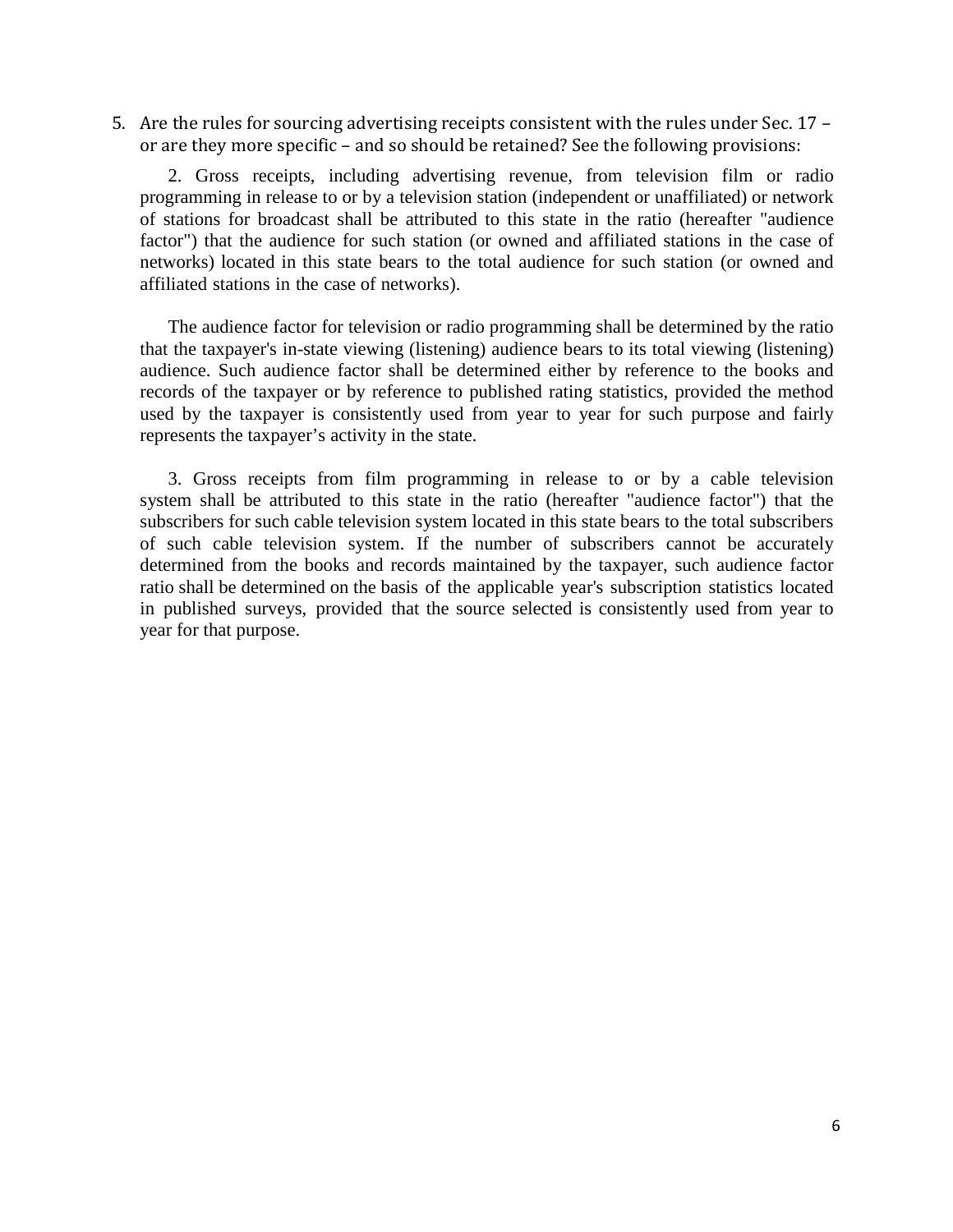### **••• Reg.IV.18.(d). Special Regulation: Construction Contractors.**

[Adopted July 10, 1980]

The following special rules are established in respect to the apportionment of income of long-term construction contractors:

**(1) In General.** When a taxpayer elects to use the percentage of completion method of accounting, or the completed contract method of accounting for long-term contracts (construction contracts covering a period in excess of one year from the date of execution of the contract to the date on which the contract is finally completed and accepted), and has income from sources both within and without this state from a trade or business, the amount of business incomeapportionable income derived from such long-term contracts from sources within this state shall be determined pursuant to this regulation. In such cases, the first step is to determine which portion of the taxpayer's income constitutes "business incomeapportionable income" and which portion constitutes "nonbusiness incomeapportionable income" under Article IV.1 and Reg. IV.1 thereunder. Nonbusiness incomeapportionable income is directly allocated to specific states pursuant to the provisions of Article IV.5 to .8, inclusive. Business incomeApportionable income is apportioned among the states in which the business is conducted pursuant to the property, payroll, and sales-receipts apportionment factors set forth in this regulation. The sum of (1) the items of nonbusiness incomeapportionable income directly allocated to this state and (2) the amount of business incomeapportionable income attributable to this state constitutes the amount of the taxpayer's entire net income which is subject to tax by this state.

**(2) Business Apportionable and Nonbusiness Incomeapportionable income.** For definitions, rules and examples for determining business apportionable and nonbusiness incomeapportionable income, see Reg. IV.1.

**(3) Methods of Accounting and Year of Inclusion.** For general rules of accounting, definitions and methods of accounting for long-term construction contracts see [each state adopting this Regulation should insert here reference to its laws and regulations relating in general to accounting methods of reporting income from long-term contracts. This Regulation assumes that the law of the adopting states permits the taxpayer to elect either the percentage of completion or completed contract method. If not, the Regulation will have to be modified to conform to an adopting state's accounting method for long-term construction contracts.]

# **(4) Apportionment of Business IncomeApportionable income.**

**(i)** In General. Business incomeApportionable income is apportioned to this state by a three-factor formula consisting of property, payroll and sales-receipts regardless of the method of accounting for long-term contracts elected by the taxpayer. The total of the property, payroll and sales receipts percentages is divided by three to determine the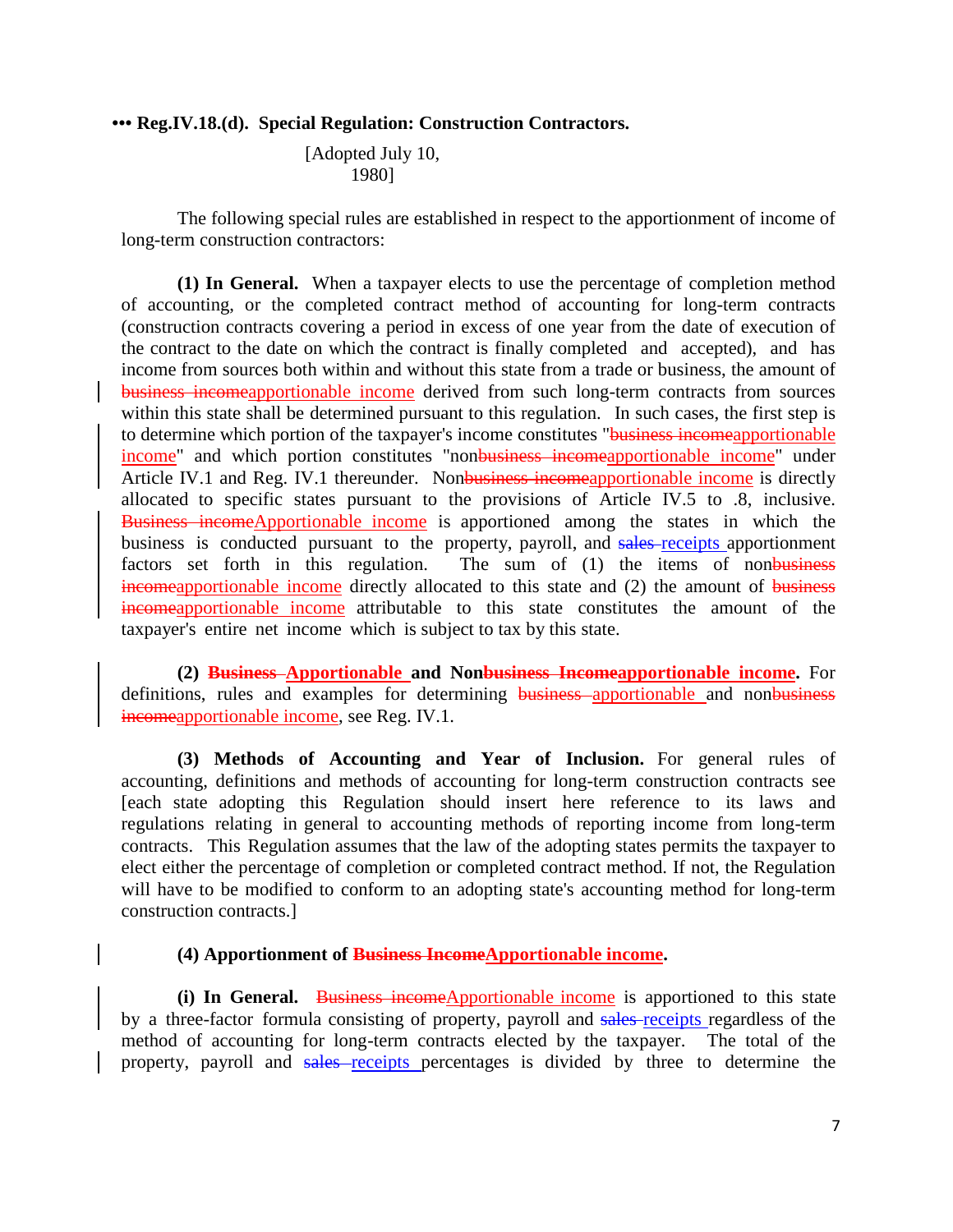apportionment percentage. The apportionment percentage is then applied to business incomeapportionable income to determine the amount apportioned to this state.

**(ii) Percentage of Completion Method.** Under this method of accounting for longterm contracts, the amount to be included each year as **business incomeapportionable** income from each contract is the amount by which the gross contract price which corresponds to the percentage of the entire contract which has been completed during the income year exceeds all expenditures made during the income year in connection with the contract. In so doing, account must be taken of the material and supplies on hand at the beginning and end of the income year for use in each such contract.

*Example:* A taxpayer using the percentage of completion method of accounting for long-term contracts, entered into a long-term contract to build a structure for

\$9,000,000. The contract allowed three years for completion and, as of the end of the second income year, the taxpayer's books of account, kept on the accrual method, disclosed the following:

|                           | Receipts    | <b>Expenditures</b> |  |  |
|---------------------------|-------------|---------------------|--|--|
| End of 1st income year    | \$2,500,000 | \$2,400,000         |  |  |
| End of 2nd income<br>year | 4,500,000   | 4,100,000           |  |  |
| Totals                    | \$7,000,000 | \$6,500,000         |  |  |

In computing the above expenditures, consideration was given to material and supplies on hand at the beginning and end of each income year. It was estimated that the contract was 30% completed at the end of the first income year and 80% completed at the end of the second income year. The amount to be included as business incomeapportionable income for the first income year is \$300,000 (30% of \$9,000,000 or \$2,700,000 less expenditures of  $$2,400,000$  equals  $$300,000$ . The amount to be included as business incomeapportionable income for the second income year is \$400,000 (50% of \$9,000,000 or \$4,500,000 less expenditures of \$4,100,000 equals \$400,000).

**(iii) Completed Contract Method.** Under this method of accounting business incomeapportionable income derived from long-term contracts is reported for the income year in which the contract is finally completed and accepted. Therefore, a special computation is required to compute the amount of business incomeapportionable income attributable to this state from each completed contract (see subdivision (5) of this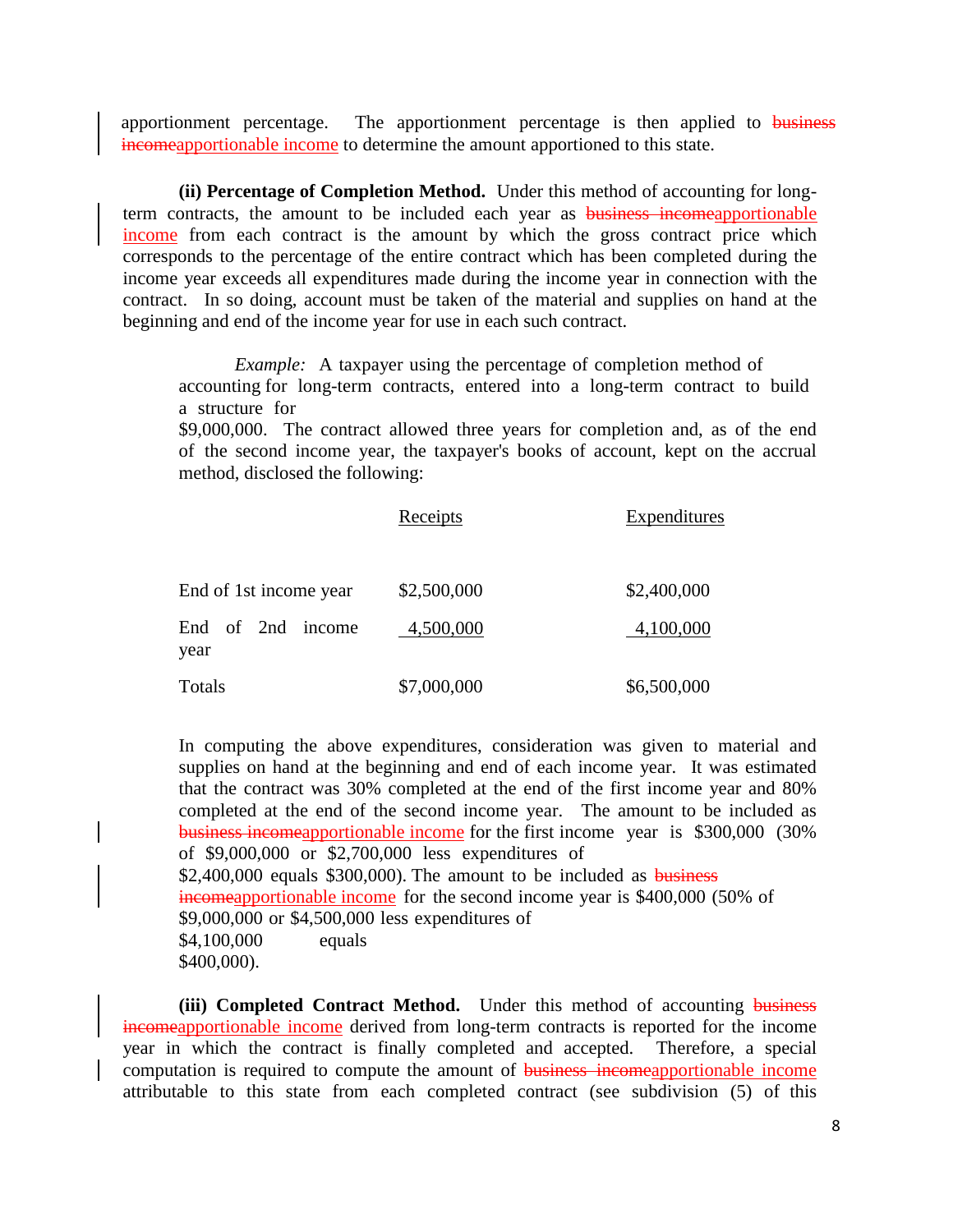regulation). Thus, all receipts and expenditures applicable to such contracts whether complete or incomplete as of the end of the income year are excluded from business incomeapportionable income derived from other sources, as for example, short-term contracts, interest, rents, royalties, etc., which is apportioned by the regular three-factor formula of property, payroll and salesreceipts.

**(iv) Property Factor***.* In general the numerator and denominator of the property factor shall be determined as set forth in Article IV.10 to .12, inclusive, and Reg. IV.10 to .12, inclusive. However, the following special rules are also applicable:

(A) The average value of the taxpayer's cost (including materials and labor) of construction in progress, to the extent that such costs exceed progress billings (accrued or received, depending on whether the taxpayer is on the accrual or cash basis for keeping its accounts) shall be included in the denominator of the property factor. The value of any such construction costs attributable to construction projects in this state shall be included in the numerator of the property factor.

*Example 1:* Taxpayer commenced a long-term construction project in this state as of the beginning of a given year. By the end of its second year, its equity in the costs of production to be reflected in the numerator and denominator of its property factor for such year is computed as follows:

|                                                                   | 1st Year         |            | 2nd Year  |             |
|-------------------------------------------------------------------|------------------|------------|-----------|-------------|
|                                                                   | Beginning        | Ending     | Beginning | Ending      |
| <b>Construction Costs</b>                                         | $\boldsymbol{0}$ | \$1,000000 |           |             |
| Progress billings                                                 |                  | 600,000    |           |             |
| Balance $12/31-(1/1)$                                             |                  | \$400,000  | \$400,000 |             |
| <b>Construction Costs -</b><br>Total from beginning<br>of project |                  |            |           | \$5,000,000 |
| Progress billings -<br>Total from beginning                       |                  |            |           |             |
| of project                                                        |                  |            |           | 4,000,000   |
| Balance 12/31                                                     |                  |            |           | 1,000,000   |
| Balance beginning of                                              |                  |            |           |             |
| year                                                              |                  |            |           | 400,000     |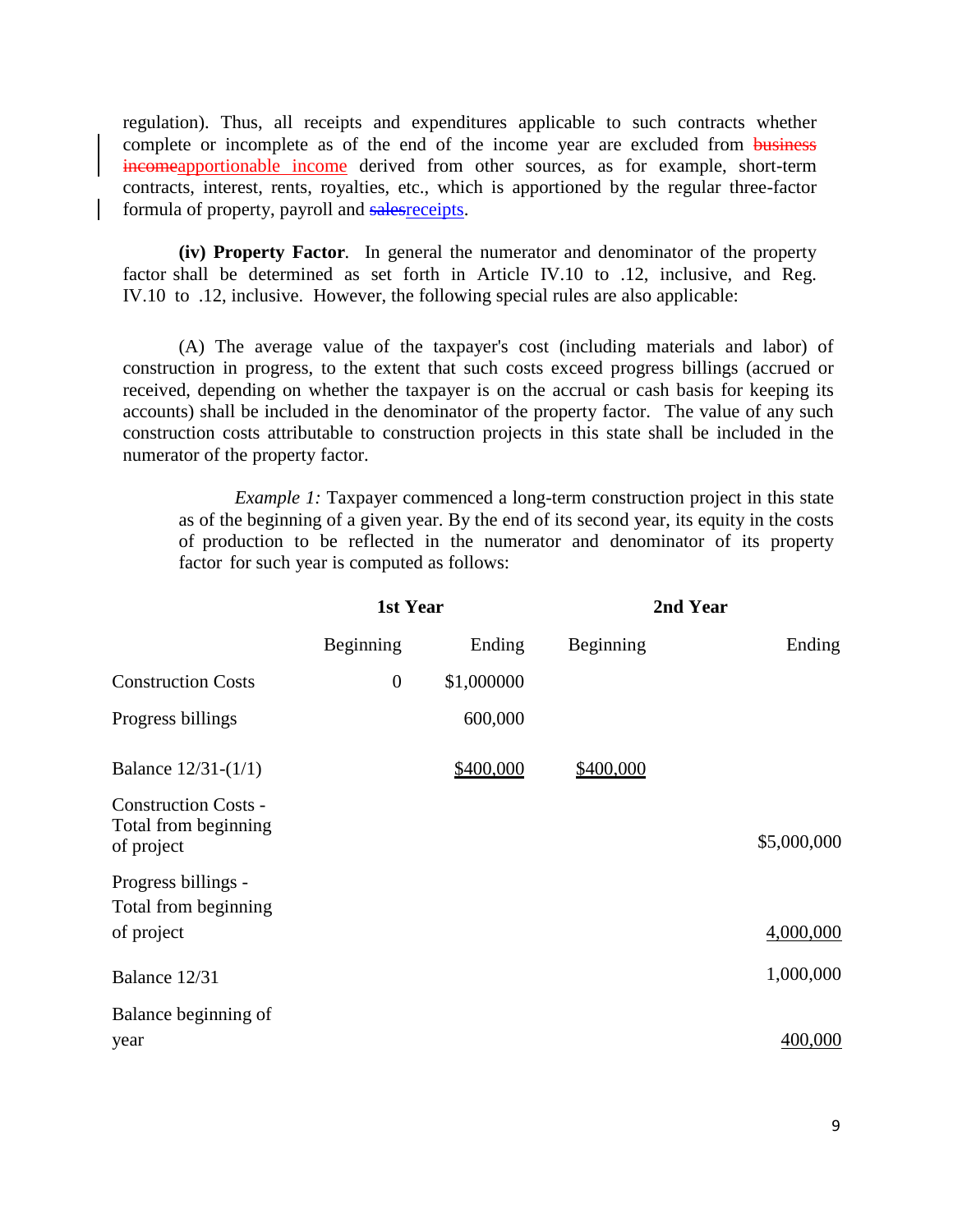Total \$1,400,000

Average (1/2) - Value used in property factor \$700,000

Note: It may be necessary to use monthly averages if yearly averages do not properly reflect the average value of the taxpayer's equity; see Article IV.12 and Reg. IV.12.

*Example* 2: Same facts as in Example 1, except that progress billings exceeded construction costs. No value for the taxpayer's equity in the construction project is shown in the property factor.

(B) Rent paid for the use of equipment directly attributable to a particular construction project is included in the property factor at eight times the net annual rental rate even though such rental expense may be capitalized into the cost of construction.

(C) The property factor is computed in the same manner for all long-term contract methods of accounting and is computed for each income year even though under the completed contract method of accounting, business incomeapportionable income is computed separately (see paragraph (5) below).

**(v) Payroll Factor***.* In general the numerator and denominator of the payroll factor shall be determined as set forth in Article IV.13 and .14 and Reg. IV.13 and .14. However, the following special rules are also applicable:

(A) Compensation paid employees which is attributable to a particular construction project is included in the payroll factor even though capitalized into the cost of construction.

(B) Compensation paid employees who in the aggregate perform most of their services in a state to which their employer does not report them for unemployment tax purposes, shall nevertheless be attributed to the state in which the services are performed.

*Example:* A taxpayer engaged in a long-term contract in state X sends several key employees to that state to supervise the project. The taxpayer, for unemployment tax purposes, reports these employees to state Y where the main office is maintained and where the employees reside. For payroll factor purposes and in accordance with Article IV.14 and Reg. IV.14 thereunder, the compensation is assigned to the numerator of state X.

(C) The payroll factor is computed in the same manner for all long-term contract methods of accounting and is computed for each income year even though, under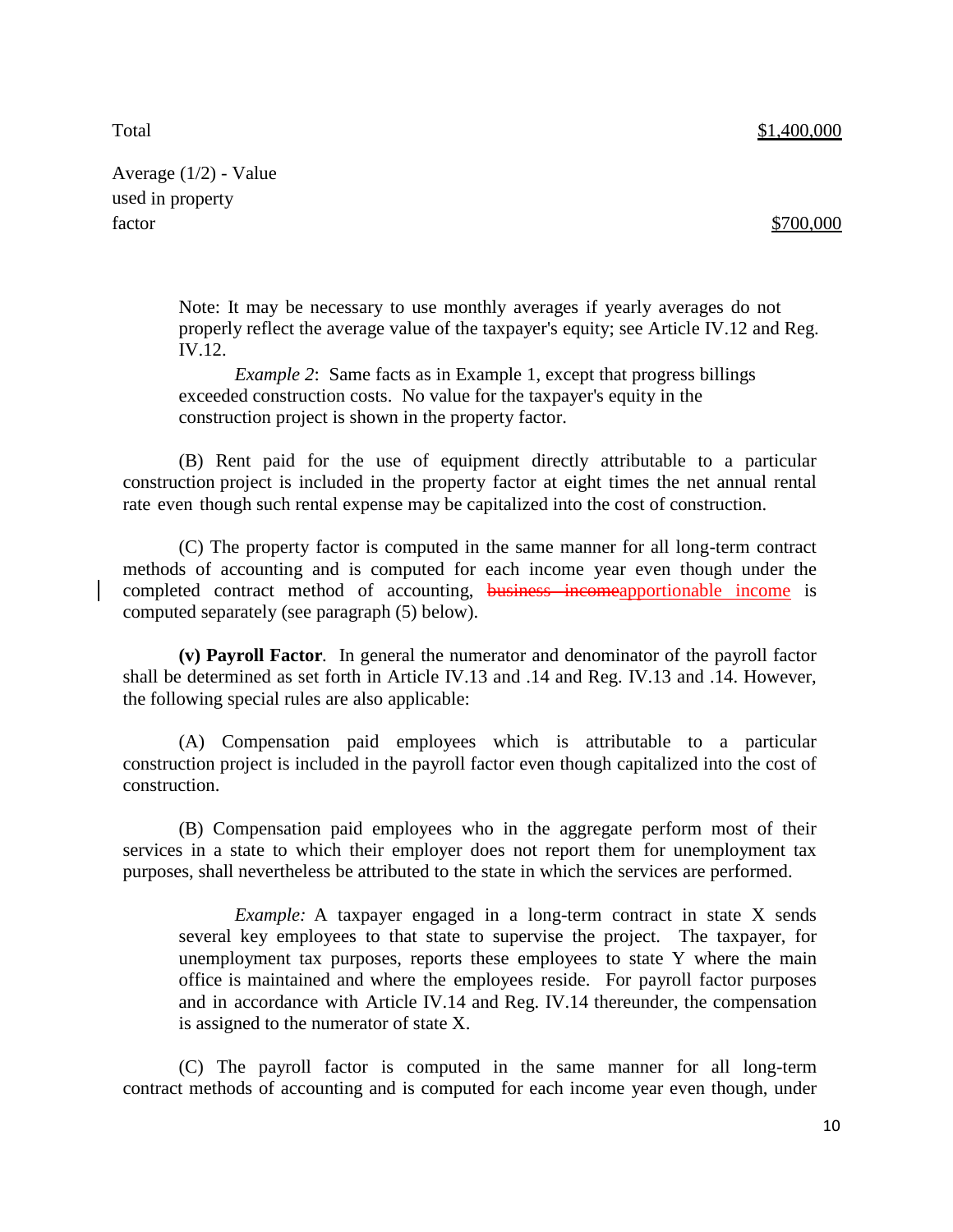the completed contract method of accounting, **business incomeapportionable income** is computed separately (see paragraph (5) below).

**(vi) Sales FactorReceipts factor.** In general, the numerator and denominator of the sales factorreceipts factor shall be determined as set forth in Article IV.15-.17, inclusive, and Reg. IV.15-.17, inclusive. However, the following special rules are also applicable:

(A) Gross receipts derived from the performance of a contract are attributable to this state if the construction project is located in this state. If the construction project is located partly within and partly without this state, the gross receipts attributable to this state are based upon the ratio which construction costs for the project in this state incurred during the income year bear to the total of construction costs for the entire project during the income year, or upon any other method, such as engineering cost estimates, which will provide a reasonable apportionment.

*Example 1*: A construction project was undertaken in this state by a calendar year taxpayer which had elected one of the long-term contract methods of accounting. The following gross receipts (progress billings) were derived from the contract during the three income years that the contract was in progress.

|                | 1st Year    | 2nd Year    | 3rd Year    |
|----------------|-------------|-------------|-------------|
| Gross receipts | \$1,000,000 | \$4,000,000 | \$3,000,000 |

The gross receipts to be reflected in both the numerator and denominator of the sales factorreceipts factor for each of the three years are the amounts shown.

*Example 2*: A taxpayer contracts to build a dam on a river at a point which lies half within this state and half within state X. During the taxpayer's first income year, construction costs in this state were \$2,000,000. Total construction costs for the project during the income year were \$3,000,000. Gross receipts (progress billings) for the year were \$2,400,000. Accordingly, gross receipts of \$1,600,000 (\$2,000,000/\$3,000,000 x

\$2,400,000) are included in the numerator of the sales factorreceipts factor.

(B) If the percentage of completion method is used, the sales factorreceipts factor includes only that portion of the gross contract price which corresponds to the percentage of the entire contract which was completed during the income year.

*Example*: A taxpayer which had elected the percentage of completion method of accounting entered into a long-term construction contract. At the end of its current income year (the second since starting the project), it estimated that the project was 30% completed. The bid price for the project was \$9,000,000 and it had received \$2,500,000 from progress billings as of the end of its current income year. The amount of gross receipts to be included in the sales factorreceipts factor for the current income year is \$2,700,000 (30% of \$9,000,000), regardless of whether the taxpayer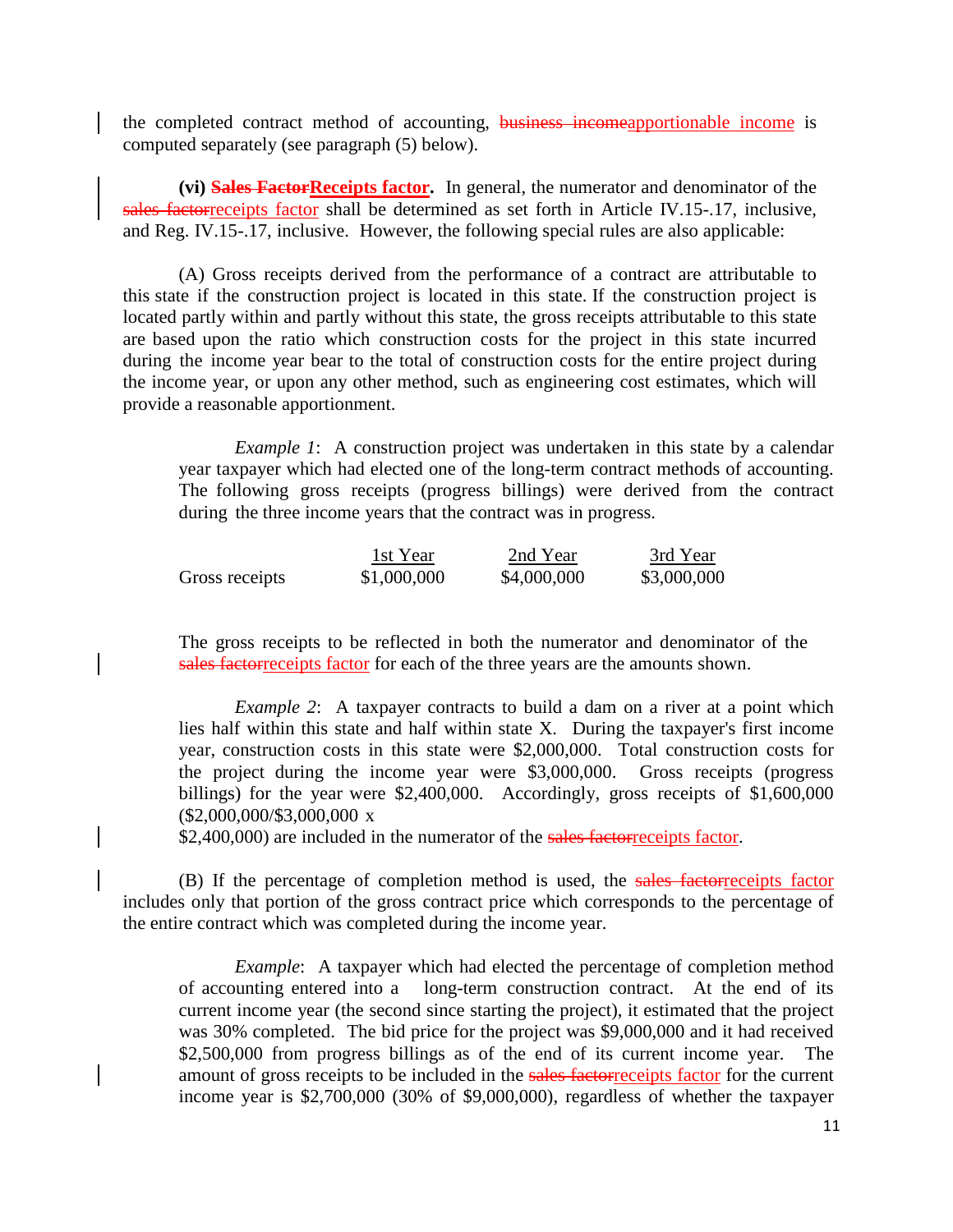uses the accrual method or the cash method of accounting for receipts and disbursements.

(C) If the completed contract method of accounting is used, the sales factorreceipts factor includes the portion of the gross receipts (progress billings) received or accrued, whichever is applicable, during the income year attributable to each contract.

*Example 1*: A taxpayer which had elected the completed contract method of accounting entered into a long-term construction contract. By the end of its current income year (the second since starting the project), it had billed and had accrued on its books a total of \$5,000,000 of which \$2,000,000 had accrued in the first year in which the contract was undertaken and \$3,000,000 had accrued in the current (second) year. The amount of gross receipts to be included in the sales factorreceipts factor for the current income year is \$3,000,000.

*Example 2*: Same facts as in Example 1 except that the taxpayer keeps its books on the cash basis and, as of the end of its current income year, had received only \$2,500,000 of the \$3,000,000 billed during the current year. The amount of gross receipts to be included in the sales factorreceipts factor for the current income year is \$2,500,000.

(D) The sales factorreceipts factor, except as noted above in subparagraphs (B) and (C), is computed in the same manner, regardless of which long-term method of accounting the taxpayer has elected, and is computed for each income year even though, under the completed contract method of accounting, **business incomeapportionable income** is computed separately.

**(vii) Apportionment Percentage***.* The total of the property, payroll and sales-receipts percentages is divided by three to determine the apportionment percentage. The apportionment percentage is then applied to **business incomeapportionable income to** establish the amount apportioned to this state.

**(5) Completed Contract Method - Special Computation.** The completed contract method of accounting requires that the reporting of income (or loss) be deferred until the year in which the construction project is completed or accepted. Accordingly, a separate computation is made for each such contract completed during the income year, regardless of whether the project is located within or without this state, in order to determine the amount of income which is attributable to sources within this state. The amount of income from each contract completed during the income year apportioned to this state, plus other business incomeapportionable income apportioned to this state by the regular three-factor formula such as interest income, rents, royalties, income from short-term contracts, etc., plus all nonbusiness incomeapportionable income allocated to this state is the measure of tax for the income year.

The amount of income (or loss) from each contract which is derived from sources within this state using the completed contract method of accounting is computed as follows: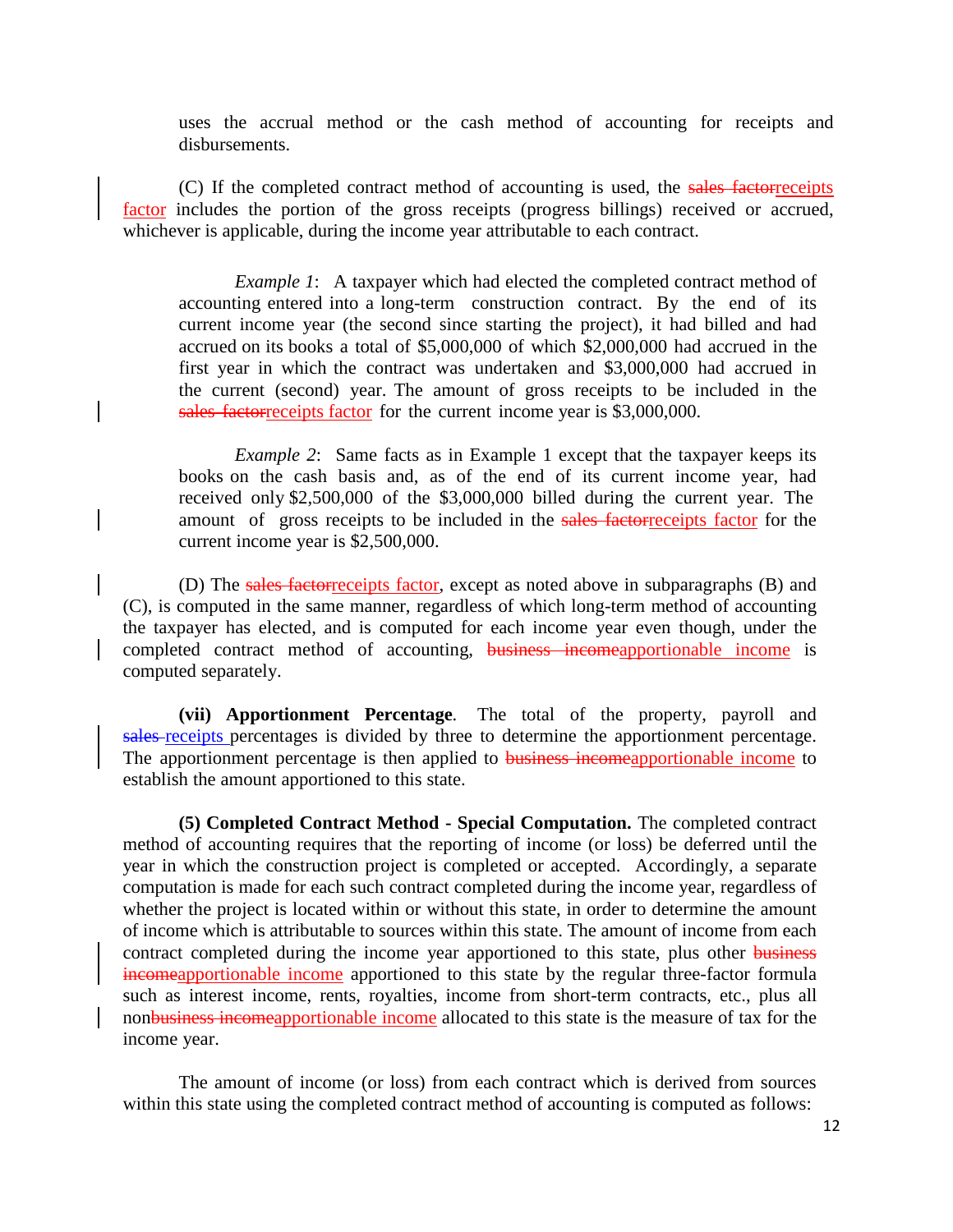(i) In the income year in which the contract is completed, the income (or loss) therefrom is determined.

(ii) The income (or loss) determined at (i) above is apportioned to this state by the following method:

(A) A fraction is determined for each year during which the contract was in progress. The numerator is the amount of construction costs paid or accrued in each year during which the contract was in progress and the denominator is the total of all such construction costs for the project.

(B) Each percentage determined in (A) is multiplied by the apportionment formula percentage for that particular year as determined in subparagraph (4)(vii) of this regulation above.

(C) The percentages determined at (B) for each year during which the contract was in progress are totaled. The amount of total income (or loss) from the contract determined at subparagraph (5)(i) of this regulation is multiplied by the total percentage. The resulting income (or loss) is the amount of business incomeapportionable income from such contract derived from sources within this state.

*Example 1:* A taxpayer using the completed contract method of accounting for longterm contracts is engaged in three long-term contracts; Contract L in this state, Contract M in state X and Contract N in state Y. In addition, it has other business apportionable income (less expenses) during the income year 1972 from interest, rents and short-term contracts amounting to \$500,000, and nonbusiness incomeapportionable income allocable to this state of \$8,000. During

1972, it completed Contract M in state X at a profit of \$900,000. Contracts L and N in this state and state Y, respectively, were not completed during the income year. The apportionment percentages of the taxpayer as determined in subparagraph (4)(vii) of this regulation and the percentages of contract costs as determined in subparagraph  $(5)(ii)$  above for each year during which Contract M in state X was in progress are as follows:

|                                                                                               | 1970 | 1971 | 1972 |
|-----------------------------------------------------------------------------------------------|------|------|------|
| Apportionment %                                                                               | 30%  | 20%  | 40\% |
| % of Construction Costs of Contract M<br>each year to total construction costs -<br>$(100\%)$ | 20%  | 50%  | 30%  |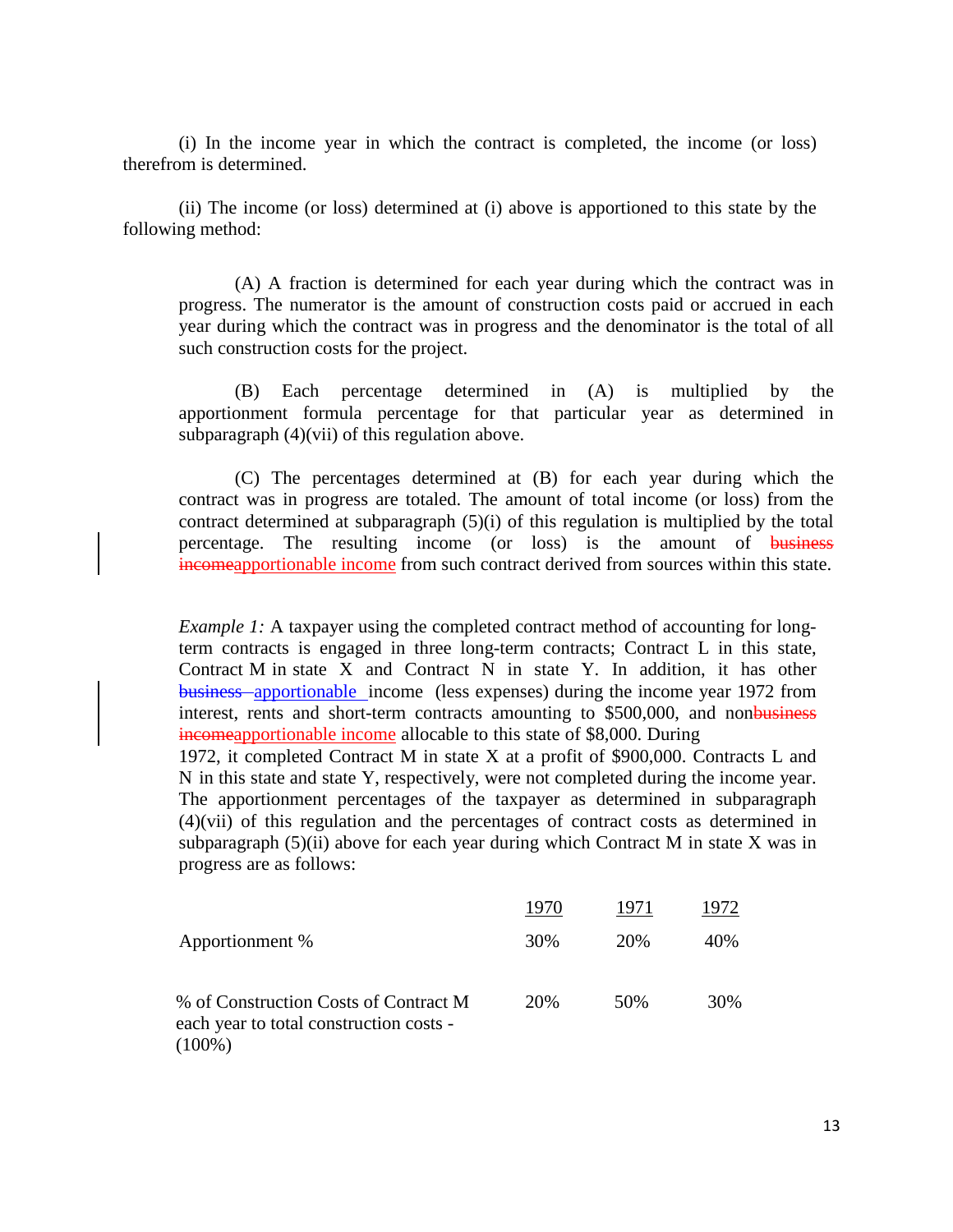The corporation's net income subject to tax in this state for 1972 is computed as follows:

| <b>Business Income</b> Apportionable income                                                | \$500,000 |
|--------------------------------------------------------------------------------------------|-----------|
| Apportion 40% to this state                                                                | \$200,000 |
| Add: Income from Contract M <sup>*</sup>                                                   | \$252,000 |
| Total <b>business incomeapportionable income derived from</b><br>sources within this state | 452,000   |
| Add: Nonbusiness incomeapportionable income allocated to<br>this state                     | 8,000     |
| Net income subject to tax                                                                  |           |

\*Income from Contract M apportioned to this state:

|                         | 1970 | 1971 | 1972 | Total |
|-------------------------|------|------|------|-------|
| Apportionment %         | 30%  | 20%  | 40%  |       |
| % of Construction Costs | 20%  | 50%  | 30%  | 100\% |
| Product                 | 6%   | 10%  | 12%  | 28%   |

28% of  $$900,000 = $252,000$ 

*Example 2:* Same facts as in Example 1 except that Contract L was started in 1972 in this state, the first year in which the taxpayer was subject to tax in this state. Contract L in this state and Contract N in state Y are incomplete in 1972.

The corporation's net income subject to tax in this state for 1972 is computed as follows:

| <b>Business Income</b> Apportionable income                                                | \$500,000 |
|--------------------------------------------------------------------------------------------|-----------|
| Apportion 40% to this state                                                                | \$200,000 |
| Add: Income from Contract M <sup>*</sup>                                                   | 108,000   |
| Total <b>business incomeapportionable income derived from</b><br>sources within this state | \$308,000 |
| Add: Nonbusiness incomeapportionable income allocated to<br>this state                     | 8,000     |
| Net income subject to tax                                                                  | \$316.000 |

\*Income from Contract M apportioned to this state:

|                 | 1970 | 1971 | 1972 | Total |
|-----------------|------|------|------|-------|
| Apportionment % |      |      | 40%  |       |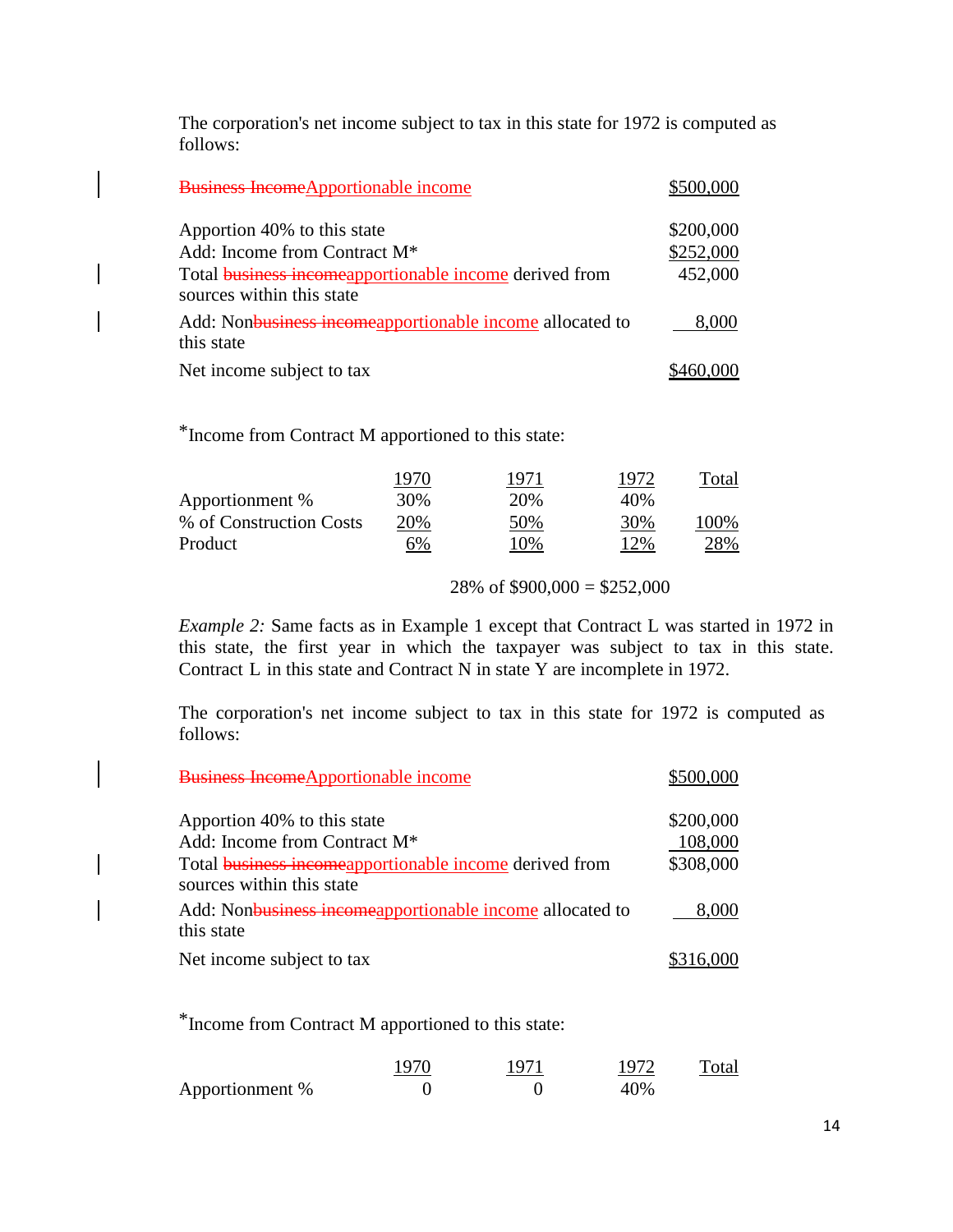| % of Construction Costs | 20% | 50% | 30% | 100% |
|-------------------------|-----|-----|-----|------|
| Product                 |     |     | 12% | 12%  |

12% of  $$900,000 = $108,000$ 

*Note*: Only 12% is used to determine the income derived from sources within this state since the corporation was not subject to tax in this state prior to 1972.

*Example 3*: Same facts as in example 1 except that the figures relate to Contract L in this state and 1972 is the first year the corporation was taxable in another state (see Article IV.2 and .3 and Reg. IV.2(b)(1) and .3. Contracts M and N in states X and Y were started in 1972 and are incomplete.

The corporation's net income subject to tax in this state for 1972 is computed as

| follows:                                                                                   |            |            |             |           |
|--------------------------------------------------------------------------------------------|------------|------------|-------------|-----------|
| <b>Business Income</b> Apportionable income                                                |            |            |             | \$500,000 |
| Apportion 40% to this state                                                                |            |            |             | \$200,000 |
| Add: Income from Contract L <sup>*</sup>                                                   |            |            |             | 738,000   |
| Total <b>business incomeapportionable income</b> derived from<br>sources within this state |            |            |             | \$938,000 |
| Add: Nonbusiness incomeapportionable income allocated to<br>this state                     |            |            |             | 8,000     |
| Net income subject to tax                                                                  |            |            |             | \$946,000 |
| *Income from Contract L apportioned to this state:                                         |            |            |             |           |
|                                                                                            | 1970       | 1971       | <u>1972</u> | Total     |
| Apportionment %                                                                            | 100%       | 100%       | 40%         |           |
| % of Construction Costs                                                                    | <u>20%</u> | <u>50%</u> | <u>30%</u>  | 100%      |
| Product                                                                                    | 20%        | 50%        | 12%         | 82%       |

82% of  $$900,000 = $738,000$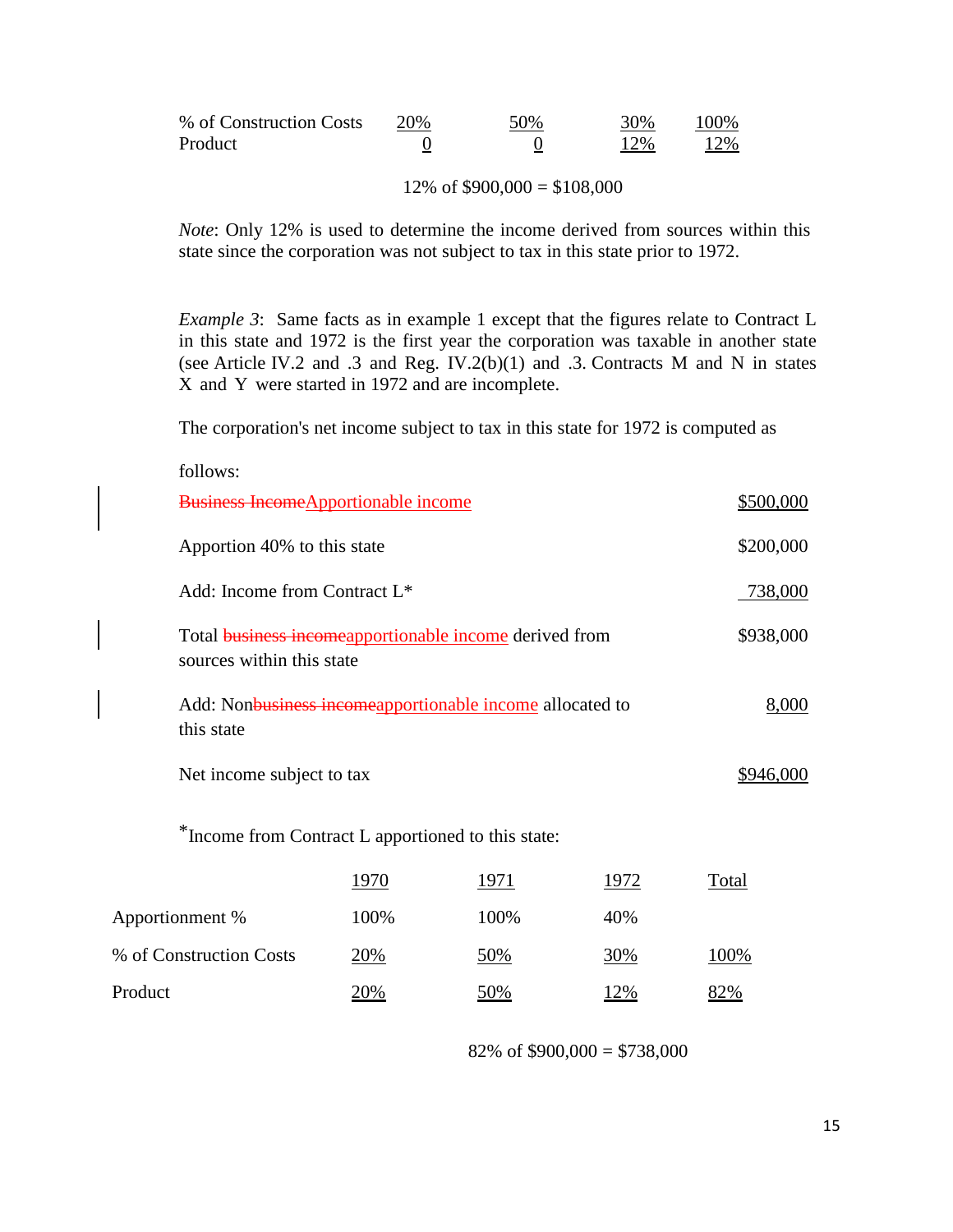**(6) Computation for Year of Withdrawal, Dissolution or Cessation of Business - Completed Contract Method.** Use of the completed contract method of accounting for long-term contracts requires that income derived from sources within this state from incomplete contracts in progress outside this state on the date of withdrawal, dissolution or cessation of business in this state be included in the measure of tax for the taxable year during which the corporation withdraws, dissolves or ceases doing business in this state.

The amount of income (or loss) from each such contract to be apportioned to this state by the apportionment method set forth in subparagraph (5)(ii) of this regulation shall be determined as if the percentage of completion method of accounting were used for all such contracts on the date of withdrawal, dissolution or cessation of business. The amount of business incomeapportionable income (or loss) for each such contract shall be the amount by which the gross contract price from each such contract which corresponds to the percentage of the entire contract which has been completed from the commencement thereof to the date of withdrawal, dissolution or cessation of business exceeds all expenditures made during such period in connection with each such contract. In so doing, account must be taken of the material and supplies on hand at the beginning and end of the income year for use in each such contract.

*Example*: A construction contractor qualified to do business in this state had elected the completed contract method of accounting for long-term contracts. It was engaged in two long-term contracts. Contract L in this state was started in 1971 and completed at a profit of \$900,000 on 12/16/73. The taxpayer withdrew on 12/31/73. Contract M in state X was started in 1972 and was incomplete on 12/31/73. The apportionment percentages of the taxpayer, as determined at subdivision (4) of this regulation, and percentages of construction costs, as determined in subparagraph  $(5)(ii)$  of this regulation, for each year during which Contract M in state X was in progress are as follows:

|                          | 1971 | 1972 | 1973 | Total |
|--------------------------|------|------|------|-------|
| Apportionment %          | 30%  | 20%  | 40%  |       |
| % of Construction Costs: |      |      |      |       |
| Contract L, this state   | 20%  | 50%  | 30%  | 100%  |
| Contract M, state X      |      | 10%  | 25%  | 35%   |
|                          |      |      |      |       |

The corporation had other **business incomeapportionable income** (net of expenses) of \$500,000 during 1972 and \$300,000 during 1973. The gross contract price of Contract M (state X) was \$1,000,000, and it was estimated to be 35% completed on 12/31/73. Total expenditures to date for Contract M (state X) were \$300,000 for the period ended 12/31/73.

The measure of tax for the taxable year ended 12/31/73 is computed as follows: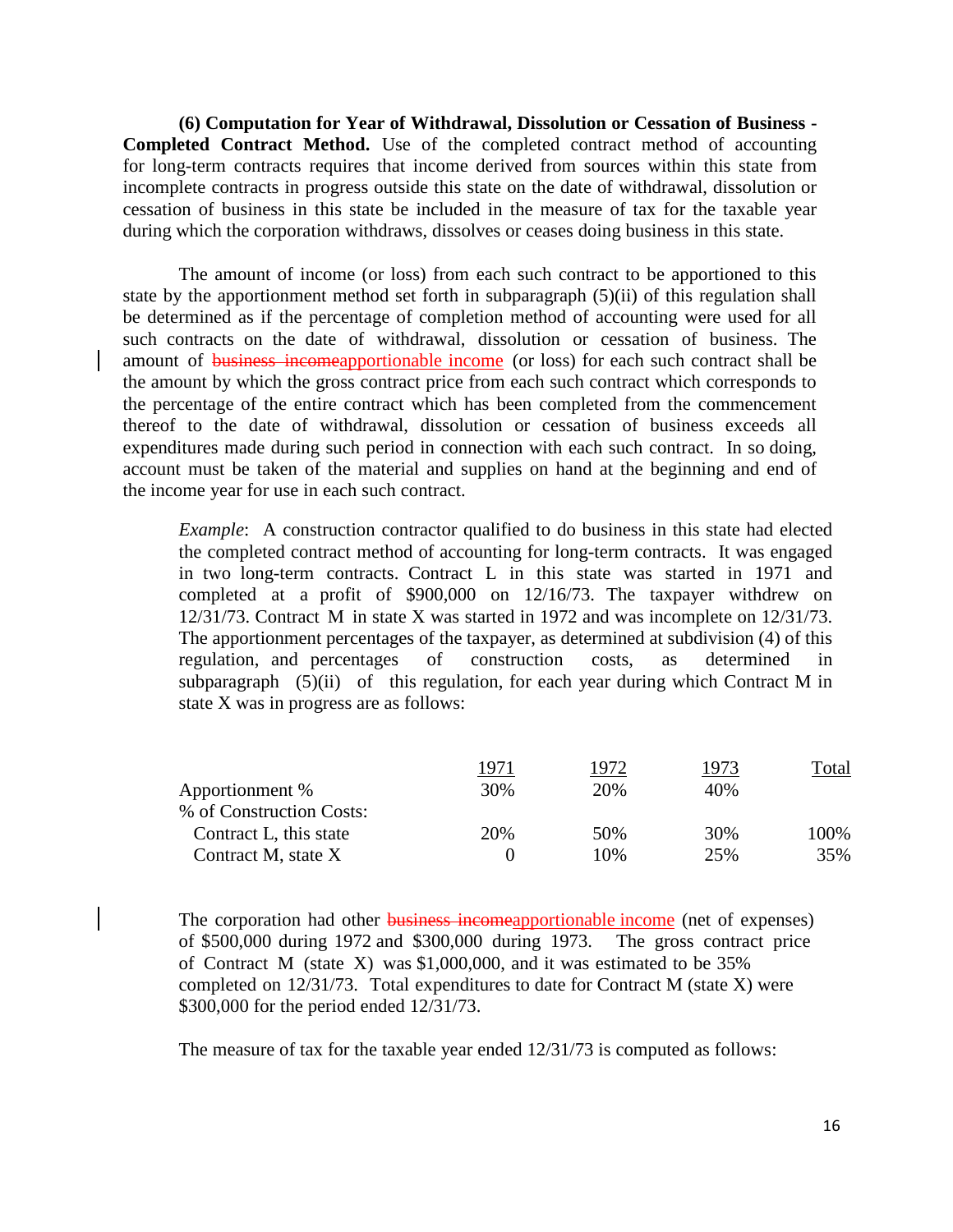# Taxable Year 1973

|                                                                                                  |                                          | Income Year 1972                          |                                                                | Income Year 1973                  |
|--------------------------------------------------------------------------------------------------|------------------------------------------|-------------------------------------------|----------------------------------------------------------------|-----------------------------------|
| <b>Business</b><br>Income Apportionable income                                                   |                                          | \$500,000                                 |                                                                | \$300,000                         |
| Apportionment % to this state                                                                    |                                          | <u>20%</u>                                |                                                                | <u>40%</u>                        |
| Amount Apportioned to this<br>state                                                              |                                          | \$100,000                                 |                                                                | \$120,000                         |
| Add: Income from contracts:                                                                      |                                          |                                           |                                                                |                                   |
| $L^*$ (this state)                                                                               |                                          |                                           |                                                                | \$252,000                         |
| $M^*$ (state X)                                                                                  |                                          |                                           |                                                                | 6,000                             |
| Total <b>business</b><br>incomeapportionable income<br>derived from sources within<br>this state |                                          | \$100,000                                 |                                                                | \$378,000                         |
| *Income from Contract L apportioned to this state:                                               |                                          |                                           |                                                                |                                   |
| Apportionment %<br>% of Construction Costs<br>Product                                            | <u> 1971 </u><br>30%<br>20%<br><u>6%</u> | <u> 1972 </u><br>20%<br>50%<br><u>10%</u> | <u> 1973 </u><br>40%<br>30%<br><u>12%</u>                      | <b>Total</b><br>100%<br>28%       |
|                                                                                                  |                                          |                                           | 28% of \$900,000=\$252,000                                     |                                   |
| ** Income from Contract M apportioned to this state:                                             |                                          |                                           |                                                                |                                   |
| Apportionment %<br>% of Construction Costs<br>Product                                            | $\boldsymbol{0}$<br>$\frac{0}{0}$        | 1972<br>20%<br>10%<br>2%                  | <u> 1973 </u><br>40%<br>25%<br>10%<br>12% of 50,000***=\$6,000 | <u>Total</u><br>35%<br><u>12%</u> |
|                                                                                                  |                                          |                                           |                                                                |                                   |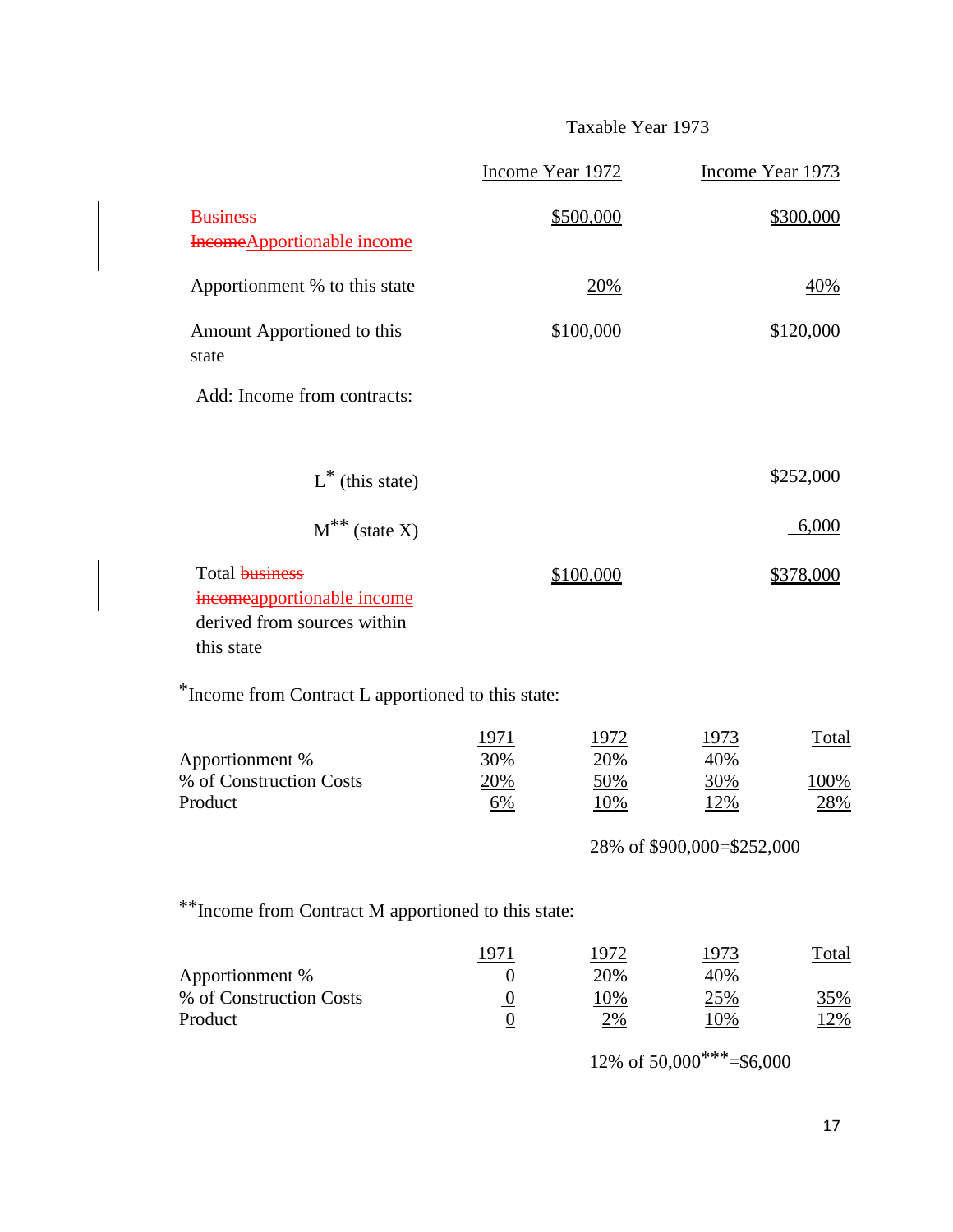\*\*\*Computation of apportionableapportionable income income-from Contract M based on percentage of completion method:

 $\begin{array}{c} \hline \end{array}$ 

 $\vert$ 

| <b>Total Contract Price</b>        | \$1,000,000 |
|------------------------------------|-------------|
| Estimated to be 35% completed      | \$350,000   |
| Less: total expenditures to date   | 300,000     |
| Apportionable Apportionable income | \$50,000    |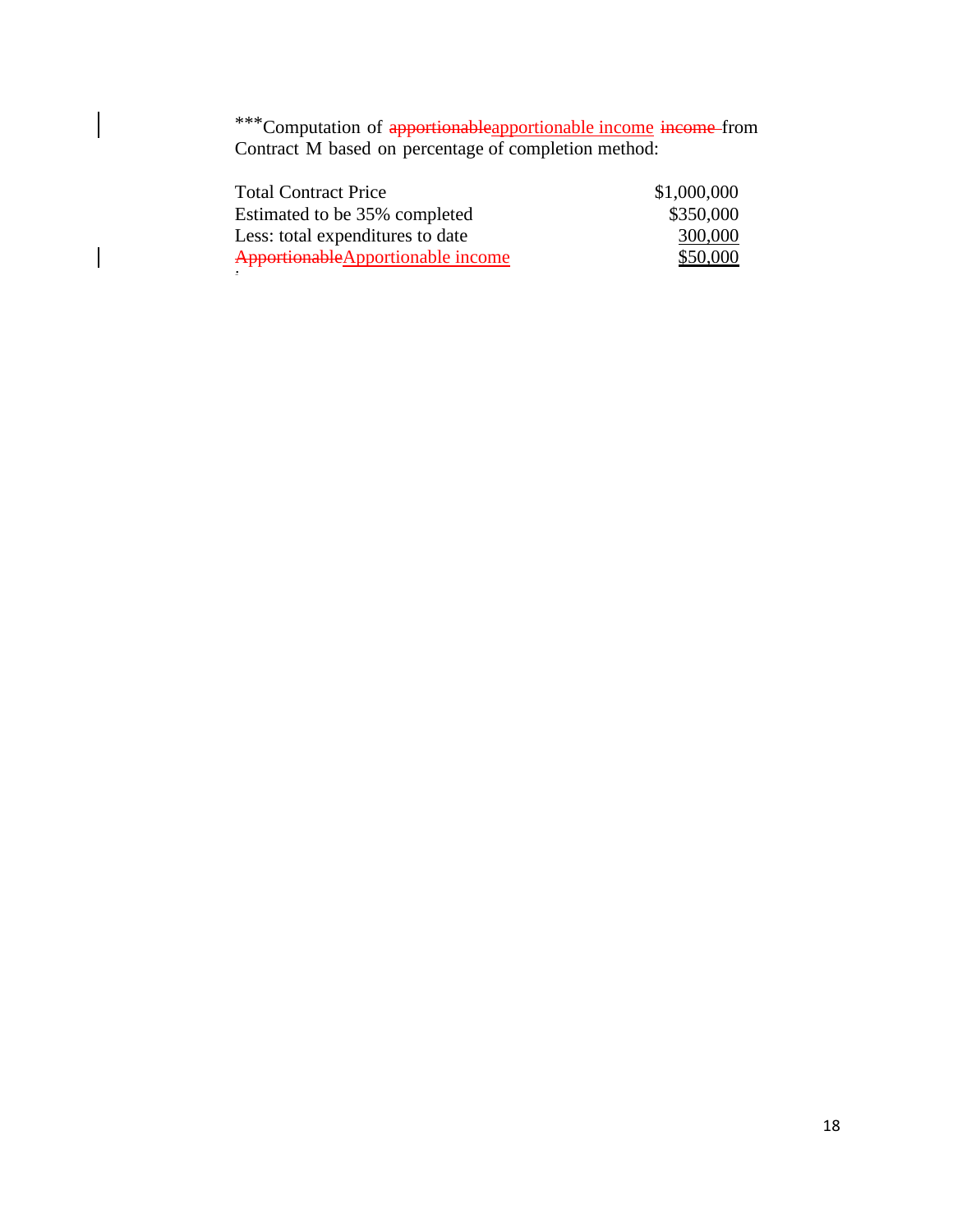### **••• Reg. IV.18.(e). Special Rules: Airlines.** [Adopted July 14,

1983] The following special rules are established with respect to

airlines:

**(1) In General.** Where an airline has income from sources both within and without this state, the amount of business incomeapportionable income from sources within this state shall be determined pursuant to Article IV. of the Multistate Tax Compact except as modified by this regulation.

#### **(2) Apportionment of Business**

### **IncomeApportionable income. (i)**

#### **General Definitions***.*

The following definitions are applicable to the terms used in the apportionment factor descriptions.

A. "Value" of owned real and tangible personal property shall mean its original cost. (See Article IV.11. and Regulation IV.11(a).)

B. "Cost of aircraft by type" means the average original cost or value of aircraft by type which are ready for flight.

C. "Original cost" means the initial federal tax basis of the property plus the value of capital improvements to such property, except that, for this purpose, it shall be assumed that Safe Harbor Leases are not true leases and do not affect the original initial federal tax basis of the property. (See Regulation IV.11(a).)

D. "Average value" of the property means the amount determined by averaging the values at the beginning and ending of the income year, but the [insert here the appropriate title of the administrative agency] may require the averaging of monthly values during the income year if such averaging is necessary to reflect properly the average value of the airline's property. (See Article IV.12. and Regulation IV.12.)

E. The "value" of rented real and tangible personal property means the product of eight

(8) times the net annual rental rate. (See Article IV.11. and Regulation IV.11(b).)

F. "Net annual rental rate" means the annual rental rate paid by the taxpayer.

G. "Property used during the income year" includes property which is available for use in the taxpayer's trade or business during the income year.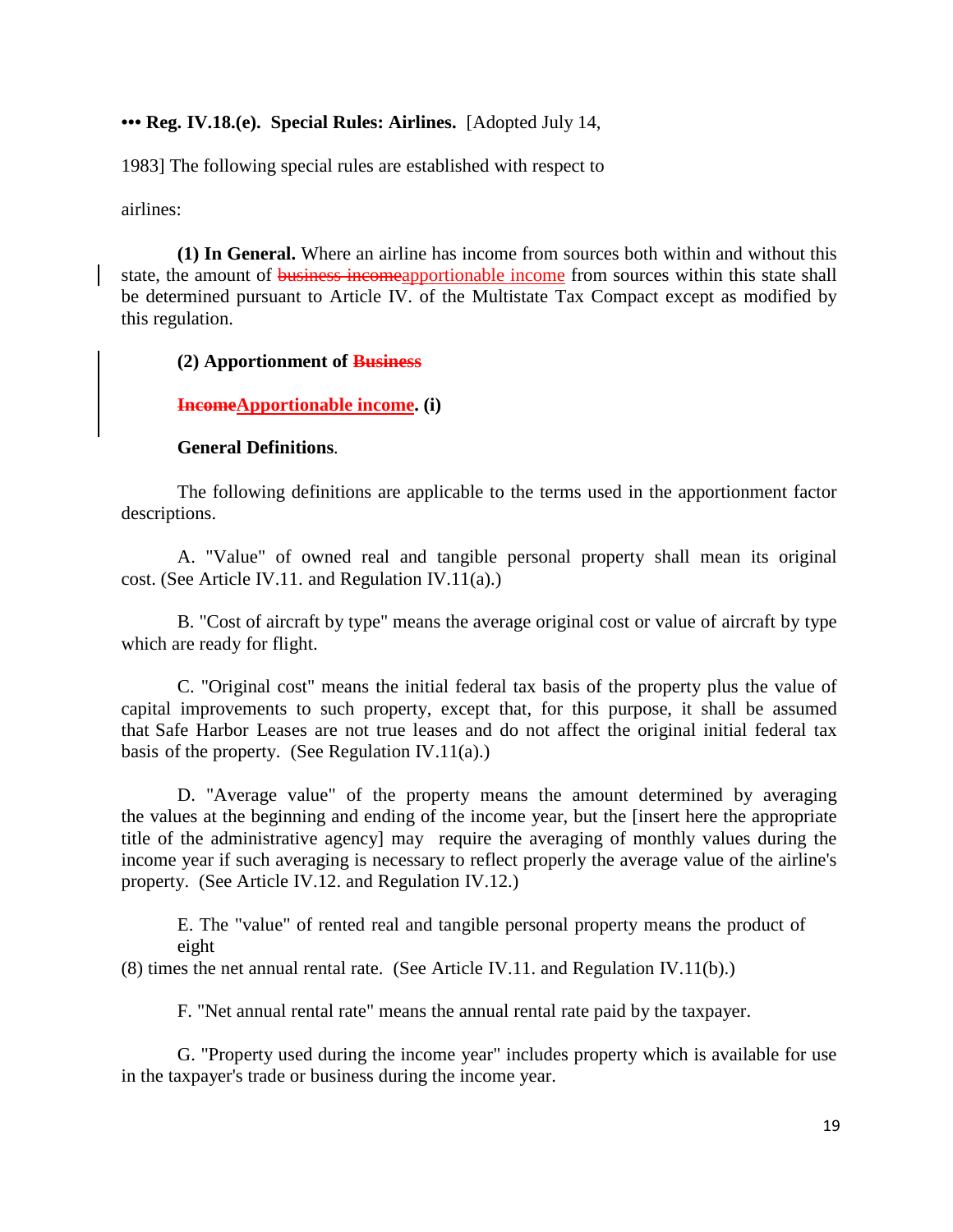H. "Aircraft ready for flight" means aircraft owned or acquired through rental or lease (but not interchange) which are in the possession of the taxpayer and are available for service on the taxpayer routes.

I. "Revenue service" means the use of aircraft ready for flight for the production of revenue.

J. "Transportation revenue" means revenue earned by transporting passengers, freight and mail as well as revenue earned from liquor sales, pet crate rentals, etc.

K. "Departures" means, for purposes of these regulations, all takeoffs, whether they be regularly scheduled or charter flights, that occur during revenue service.

#### **(ii) Property Factor**

**A. Property valuation***.* Owned aircraft shall be valued at its original cost and rented aircraft shall be valued at eight (8) times the net annual rental rate in accordance with Article IV.11. and Regulation IV.11. The use of the taxpayer's owned or rented aircraft in an interchange program with another air carrier will not constitute a rental of such aircraft by the airlines to the other participating airline. Such aircraft shall be accounted for in the property factor of the owner. Parts and other expendables, including parts for use in contract overhaul work, will be valued at cost.

**B. The denominator and numerator of the property factor***.* The denominator of the property factor shall be the average value of all of the taxpayer's real and tangible personal property owned or rented and used during the income year. The numerator of the property factor shall be the average value of the taxpayer's real and tangible personal property owned or rented and used in this state during the income year.

In determining the numerator of the property factor, all property except aircraft ready for flight shall be included in the numerator of the property factor in accordance with Article IV.10.-.12, inclusive. Aircraft ready for flight shall be included in the numerator of the property factor in the ratio calculated as follows:

Departures of aircraft from locations in this state weighted as to the cost and value of aircraft by type compared to total departures similarly weighted.

#### **(iii) The Payroll Factor**

The denominator of the payroll factor is the total compensation paid everywhere by the taxpayer during the income year. (See Article IV.13.-.14.) The numerator of the payroll factor is the total amount paid in this state during the income year by the taxpayer for compensation. With respect to non-flight personnel, compensation paid to such employees shall be included in the numerator as provided in Article IV.13-.14. With respect to flight personnel (the air crew aboard an aircraft assisting in the operations of the aircraft or the welfare of passengers while in the air), compensation paid to such employees shall be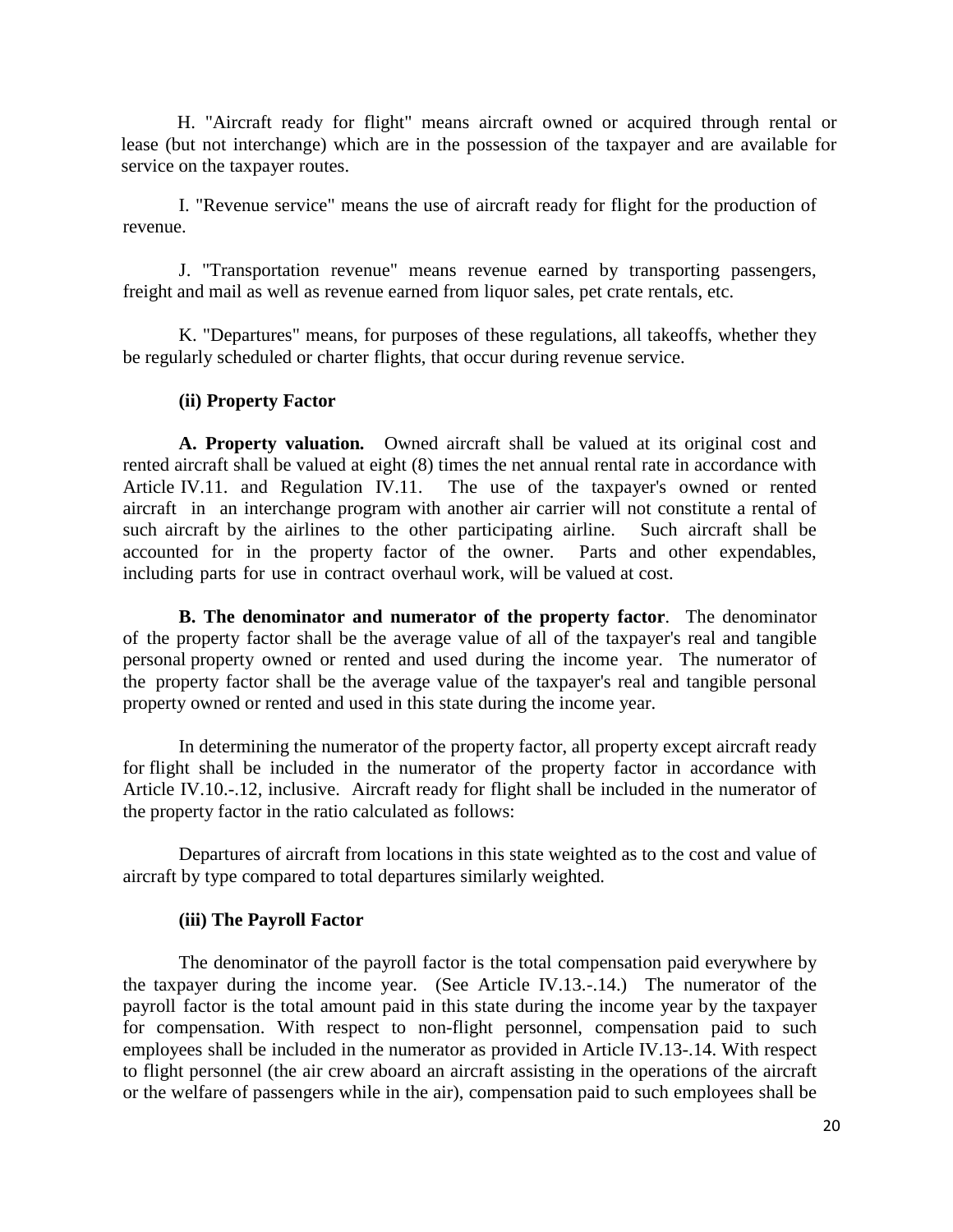included in the ratio of departures of aircraft from locations in this state, weighted as to the cost and value of aircraft by type compared to total departures similarly weighted, multiplied by the total flight personnel compensation.

### **(iv) Sales Receipts (Transportation Revenue) Factor***.*

 $\mathbf{I}$ 

The transportation revenue derived from transactions and activities in the regular course of the trade or business of the taxpayer and miscellaneous sales of merchandise, etc., are included in the denominator of the revenue factor. (See Article IV.1. and Regulation IV.1.) Passive income items such as interest, rental income, dividends, etc., will not be included in the denominator nor will the proceeds or net gains or losses from the sale of aircraft be included. The numerator of the revenue factor is the total revenue of the taxpayer in this state during the income year. The total revenue of the taxpayer in this state during the income year is the result of the following calculation:

The ratio of departures of aircraft in this state weighted as to the cost and value of aircraft by type, as compared to total departures similarly weighted multiplied by the total transportation revenue. The product of this calculation is to be added to any non-flight revenues directly attributable to this state.

**(3) Records.** The taxpayer must maintain the records necessary to arrive at departures by type of aircraft as used in these regulations. Such records are to be subject to review by the respective state taxing authorities or their agents.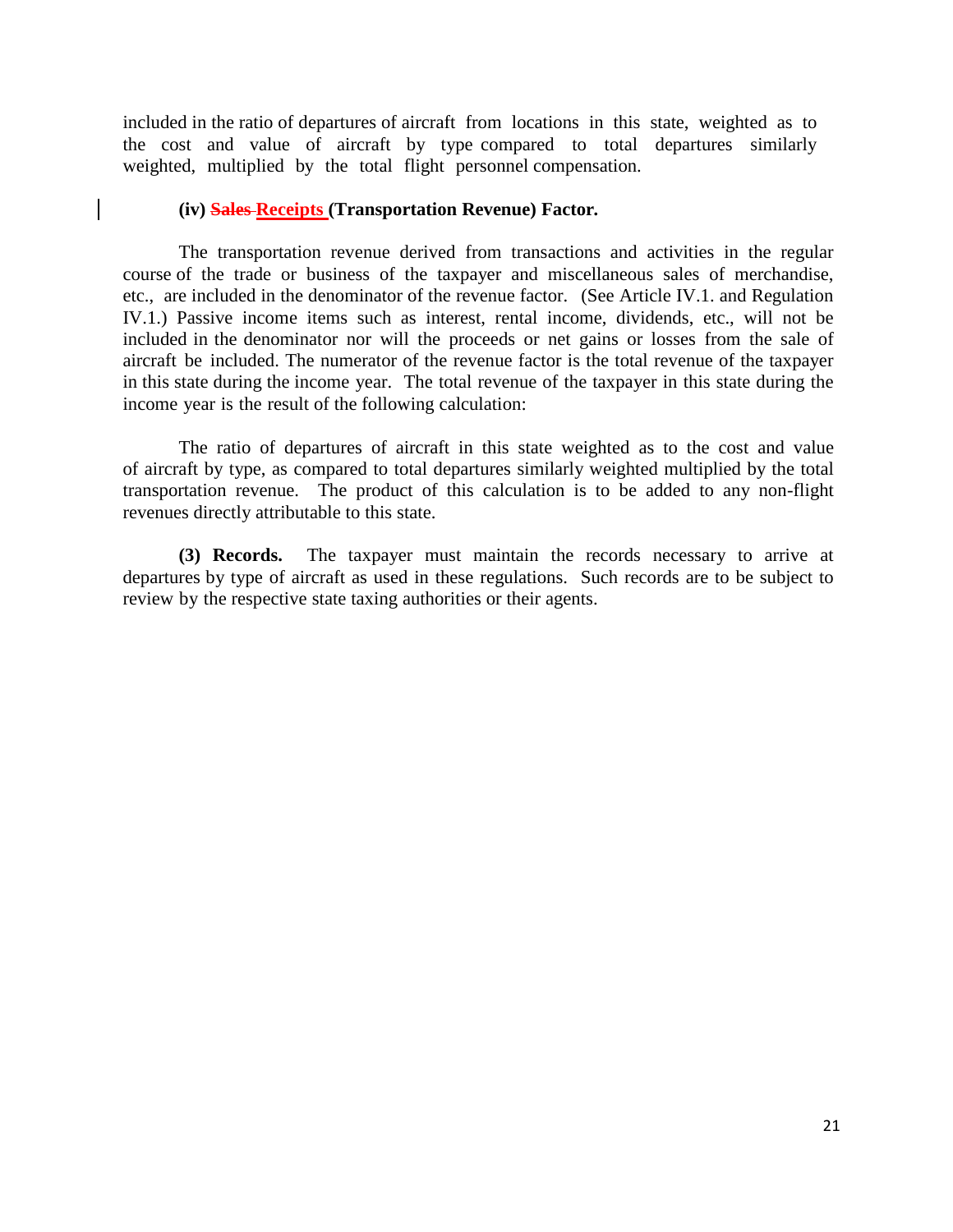# **EXAMPLES OF THE MANNER IN WHICH THE MULTISTATE TAX COMMISSION AIRLINE REGULATION WOULD APPLY TO SPECIFIC FACT SITUATIONS**

*Example 1:* Assume the following facts for an airline for a tax year:

1. It has ten 747s ready for flight and in revenue service at an average cost per unit of \$40,000,000 for nine of the aircraft. It rents the tenth 747 from another airline for \$9,000,000 per year. At eight times rents, the latter is valued at \$72,000,000 for apportionment purposes. The total 747 valuation is, therefore, \$432,000,000 for property factor denominator purposes.

2. It has twenty 727s ready for flight in revenue service at an average cost per unit of

\$20,000,000. The total 727 valuation is, therefore, \$400,000,000 for property factor denominator purposes.

- 3. It has nonflight tangible property (n.t.p.) valued at an original cost of \$200,000,000.
- 4. It has the following annual payroll:

| Flight personnel    | \$60,000,000  |
|---------------------|---------------|
| Nonflight personnel | 40,000,000    |
| Total               | \$100,000,000 |

- 5. From its operations, it has total receipts of \$50,000,000, business net income of \$1,000,000, and no nonbusiness incomeapportionable income.
- 6. It has the following within state X:

| a. 10% of its 747 flight departures $(.10 \times $432,000,000)$ | \$43,200,000 |
|-----------------------------------------------------------------|--------------|
| b. 20% of its 727 flight departures $(.20 \times $400,000,000)$ | \$80,000,000 |
| c. 5% of its n.t.p. $(.05 \times \$200,000,000)$                | \$10,000,000 |
| d. 15% of its n.p. payroll (.15x\$40,000,000)                   | \$6,000,000  |

7. State X has a corporate tax rate of 10%.

The airline's tax liability to state X would be determined as follows:

# **Property Factor:**

$$
\frac{43,200,000}{432,000,000} \quad \frac{(747\text{s}) + 80,000,000}{(727\text{s}) + 10,000,000} \quad \frac{(727\text{s}) + 10,000,000}{(727\text{s}) + 200,000,000} \quad \frac{(747\text{s}) + 80,000,000}{(727\text{s}) + 200,000,000} \quad \frac{(747\text{s}) + 80,000,000}{(727\text{s}) + 200,000,000} \quad \frac{(747\text{s}) + 80,000,000}{(727\text{s}) + 200,000,000} \quad \frac{(747\text{s}) + 80,000,000}{(727\text{s}) + 200,000,000} \quad \frac{(747\text{s}) + 80,000,000}{(727\text{s}) + 200,000,000} \quad \frac{(747\text{s}) + 80,000,000}{(727\text{s}) + 200,000,000} \quad \frac{(747\text{s}) + 80,000,000}{(727\text{s}) + 200,000,000} \quad \frac{(747\text{s}) + 80,000,000}{(727\text{s}) + 200,000,000} \quad \frac{(747\text{s}) + 80,000,000}{(727\text{s}) + 200,000,000} \quad \frac{(747\text{s}) + 80,000,000}{(727\text{s}) + 200,000,000} \quad \frac{(747\text{s}) + 80,000,000}{(727\text{s}) + 200,000,000} \quad \frac{(747\text{s}) + 80,000,000}{(727\text{s}) + 200,000,000} \quad \frac{(747\text{s}) + 80,000,000}{(727\text{s}) + 200,000,000} \quad \frac{(747\text{s}) + 80,000,000}{(727\
$$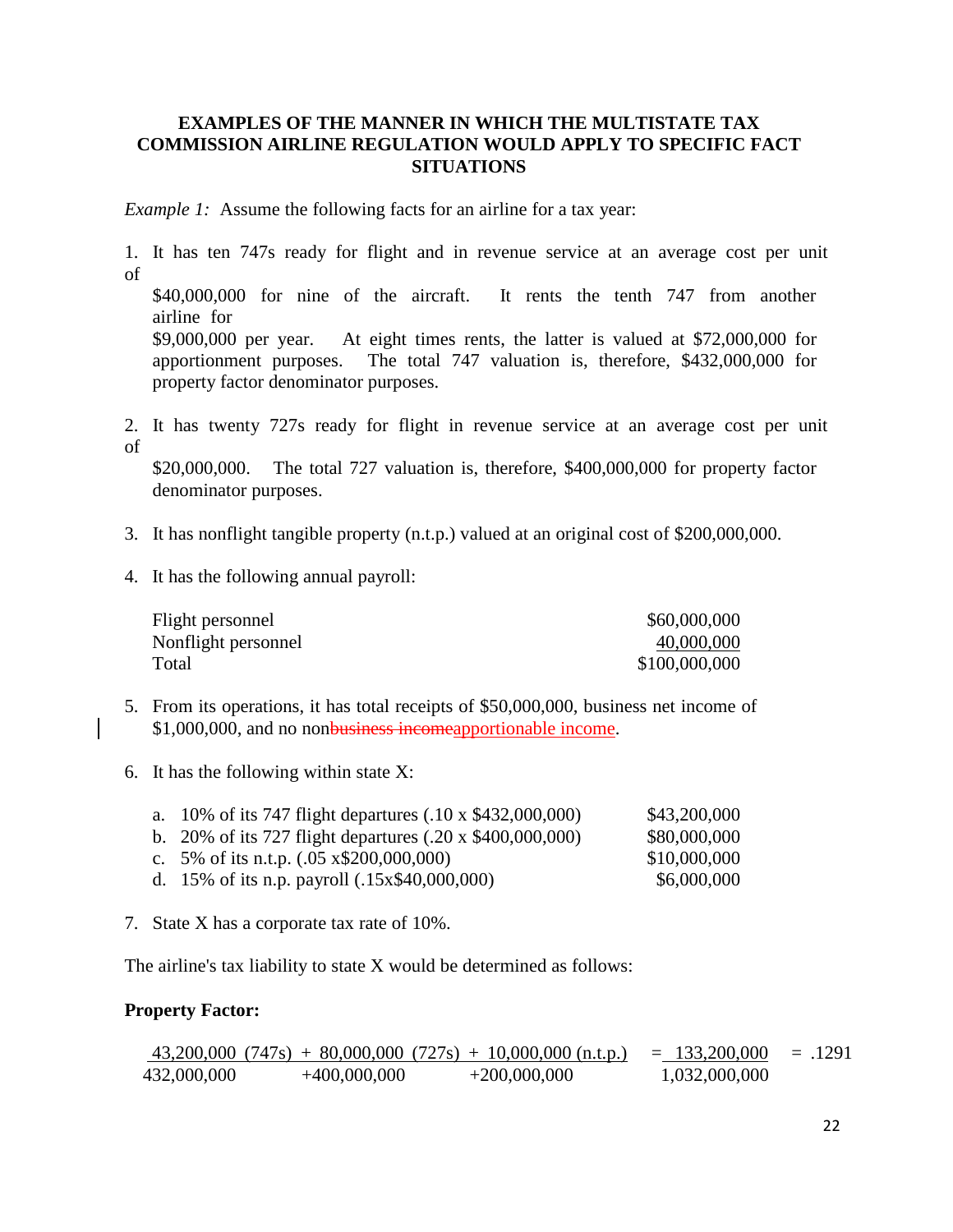# **Sales Factor Receipts factor:**

|             | $43,200,000$ $(747s) + 80,000,000$ $(727s)$ | $= 123,200,000$<br>$=$ |
|-------------|---------------------------------------------|------------------------|
| .1481       |                                             |                        |
| 432,000,000 | $+400,000,000$                              | 832,000,000            |

# **Payroll Factor**:

| $+$ 8,880,000(.148x60,000,000)(flight)<br>6,000,000(n.p.)<br>100,000,000 | $=.1488$<br>$= 14,8800,000$<br>100,000,000    |
|--------------------------------------------------------------------------|-----------------------------------------------|
| Average ratio:                                                           | $(.1291 + .1481 + .1488)/3 = .4260/3 = .1420$ |
| Taxable Income in State X:                                               | $.1420 \times $1,000,000 = $142,000$          |
| Tax Liability to State X:                                                | $.10 \times \$142,000 = \$14,200$             |

*Example* 2: Same facts except that paragraphs 6 and 7 are changed to read:

6. It has the following within state Y:

| a. 6% of its 747 flight departures (.6 x \$432,000,000)         | \$25,920,000  |
|-----------------------------------------------------------------|---------------|
| b. 31% of its 727 flight departures $(.31 \times $400,000,000)$ | \$124,000,000 |
| c. $3\%$ of its n.t.p. $(.03 \times \$200,000,000)$             | \$6,000,000   |
| d. 7% of its n.p. payroll (.07x\$40,000,000)                    | \$2,800,000   |

7. State Y has a corporate tax rate of 6.5%.

The airline's tax liability to state Y would be determined as follows:

# **Property Factor:**

$$
\frac{25,920,000 (747s) +124,000,000 (727s) + 6,000,000 (n.t.p.)}{432,000,000} = .1511
$$
  
432,000,000 +400,000,000 +200,000,000 +1,032,000,000 = .1511

**Sales Factor Receipts factor:** 

$$
\frac{25,920,000}{(747s) +124,000,000}{\begin{array}{r} +400,000,000\\ -400,000,000 \end{array}} \qquad \qquad \text{(727s)} \qquad \qquad \text{(727s)} \qquad \text{(727s)} \qquad \text{(732)} \qquad \text{(732)} \qquad \text{(747s)} \qquad \text{(747s)} \qquad \text{(747s)} \qquad \text{(747s)} \qquad \text{(747s)} \qquad \text{(747s)} \qquad \text{(747s)} \qquad \text{(747s)} \qquad \text{(747s)} \qquad \text{(747s)} \qquad \text{(747s)} \qquad \text{(747s)} \qquad \text{(747s)} \qquad \text{(747s)} \qquad \text{(747s)} \qquad \text{(747s)} \qquad \text{(747s)} \qquad \text{(747s)} \qquad \text{(747s)} \qquad \text{(747s)} \qquad \text{(747s)} \qquad \text{(747s)} \qquad \text{(747s)} \qquad \text{(747s)} \qquad \text{(747s)} \qquad \text{(747s)} \qquad \text{(747s)} \qquad \text{(747s)} \qquad \text{(747s)} \qquad \text{(747s)} \qquad \text{(747s)} \qquad \text{(747s)} \qquad \text{(747s)} \qquad \text{(747s)} \qquad \text{(747s)} \qquad \text{(747s)} \qquad \text{(747s)} \qquad \text{(747s)} \qquad \text{(747s)} \qquad \text{(747s)} \qquad \text{(747s)} \qquad \text{(747s)} \qquad \text{(747s)} \qquad \text{(747s)} \qquad \text{(747s)} \qquad \text{(747s)} \qquad \text{(747s)} \qquad \text{(747s)} \qquad \text{(747s)} \qquad \text{(747s)} \qquad \text{(747s)} \qquad \text{(747s)} \qquad \text{(747s)} \qquad \text{(747s)} \qquad \text{(747s)} \qquad \text{(747s)} \qquad \text{(747s)} \qquad \
$$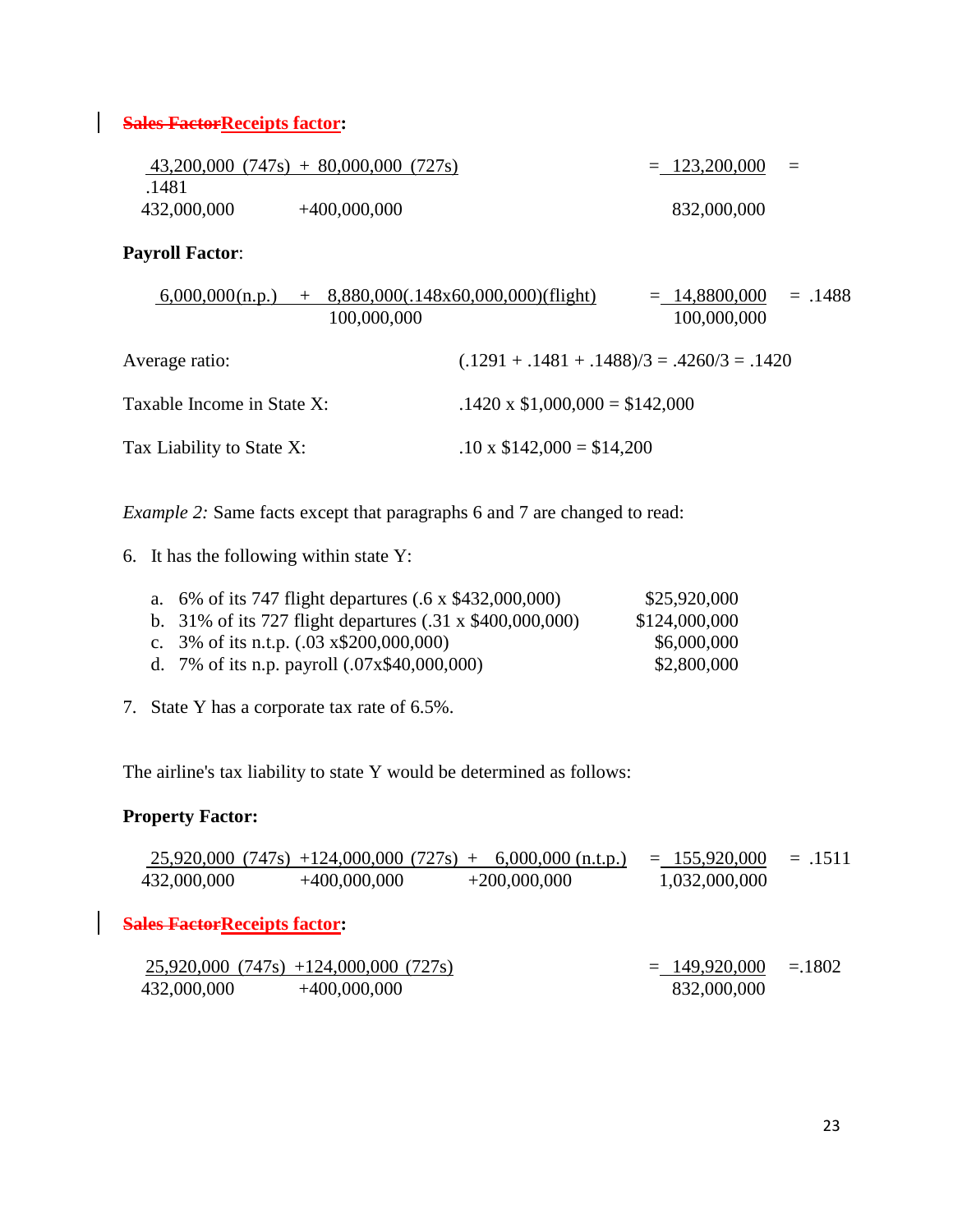# **Payroll Factor**:

| 2,800,000(n.p.)<br>$40,000,000 + 60,000,000$ | $+ 10,812,000(.1802x60,000,000)(flight)$ | $=$ 13,612,000<br>$=.1361$<br>100,000,000     |
|----------------------------------------------|------------------------------------------|-----------------------------------------------|
| Average ratio:                               |                                          | $(.1511 + .1802 + .1361)/3 = .4674/3 = .1558$ |
| Taxable Income in State Y:                   | $.1558 \times \$1,000,000 = \$155,800$   |                                               |
| Tax Liability to State Y:                    | $.65 \times \$155,800 = \$10,127$        |                                               |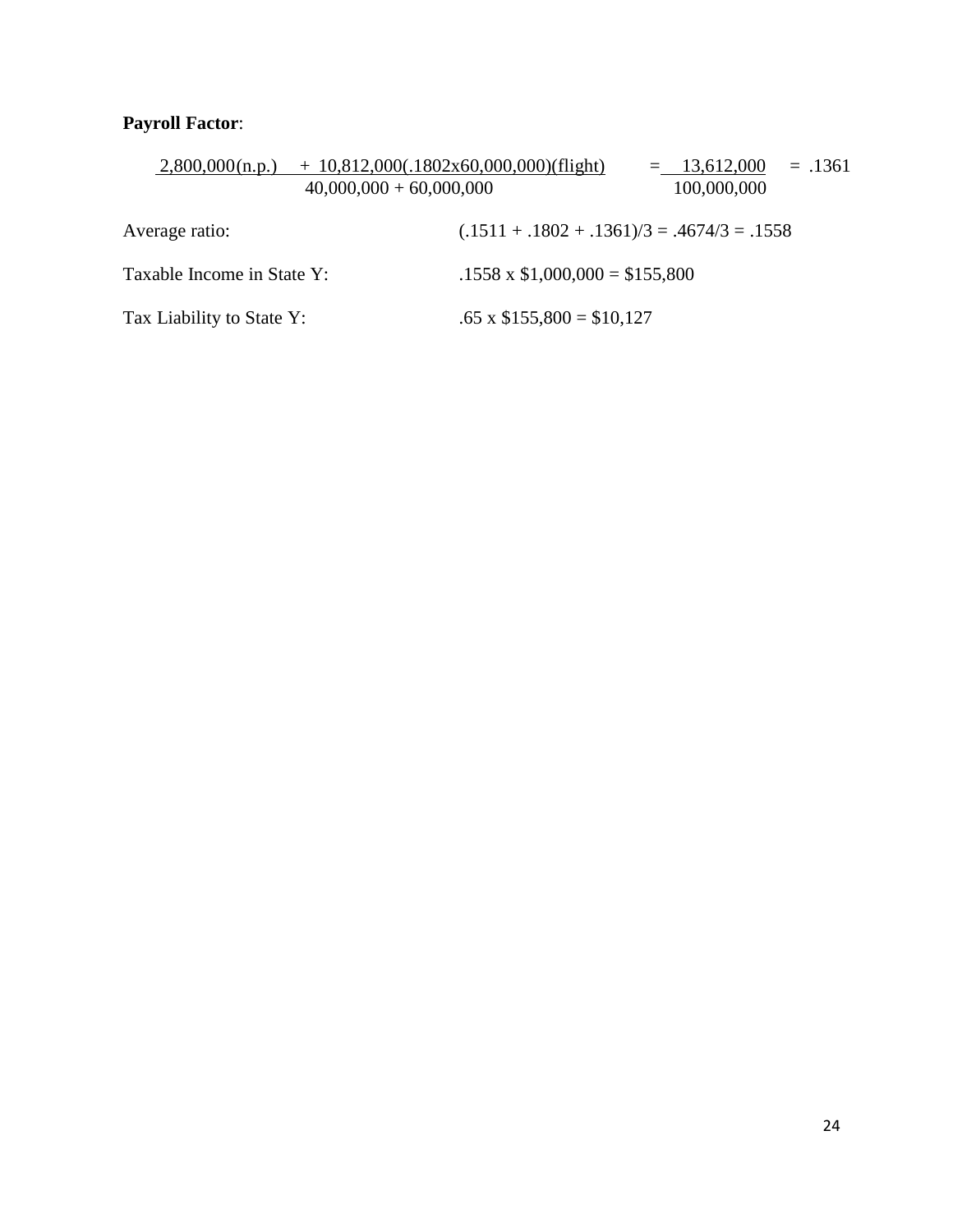### **••• Reg. IV.18.(f). Special Rules: Railroads.** [Adopted July 16,

1981] The following special rules are established in respect to

railroads:

**(1) In General.** Where a railroad has income from sources both within and without this state, the amount of business incomeapportionable income from sources within this state shall be determined pursuant to this regulation. In such cases, the first step is to determine what portion of the railroad's income constitutes "businessapportionable" income and which portion constitutes "<del>nonbusiness</del>nonapportionable" income under Article IV.1 and Regulation IV.1 thereunder. Nonbusiness Nonapportionable income is directly allocable to specific states pursuant to the provisions of Article IV.5 to .8, inclusive. Business incomeApportionable income is apportioned among the states in which the business is conducted pursuant to the property, payroll and sales-receipts apportionment factors set forth in this regulation. The sum of (1) the items of nonbusiness incomeapportionable income directly allocated to this state and (2) the amount of business incomeapportionable income attributable to this state constitutes the amount of the taxpayer's entire net income which is subject to tax by this state.

**(2) Business Apportionable and Nonbusiness Incomeapportionable income.** For definitions, rules and examples for determining business and nonbusiness incomeapportionable income, see Reg. IV.1.

#### **(3) Apportionment of Business IncomeApportionable income.**

**(i) In General***.* The property factor shall be determined in accordance with Reg. IV.10.-.12., inclusive, the payroll factor in accordance with Reg. IV.13., and the sales factorreceipts factor in accordance with Reg. IV.14.-.17, inclusive, except as modified in this regulation.

#### **(ii) The Property Factor**.

**A. Property Valuation**. Owned property shall be valued at its original cost and property rented from others shall be valued at eight (8) times the net annual rental rate in accordance with Article IV.11. and Reg. IV.11. Railroad cars owned and operated by other railroads and temporarily used by the taxpayer in its business and for which a per diem or mileage charge is made are not included in the property factor as rented property. Railroad cars owned and operated by the taxpayer and temporarily used by other railroads in their business and for which a per diem charge is made by the taxpayer are included in the property factor of the taxpayer.

**B. General Definitions***.* The following definitions are applicable to the numerator and denominator of the property factor: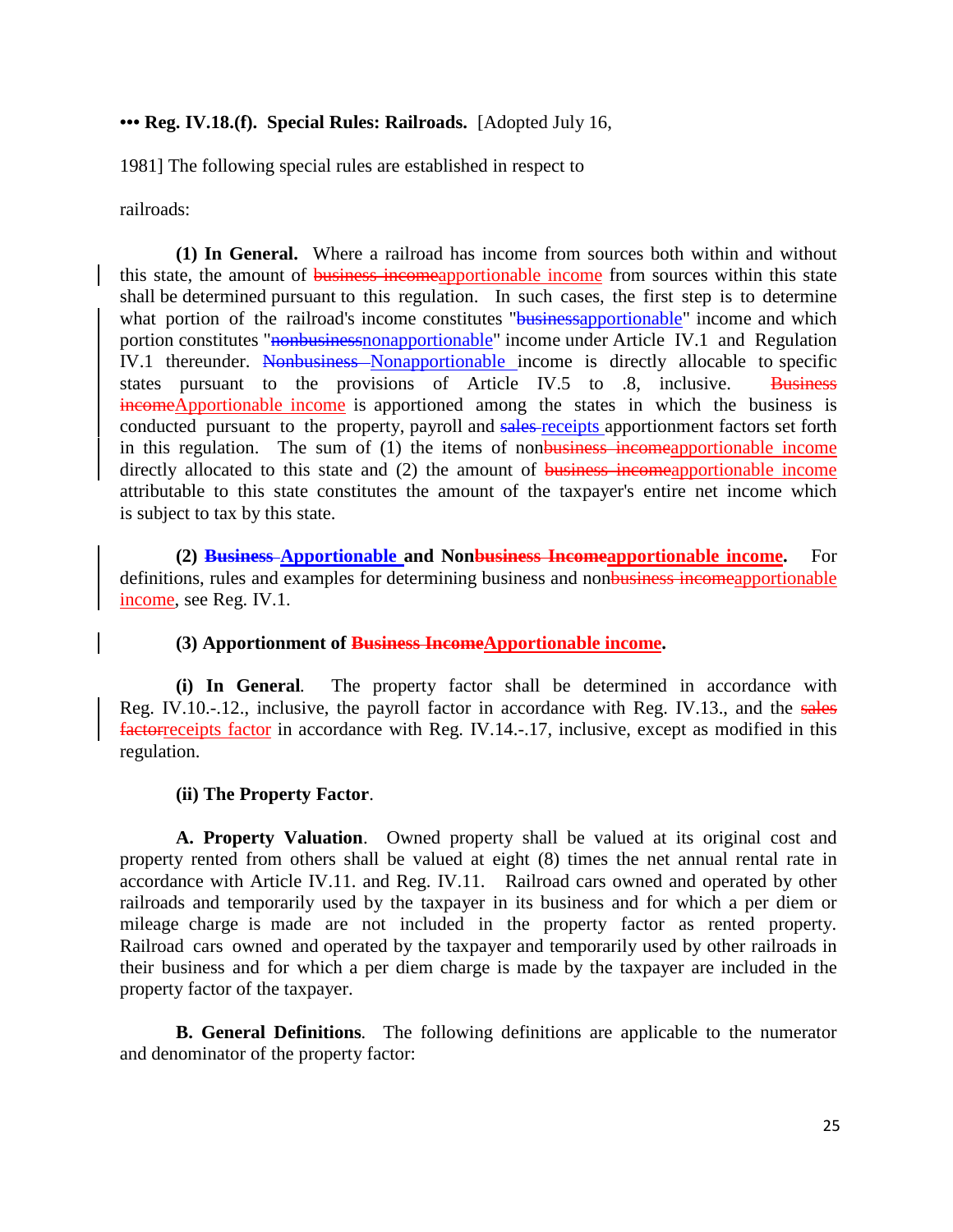1. "Original cost" is deemed to be the basis of the property for federal income tax purposes (prior to any federal income tax adjustments except for subsequent capital additions, improvements thereto or partial dispositions); or, if the property has no such basis, the valuation of such property for Interstate Commerce Commission purposes. If the original cost of property is unascertainable under the foregoing valuation standards, the property is included in the

property factor at its fair market value as of the date of acquisition by the taxpayer (Reg. IV.11.(a)).

2. "Rent" does not include the per diem and mileage charges paid by the taxpayer for the temporary use of railroad cars owned or operated by another railroad.

3. The "value" of owned real and tangible personal property shall mean its original cost. (See Article IV.11 and Reg. IV.11(a).)

4. "Average value" of property means the amount determined by averaging the values at the beginning and ending of the income tax year, but the [insert here the appropriate title of the administrative agency] may require the averaging of monthly values during the income year or such averaging as necessary to effect properly the average value of the railroad's property. (See Article IV.12. and Reg. IV.12.)

5. The "value" of rented real and tangible personal property means the product of eight

(8) times the net annual rental rate. (See Article IV.11. and Reg. IV.11(b).)

6. "Net annual rental rate" means the annual rental rate paid by the taxpayer less any annual rental rate received by the taxpayer from subrentals.

7. "Property used during the income year" includes property which is available for use in the taxpayer's trade or business during the income year.

8. A "locomotive-mile" is the movement of a locomotive (a self-propelled unit of equipment designed solely for moving other equipment) a distance of one mile under its own power.

9. A "car-mile" is a movement of a unit of car equipment a distance of one mile.

**C. The Denominator and Numerator of the Property Factor***.* The denominator of the property factor shall be the average value of all of the taxpayer's real and tangible personal property owned or rented and used during the income year. The numerator of the property factor shall be the average value of the taxpayer's real and tangible personal property owned or rented and used in this state during the income year.

In determining the numerator of the property factor, all property except mobile or movable property such as passenger cars, freight cars, locomotives and freight containers which are located within and without this state during the income year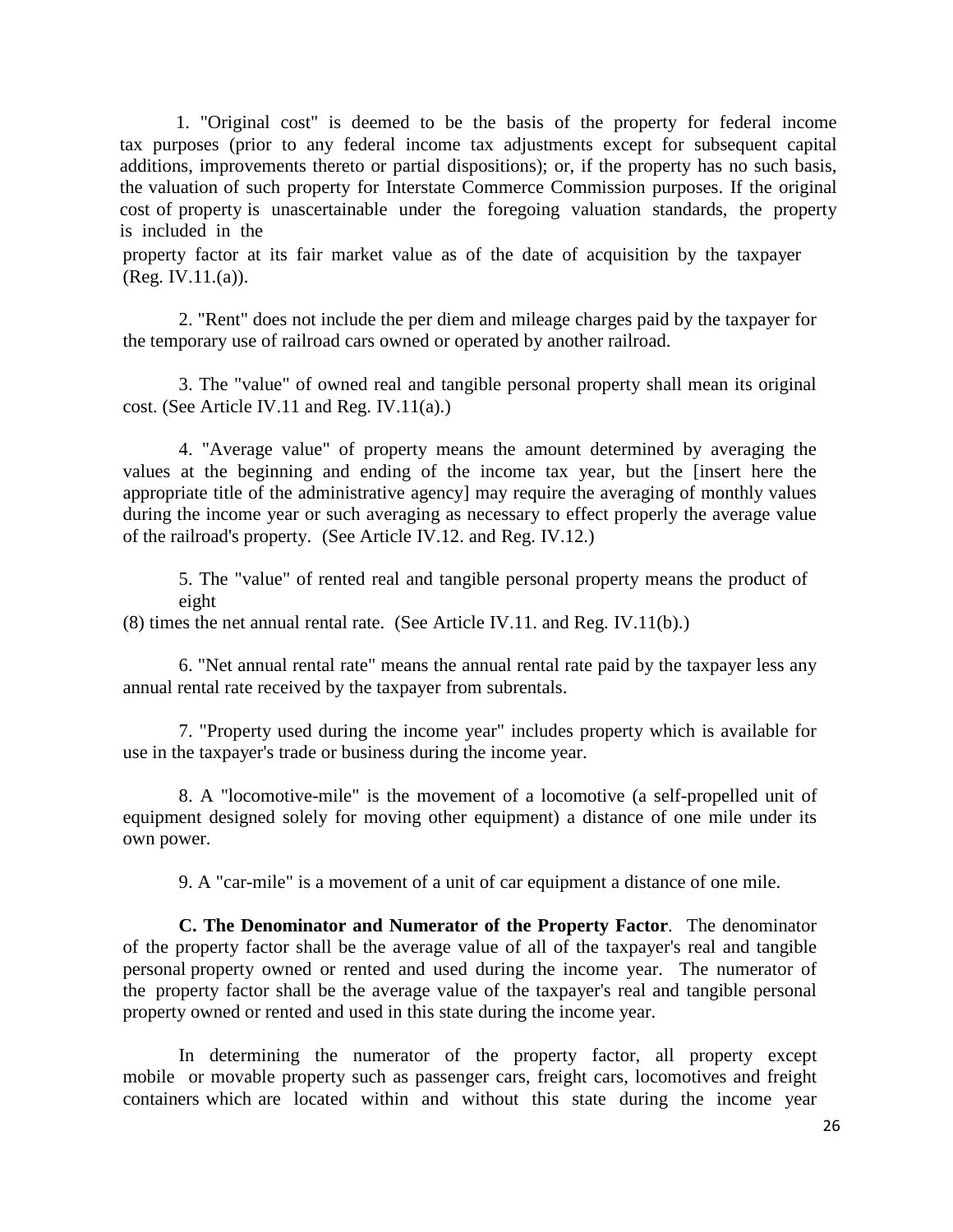shall be included in the numerator of the property factor in accordance with Article IV.10.-.12., inclusive, and Regulation IV.10.-.12, inclusive.

Mobile or movable property such as passenger cars, freight cars, locomotives and freight containers which are located within and without this state during the income year shall be included in the numerator of the property factor in the ratio which "locomotive-miles" and "car-miles" in the state bear to the total everywhere.

**(iii) The Payroll Factor***.* The denominator of the payroll factor is the total compensation paid everywhere by the taxpayer during the income year for the production of business incomeapportionable income. (See Article IV.13.-14. and Reg. IV.13.-.14.) The numerator of the payroll factor is the total amount paid in this state during the income year by the taxpayer for compensation. With respect to all personnel except enginemen and trainmen performing services on interstate trains, compensation paid to such employees shall be included in the numerator as provided in Article IV.13.-.14 and Reg. IV.13.-.14.

With respect to enginemen and trainmen performing services on interstate trains, compensation paid to such employees shall be included in the numerator of the payroll factor in the ratio which their services performed in this state bear to their services performed everywhere. Compensation for services performed in this state should be deemed to be the compensation reported or required to be reported by such employees for determination of their income tax liability to this state.

#### **(iv) The Sales (Revenue)Receipts Factor***.*

**A. In General***.* All revenue derived from transactions and activities in the regular course of the trade or business of the taxpayer which produces business incomeapportionable income, except per diem and mileage charges which are collected by the taxpayer, is included in the denominator of the revenue factor. (See Article IV.1. and Reg. IV.1.)

The numerator of the revenue factor is the total revenue of the taxpayer in this state during the income year. The total revenue of the taxpayer in this state during the income year, other than revenue from hauling freight, passengers, mail and express, shall be attributable to this state in accordance with Article IV.15.-.17. and Regulation IV.15.- .17.

**B. Numerator of Sales (Revenue)Receipts Factor From Freight, Mail and Express***.* The total revenue of the taxpayer in this state during the income year for the numerator of the revenue factor from hauling freight, mail and express shall be attributable to this state as follows:

1. All receipts from shipments which both originate and terminate within this state; and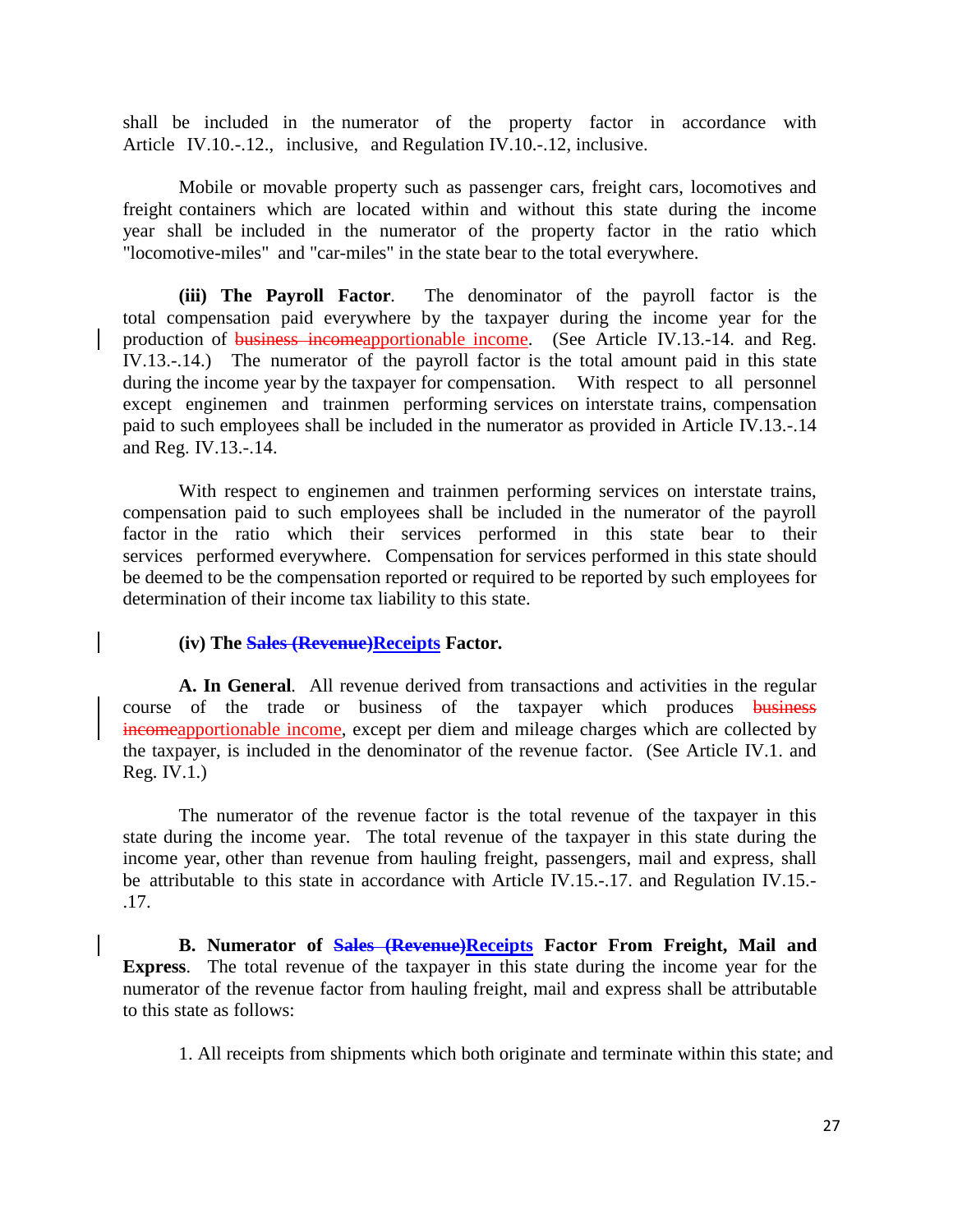2. That portion of the receipts from each movement or shipment passing through, into, or out of this state is determined by the ratio which the miles traveled by such movement or shipment in this state bear to the total miles traveled by such movement or shipment from point of origin to destination.

**C. Numerator of Sales (Revenue)Receipts Factor from Passengers***.* The numerator of the salesreceipts (revenue) factor shall include:

1. All receipts from the transportation of passengers (including mail and express handled in passenger service) which both originate and terminate within this state; and

2. That portion of the receipts from the transportation of interstate passengers (including mail and express handled in passenger service) determined by the ratio which revenue passenger miles in this state bear to the total everywhere.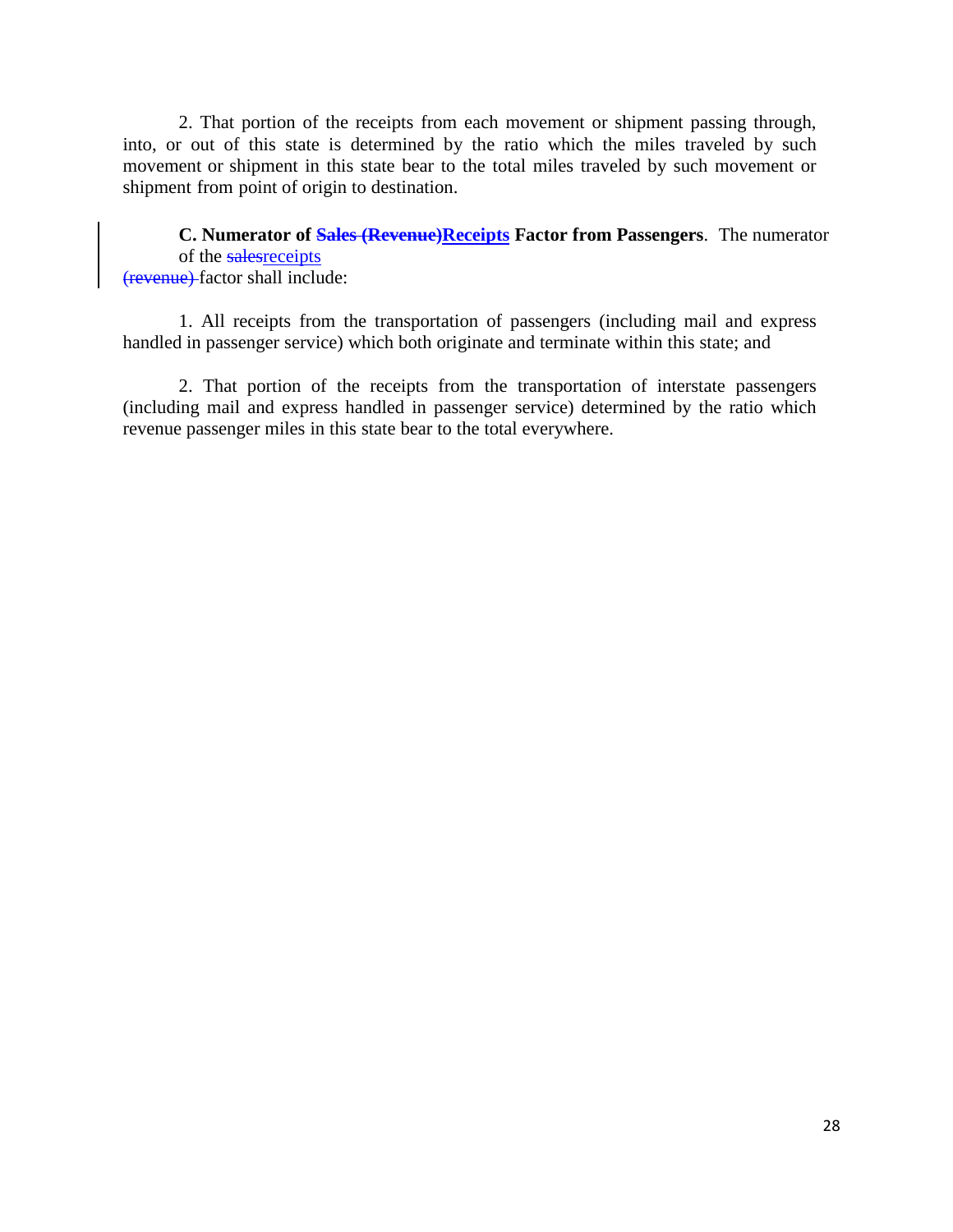# **••• Reg. IV.18.(g). Special Rules: Trucking Companies.** [Adopted July 11, 1986; amended July 27, 1989]

The following special rules are established with respect to trucking companies:

**(1) In General.** As used in this regulation, the term "trucking company" means a motor common carrier, a motor contract carrier, or an express carrier which primarily transports tangible personal property of others by motor vehicle for compensation. Where a trucking company has income from sources both within and without this state, the amount of business incomeapportionable income from sources within this state shall be determined pursuant to this regulation. In such cases, the first step is to determine what portion of the trucking company's income constitutes "businessapportionable" income and what portion constitutes "nonbusinessnonapportionable" income under Article IV.1 of the Multistate Tax Compact and Regulation IV.1 thereunder. Nonbusiness incomeapportionable income is directly allocable to specific states pursuant to the provisions of Article IV.5 to .8, inclusive. Business incomeApportionable income is apportioned among the states in which the business is conducted and pursuant to the property, payroll, and sales-receipts apportionment factors set forth in this regulation. The sum of (i) the items of nonbusiness incomeapportionable income directly allocated to this state and (ii) the amount of business incomeapportionable income attributable to this state constitutes the amount of the taxpayer's entire net income which is subject to tax in this state.

**(2) Business Apportionable and Nonbusiness Incomeapportionable income.** For definitions, rules, and examples for determining apportionable business and nonbusiness incomeapportionable income, see Regulation IV.1.

# **(3) Apportionment of Business IncomeApportionable income**

**(i) In General***.* The property factor shall be determined in accordance with Regulation IV.10 to .12, inclusive, the payroll factor in accordance with Regulation IV.13 to .14, and the sales factorreceipts factor in accordance with Regulation IV.15 to .17, inclusive, except as modified by this regulation.

# **(ii) The Property Factor**

**A. Property Valuation***.* Owned property shall be valued at its original cost and property rented from others shall be valued at eight (8) times the net annual rental rate in accordance with Article IV.11 and Regulation IV.11.

**B. General Definitions***.* The following definitions are applicable to the numerator and denominator of the property factor, as well as other apportionment factor descriptions:

1. "Average value" of property means the amount determined by averaging the values at the beginning and end of the income tax year, but the [insert here the title of the appropriate administrative agency] may require the averaging of monthly values during the income year or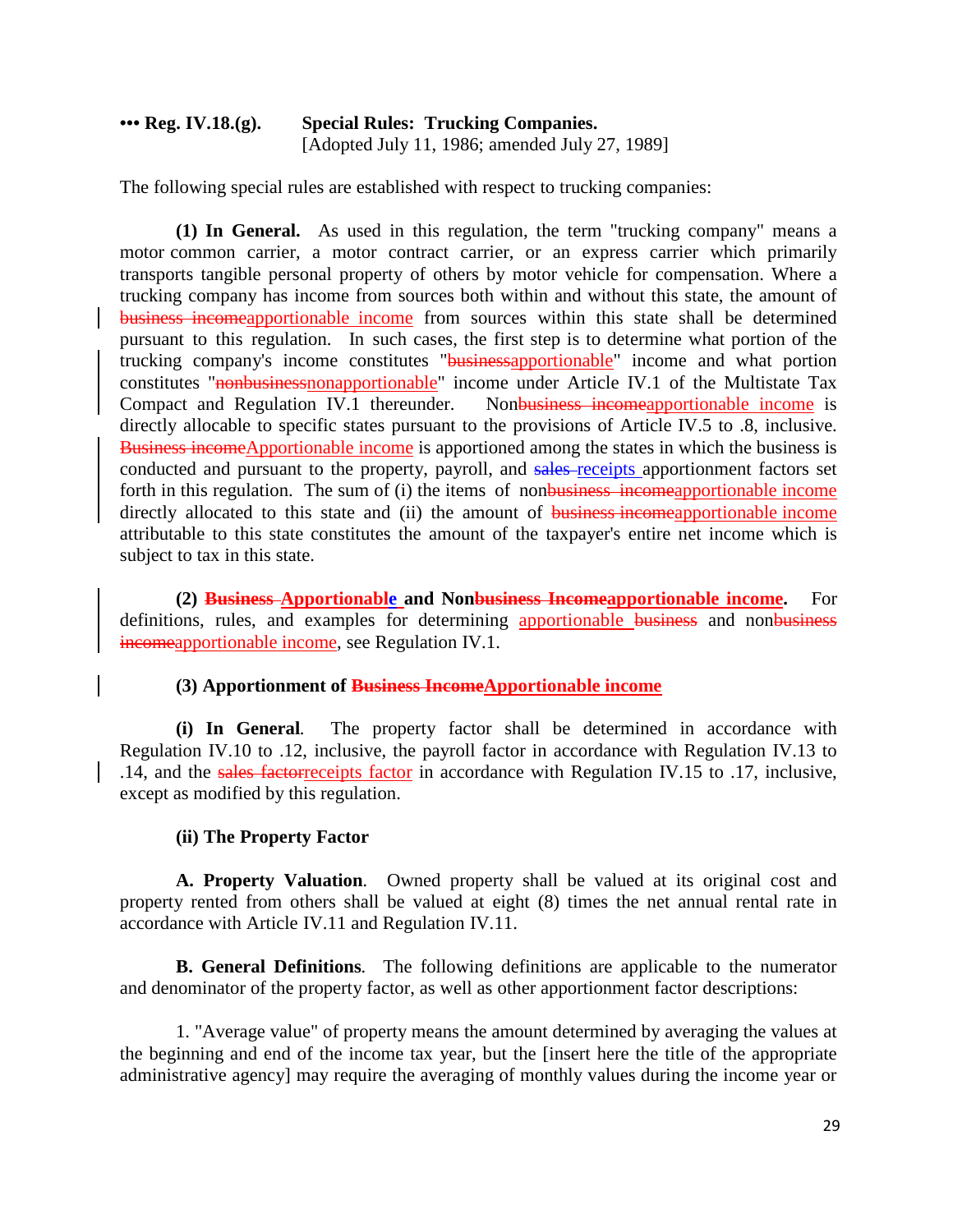such averaging as is necessary to reflect properly the average value of the trucking company's property. (See Article IV.12 and Regulation IV.12.)

2. "Mobile property" means all motor vehicles, including trailers, engaged directly in the movement of tangible personal property.

3. A "mobile property mile" is the movement of a unit of mobile property a distance of one mile whether loaded or unloaded.

4. "Original cost" is deemed to be the basis of the property for federal income tax purposes (prior to any federal income tax adjustments, except for subsequent capital additions, improvements thereto, or partial dispositions); or, if the property has no such basis, the valuation of such property for Interstate Commerce Commission purposes. If the original cost of property is unascertainable under the foregoing valuation standards, the property is included in the property factor at its fair market value as of the date of acquisition by the taxpayer. (Regulation IV.11.(a).)

5. "Property used during the course of the income year" includes property which is available for use in the taxpayer's trade or business during the income year.

6. The "value" of owned real and tangible personal property means its original cost. (See

Article IV.11 and Regulation IV.11.(a).)

7. The "value" of rented real and tangible personal property means the product of eight

(8) times the net annual rental rate. (See Article IV.11 and Regulation IV.11.(b).)

**C. The Denominator and Numerator of the Property Factor***.* The denominator of the property factor shall be the average value of all of the taxpayer's real and tangible personal property owned or rented and used during the income year. The numerator of the property factor shall be the average value of the taxpayer's real and tangible personal property owned or rented and used in this state during the income year. In the determination of the numerator of the property factor, all property, except mobile property as defined in this regulation, shall be included in the numerator of the property factor in accordance with Article IV.10 to .12, inclusive, and Regulation IV.10 to .12, inclusive.

Mobile property, as defined in this regulation, which is located solely within this state during the income year shall be included in the numerator of the property factor.

Mobile property as defined in this regulation, which is located within and without this state during the income year shall be included in the numerator of the property factor in the ratio which mobile property miles in the state bear to the total mobile property miles.

**(iii) The Payroll Factor***.* The denominator of the payroll factor is the compensation paid everywhere by the taxpayer during the income year for the production of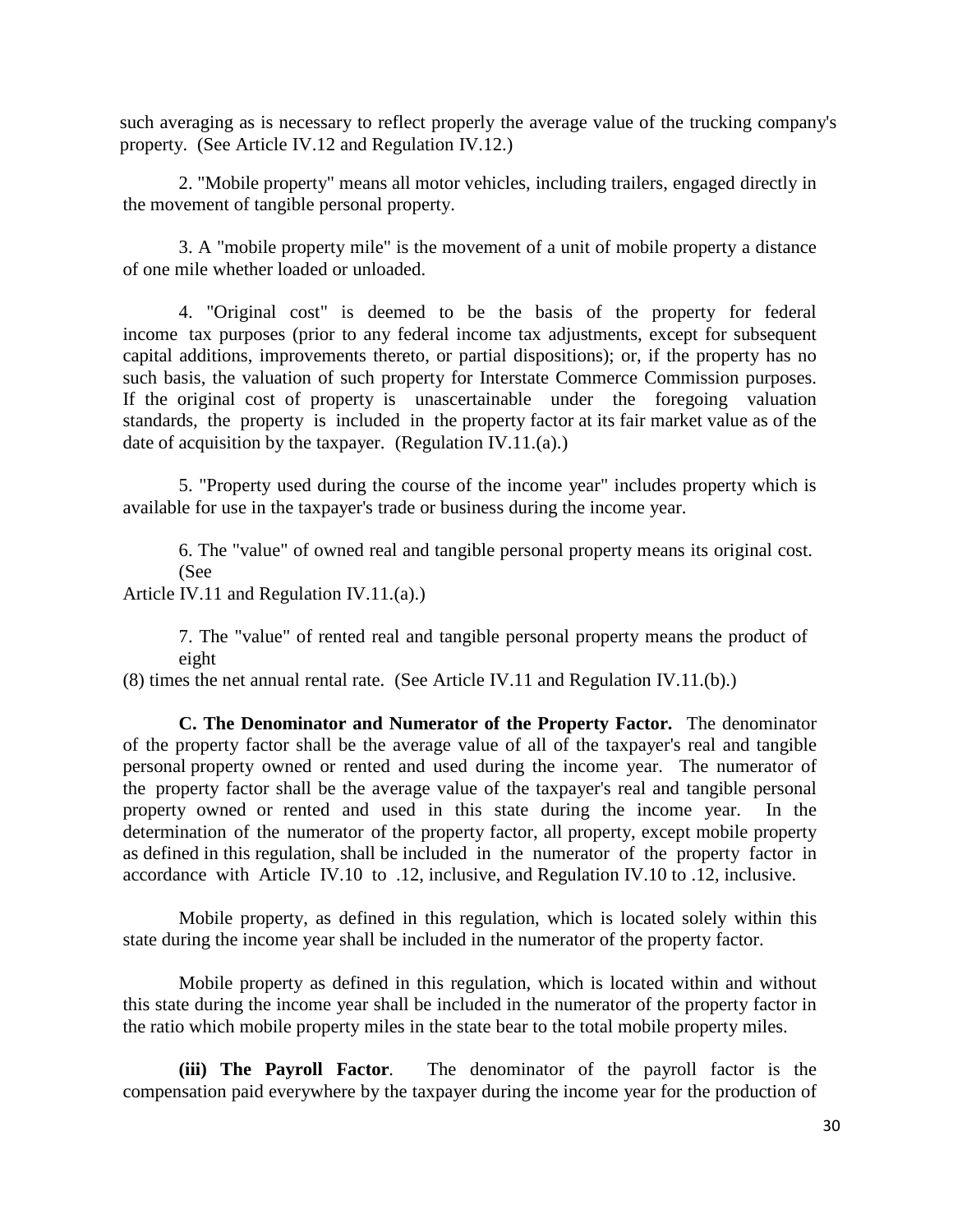business incomeapportionable income. (See Article IV.13 and .14 and Regulation IV.13 and .14.) The numerator of the payroll factor is the total compensation paid in this state during the income year by the taxpayer. With respect to all personnel, except those performing services within and without this state, compensation paid to such employees shall be included in the numerator as provided in Article IV.13 and .14 and Regulation IV.13 and .14.

With respect to personnel performing services within and without this state, compensation paid to such employees shall be included in the numerator of the payroll factor in the ratio which their services performed in this state bear to their services performed everywhere based on mobile property miles.

#### **(iv) The Sales (Revenue)Receipts Factor**

A. In General. All revenue receiptsderived from transactions and activities in the regular course of the taxpayer's trade or business which produce business incomeapportionable income shall be included in the denominator of the revenue receiptsfactorreceipts factor. (See Article IV.1 and Regulation IV.1.)

The numerator of the revenue factorreceipts factor is the total revenue receipts of the taxpayer in this state during the income year. The total state revenue receiptsof the taxpayer, other than revenue receiptsfrom hauling freight, mail, and express, shall be attributable to this state in accordance with Article IV.15 through .17 and Regulation IV.15 through .17.

**B. Numerator of the Sales (Revenue)Receipts Factor From Freight, Mail, and Express**. The total revenue receipts of the taxpayer attributable to this state during the income year from hauling freight, mail, and express shall be:

1. Intrastate: All receipts from any shipment which both originates and terminates within this state; and,

2. Interstate: That portion of the receipts from movements or shipments passing through, into, or out of this state as determined by the ratio which the mobile property miles traveled by such movements or shipments in this state bear to the total mobile property miles traveled by movements or shipments from points of origin to destination.

**(4) Records.** The taxpayer shall maintain the records necessary to identify mobile property and to enumerate by state the mobile property miles traveled by such mobile property as those terms are used in this regulation. Such records are subject to review by [insert here the title of the appropriate administrative agency] or its agents.

**(5) De Minimis Nexus Standard.** Notwithstanding any provision contained herein, this Regulation IV.18.(g) shall not apply to require the apportionment of income to this state if the trucking company during the course of the income tax year neither: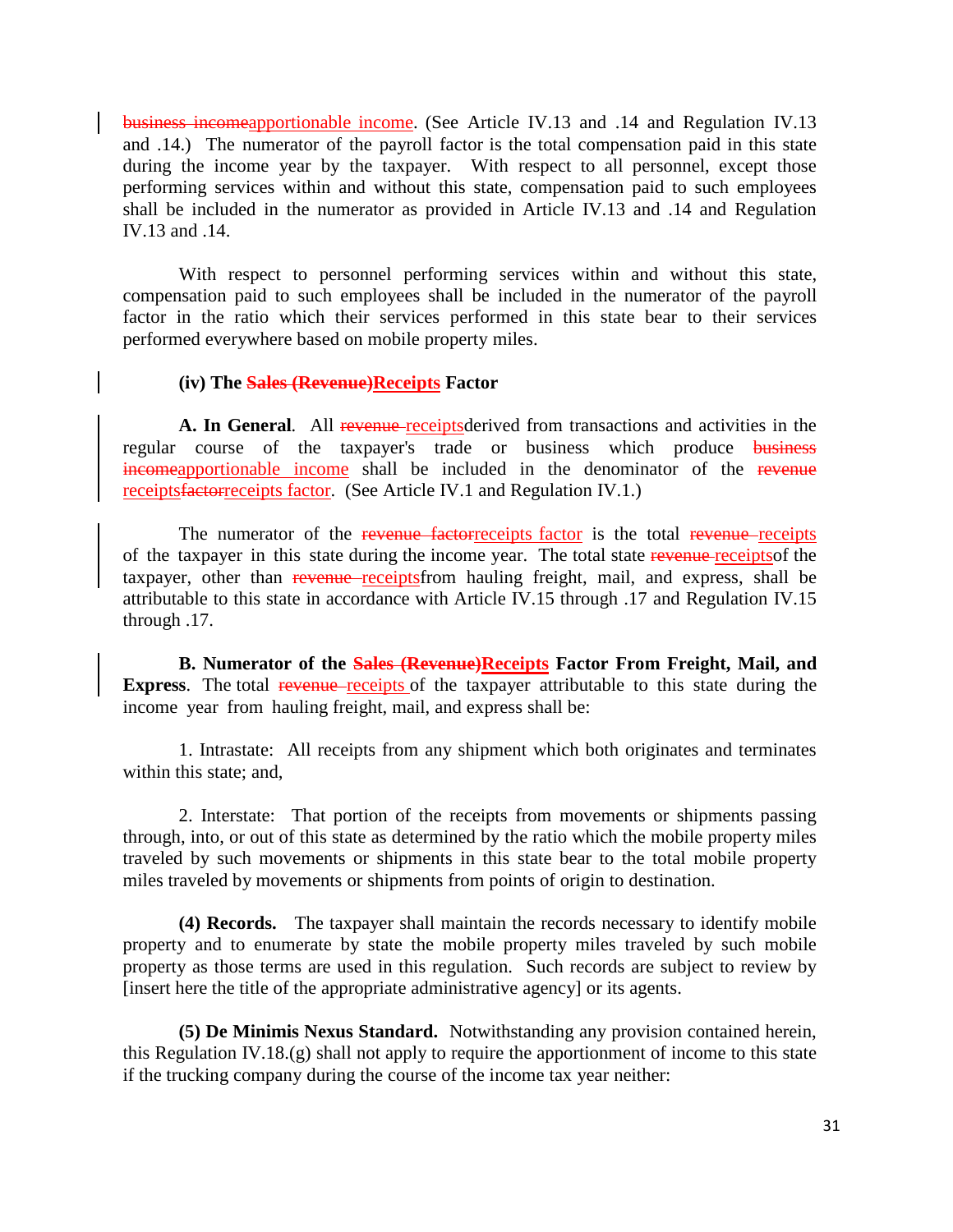a. owns nor rents any real or personal property in this state, except mobile

property; nor b. makes any pick-ups or deliveries within this state; nor

c. travels more than twenty-five thousand mobile property miles within this state; provided that the total mobile property miles traveled within this state during the income tax year do not exceed three percent of the total mobile property miles traveled in all states by the trucking company during that period; nor

d. makes more than twelve trips into this state.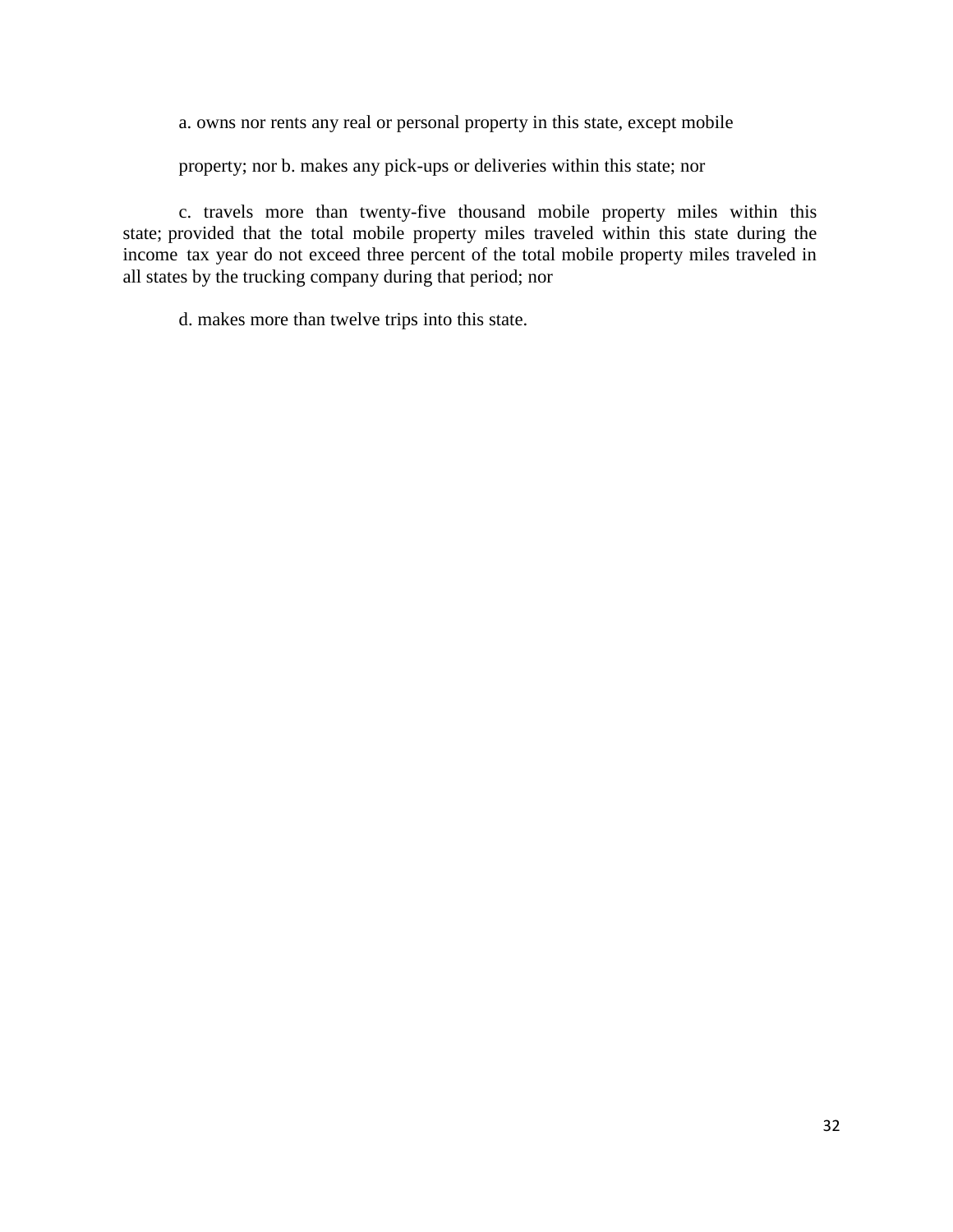# **••• Reg. IV.18.(i). Special Rules: Telecommunications and ancillary service providers.** [Adopted July 31, 2008]

The following special rules are established with respect to the apportionment of income from the sale of telecommunications and ancillary services by a person that is taxable both in this state and in one or more other states.

**(1)** In general. A person providing telecommunications or ancillary services whose business activity is taxable both within and without this state shall allocate and apportion its net income as provided in [Article IV of the Multistate Tax Compact or state equivalent] and regulations issued thereunder, exclusive of [Art.IV.2. of the Multistate Tax Compact or state equivalent], except as modified by this special rule.

**(2)** Definitions.

**(i)** "800 service" means a "telecommunications service" that allows a caller to dial a toll-free number without incurring a charge for the call. The service is typically marketed under the name "800", "855", "866", "877", and "888" toll-free calling, and any subsequent numbers designated by the Federal Communications Commission.

**(ii)** "900 service" means an inbound toll "telecommunications service" purchased by a subscriber that allows the subscriber's customers to call in to the subscriber's prerecorded announcement or live service. "900 service" does not include collection services provided by the seller of the "telecommunications services" to the subscriber, or service or product sold by the subscriber to the subscriber's customer. The service is typically marketed under the name "900" service, and any subsequent numbers designated by the Federal Communications Commission.

**(iii)** "Air-to-Ground Radiotelephone service" means a radio service, as that term is defined in 47 CFR 22.99, in which common carriers are authorized to offer and provide radio telecommunications service for hire to subscribers in aircraft.

**(iv)** "Ancillary service" means services that are associated with or incidental to the provision of telecommunications services, including but not limited to the following subcategories: detailed telecommunications billing, directory assistance, vertical service, conference bridging service and voice mail services. The term "ancillary service" is defined as a broad range of services and is broader than the sum of the subcategories.

**(v)** "Bundled transaction" means the retail sale of two or more products where (1) the products are otherwise distinct and identifiable, and (2) the products are sold for one non-itemized price. For purposes of this special regulation, a "bundled transaction" does not include the sale of any products in which the "sales price" varies, or is negotiable, based on the selection by the purchaser of the products included in the transaction. A transaction that otherwise meets the definition of a "bundled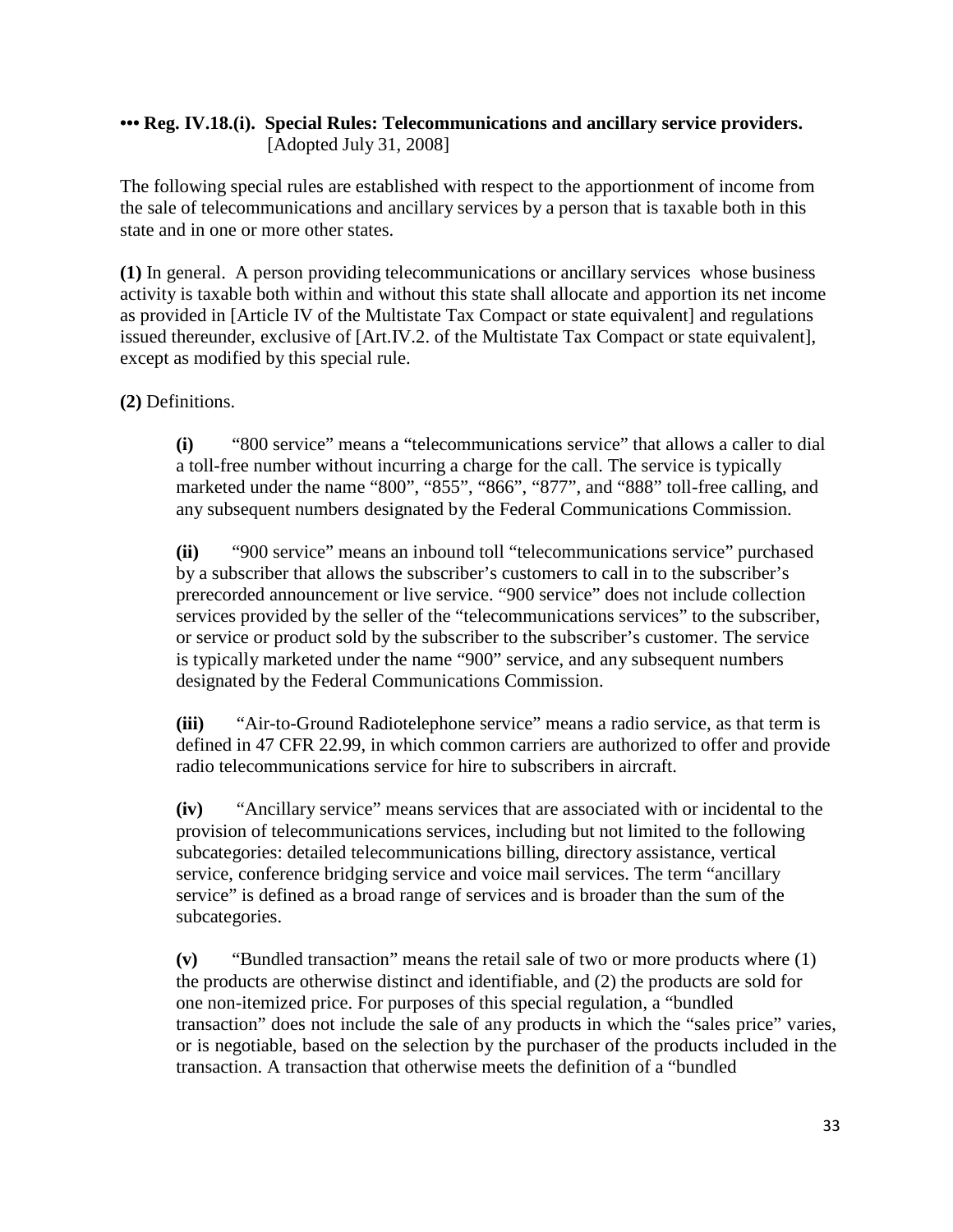transaction" is not a "bundled transaction" if it is: (1) the "retail sale" of two products where the first product is essential to the use of the second product, and the first product is provided exclusively in connection with the second, and the true object of the transaction is the second; (2) the "retail sale" of more than one product, but the products are sourced the same under this special rule; or (3) the "retail sale" of more than one product, but the sum of the "purchase price" or "sales price" of products which are sourced differently under this special rule is de minimis.

**(vi)** "Call-by-call Basis" means any method of charging for telecommunications services where the price is measured by individual calls.

**(vii)** "Coin-operated telephone service" means a "telecommunications service" paid for by inserting money into a telephone accepting direct deposits of money to operate.

**(viii)** "Communications Channel" means a physical or virtual path of communications over which signals are transmitted between or among customer channel termination points.

**(ix)** "Conference bridging service" means an ancillary service that links two or more participants of an audio or video conference call and may include the provision of a telephone number. Conference bridging service does not include the telecommunications services used to reach the conference bridge.

**(x)** "Customer" means the person or entity that contracts with the seller of telecommunications services. If the end user of telecommunications services is not the contracting party, the end user of the telecommunications service is the customer of the telecommunication service. "Customer" does not include a reseller of telecommunications service or for mobile telecommunications service of a serving carrier under an agreement to serve the customer outside the home service provider's licensed service area.

**(xi)** "Customer Channel Termination Point" means the location where the customer either inputs or receives the communications.

**(xii)** "Detailed telecommunications billing service" means an ancillary service of separately stating information pertaining to individual calls on a customer's billing statement.

**(xiii)** "Directory assistance" means an ancillary service of providing telephone number information, and/or address information.

**(xiv)** "End user" means the person who utilizes the telecommunication service. In the case of an entity, "end user" means the individual who utilizes the service on behalf of the entity.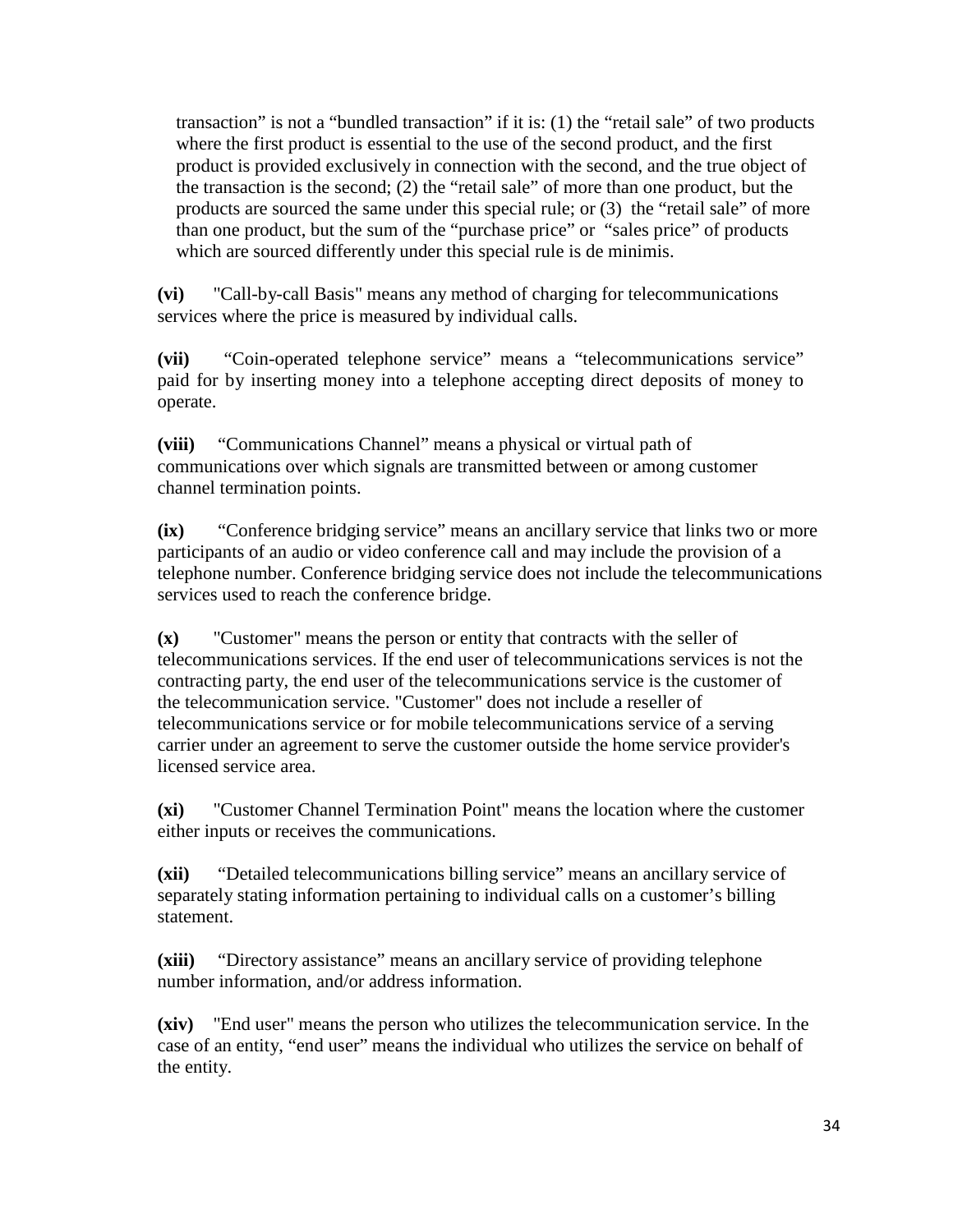**(xv)** "Fixed wireless service" means a telecommunications service that provides radio communication between fixed points.

**(xvi)** "Home service provider" means the same as that term is defined in Section 124(5) of Public Law 106-252 (Mobile Telecommunications Sourcing Act).

**(xvii)** "International" means a "telecommunications service" that originates or terminates in the United States and terminates or originates outside the United States, respectively. United States includes the District of Columbia or a U.S. territory or possession.

**(xviii)** "Interstate" means a "telecommunications service" that originates in one United States state, or a United States territory or possession, and terminates in a different United States state or a United States territory or possession.

**(xix)** "Intrastate" means a "telecommunications service" that originates in one United States state or a United States territory or possession, and terminates in the same United States state or a United States territory or possession.

**(xx)** "Mobile telecommunications service" means the same as that term is defined in Section 124(7) of Public Law 106-252 (Mobile Telecommunications Sourcing Act).

**(xxi)** "Mobile wireless service" means a telecommunications service that is transmitted, conveyed or routed regardless of the technology used, whereby the origination and/or termination points of the transmission, conveyance or routing are not fixed, including, by way of example only, telecommunications services that are provided by a commercial mobile radio service provider.

**(xxii)** "Network access service" means the provision by a local exchange telecommunication service provider of the use of its local exchange network by an interexchange telecommunication service provider to originate or terminate the interexchange telecommunication service provider's traffic carried to or from a distant exchange.

**(xxiii)** "Outerjurisdictional property" means tangible personal property, such as orbiting satellites, undersea transmission cables and the like, that are owned or rented by the taxpayer and used in a telecommunications or ancillary service business, but that are not physically located in any particular state.

**(xxiv)** "Paging service" means a telecommunications service that provides transmission of coded radio signals for the purpose of activating specific pagers; such transmissions may include messages and/or sounds.

**(xxv)** "Pay telephone service" means a telecommunications service provided through any pay telephone.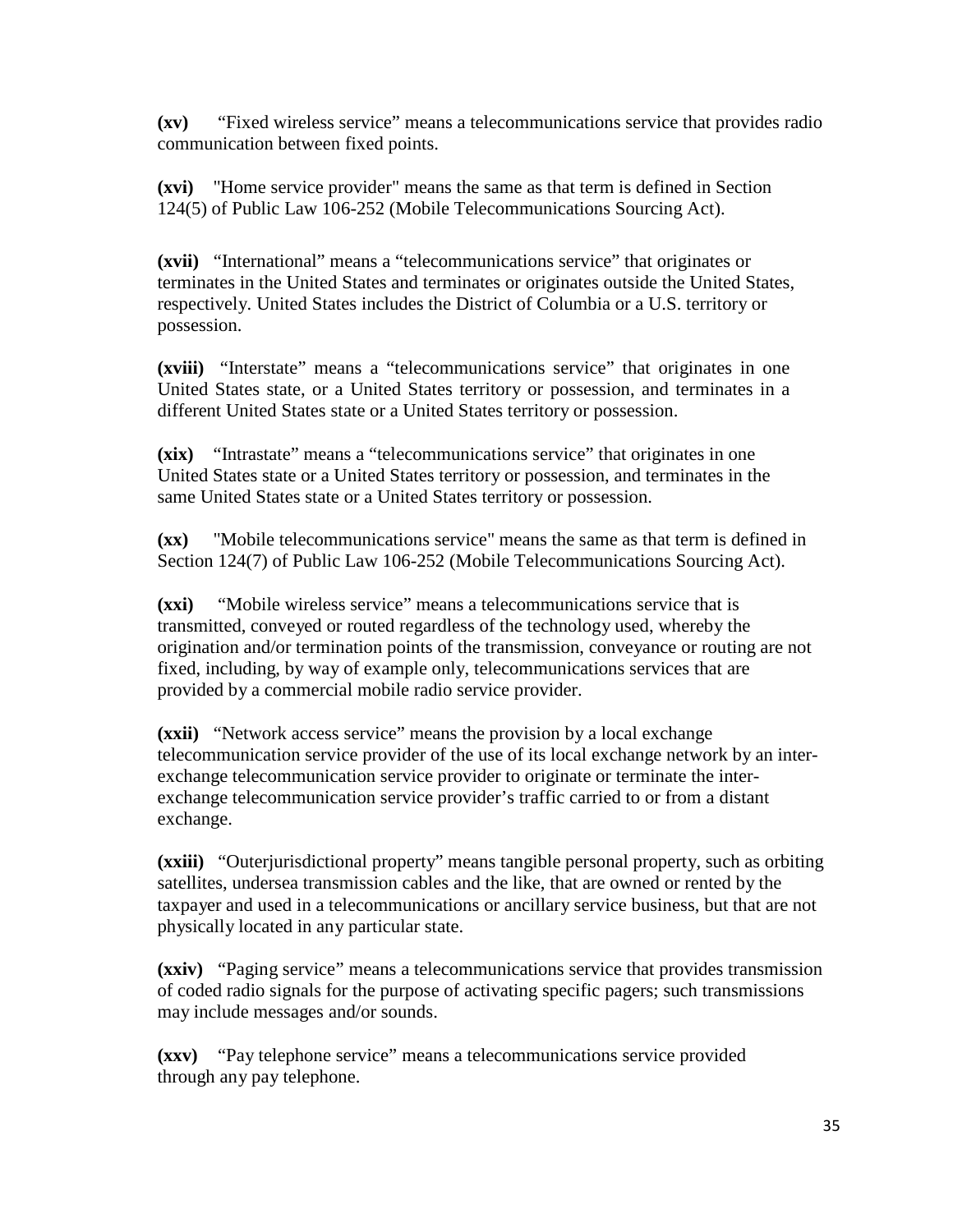**(xxvi)** "Place of primary use" means the street address representative of where the customer's use of the telecommunications service primarily occurs, which shall be the residential street address or the primary business street address of the customer. In the case of mobile telecommunications services, "place of primary use" shall be within the licensed service area of the home service provider.

**(xxvii)** "Post-paid calling service" means the telecommunications service obtained by making a payment on a call-by-call basis either through the use of a credit card or payment mechanism such as a bank card, travel card, credit card, or debit card, or by charge made to a telephone number which is not associated with the origination or termination of the telecommunications service. A post-paid calling service includes a telecommunications service, except a prepaid wireless calling service, that would be a prepaid calling service except it is not exclusively a telecommunication service.

**(xxviii)** "Prepaid calling service" means the right to access exclusively telecommunications services, which must be paid for in advance and which enables the origination of calls using an access number or authorization code, whether manually or electronically dialed, and that is sold in predetermined units or dollars of which the number declines with use in a known amount.

**(xxix)** "Prepaid wireless calling service" means the sale of a telecommunications service that provides the right to utilize mobile wireless service as well as other nontelecommunications services including the download of digital products delivered electronically, content and ancillary services, which must be paid for in advance that is sold in predetermined units of dollars of which the number declines with use in a known amount.

**(xxx)** "Private communications service" means a telecommunications service that entitles the customer to exclusive or priority use of a communications channel or group of channels between or among termination points, regardless of the manner in which such channel or channels are connected, and includes switching capacity, extension lines, stations, and any other associated services that are provided in connection with the use of such channel or channels.

**(xxxi)** "Product" means tangible personal property, digital good or service.

**(xxxii)** "Service address" means:

A. The location of the customer's telecommunications equipment, to which the customer's call is charged, and from which the call originates or terminates, regardless of where the call is billed or paid.

B. If the location in subsection (A) is not known, service address means the origination point of the signal of the telecommunications services first identified by either the seller's telecommunications system or in information received by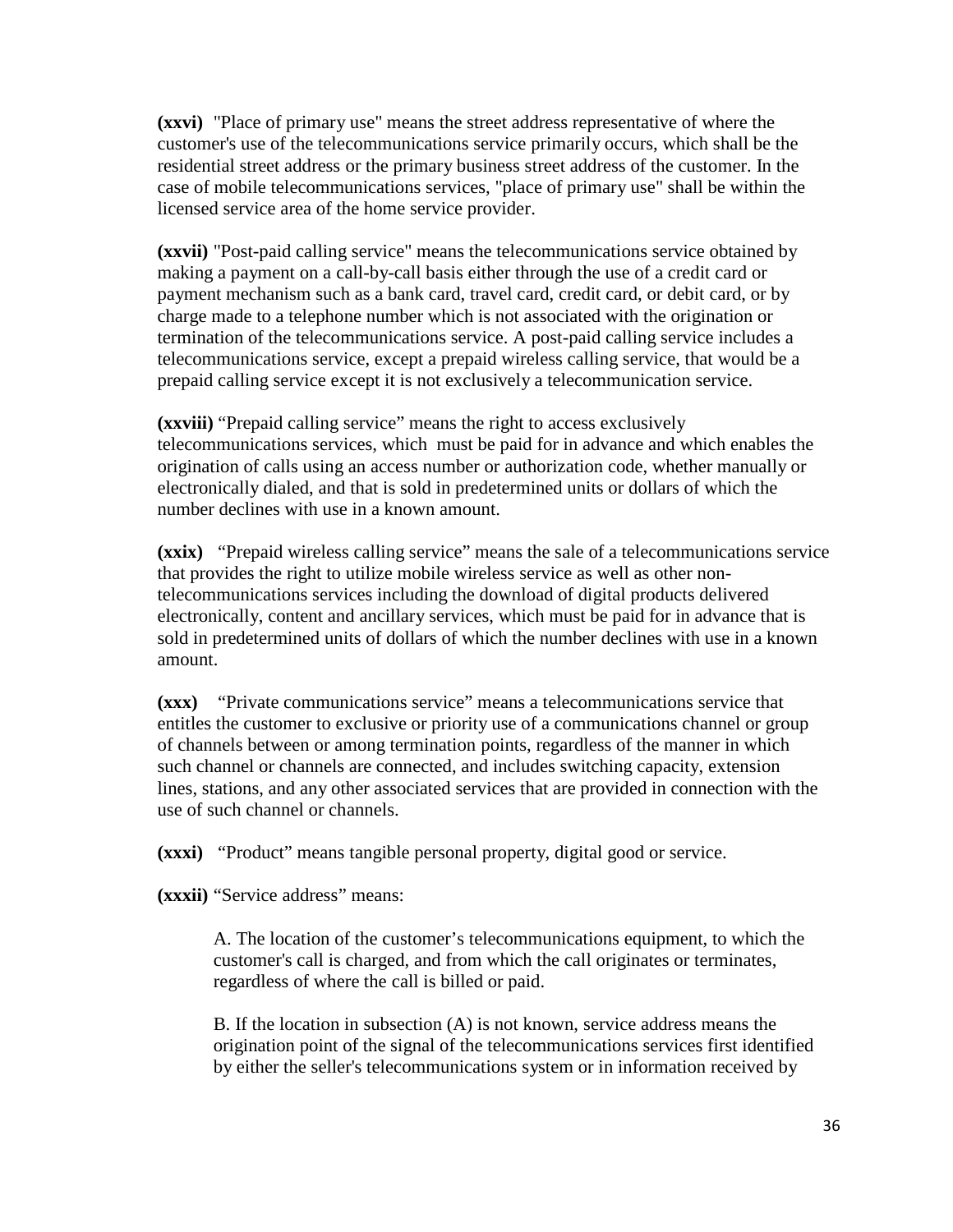the seller from its service provider, where the system used to transport such signals is not that of the seller.

C. If the location in subsection (A) and subsection (B) are not known, the service address means the location of the customer's place of primary use.

**(xxxiii)** "Telecommunications service" means the electronic transmission, conveyance, or routing of voice, data, audio, video, or any other information or signals to a point, or between or among points. The term "telecommunications service" includes such transmission, conveyance, or routing in which computer processing applications are used to act on the form, code or protocol of the content for purposes of transmission, conveyance or routing without regard to whether such service is referred to as voice over Internet protocol services or is classified by the Federal Communications Commission as enhanced or value added.

**A.** The term "telecommunication service" is defined as a broad range of services. The term includes, but is broader than the sum of, the following subcategories: 800 service, 900 service, fixed wireless service, mobile wireless service, paging service, prepaid calling service, prepaid wireless calling service, private communication service, value-added non-voice data service, coin-operated telephone service, international telecommunications service, interstate telecommunications service, intrastate telecommunications service, network access service and pay telephone service.

**B.** The term "telecommunications service" does not include:

1. Data processing and information services that allow data to be generated, acquired, stored, processed, or retrieved and delivered by an electronic transmission to a purchaser where such purchaser's primary purpose for the underlying transaction is the processed data or information;

2. Installation or maintenance of wiring or equipment on a customer's premises;

3. Tangible personal property;

4. Advertising, including but not limited to directory advertising.

5. Billing and collection services provided to third parties;

6. Internet access service;

7. Radio and television audio and video programming services, regardless of the medium, including the furnishing of transmission, conveyance and routing of such services by the programming service provider. Radio and television audio and video programming services shall include but not be limited to cable service as defined in 47 USC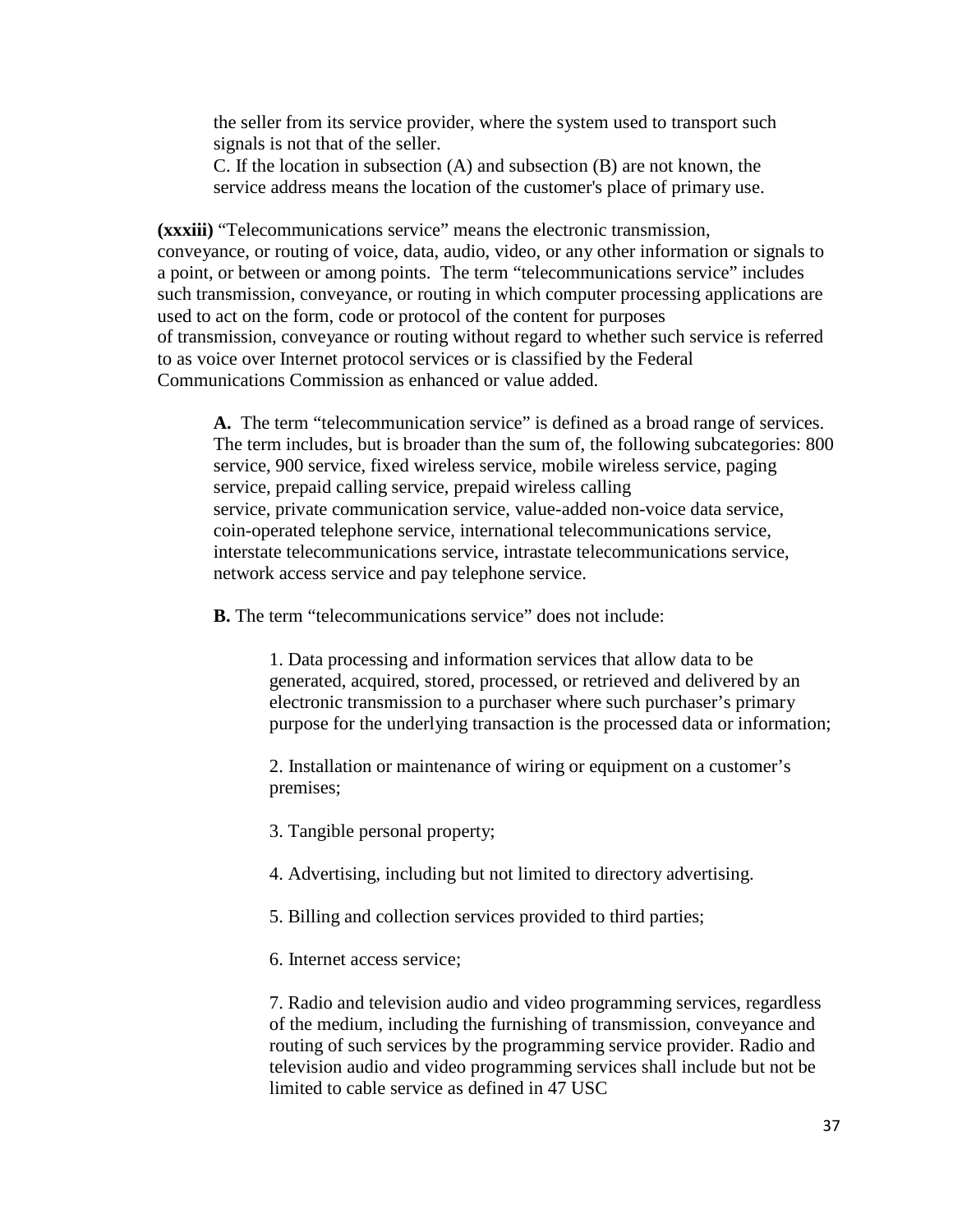522(6) and audio and video programming services delivered by commercial mobile radio service providers, as defined in 47 CFR 20.3;

8. "Ancillary services"; or

9. Digital products "delivered electronically", including but not limited to software, music, video, reading materials or ring tones.

**C.** Examples of Included and Excluded Services.

Example 1. An entity provides dedicated network service to an entity which will resell that service as intrastate telecommunications service. Both entities are providing a telecommunications service.

Example 2. An entity provides an interstate telecommunications service to an internet service provider which will use that service in the provision of internet access service. The entity providing interstate telecommunications service is providing a telecommunications service. The entity providing internet access service is not providing a telecommunications service.

Example 3. An entity primarily engaged in the provision of cable television provides an interstate telecommunications service. The entity is engaged in the provision of telecommunications service.

**(xxxiv)** "Value-added non-voice data service" means a service that otherwise meets the definition of "telecommunications services" in which computer processing applications are used to act on the form, content, code, or protocol of the information or data primarily for a purpose other than transmission, conveyance or routing.

**(xxxv)** "Vertical service" means an ancillary service that is offered in connection with one or more telecommunications services, which offers advanced calling features that allow customers to identify callers and to manage multiple calls and call connections, including conference bridging services.

**(xxxvi)** "Voice mail service" means an ancillary service that enables the customer to store, send or receive recorded messages. Voice mail service does not include any vertical services that the customer may be required to have in order to utilize the voice mail service.

**(3)** Apportionment and Allocation

**(i)** Property Factor: Outerjurisdictional property that is used by a taxpayer in providing a telecommunications or ancillary service shall be excluded from the numerator and from the denominator of the property factor.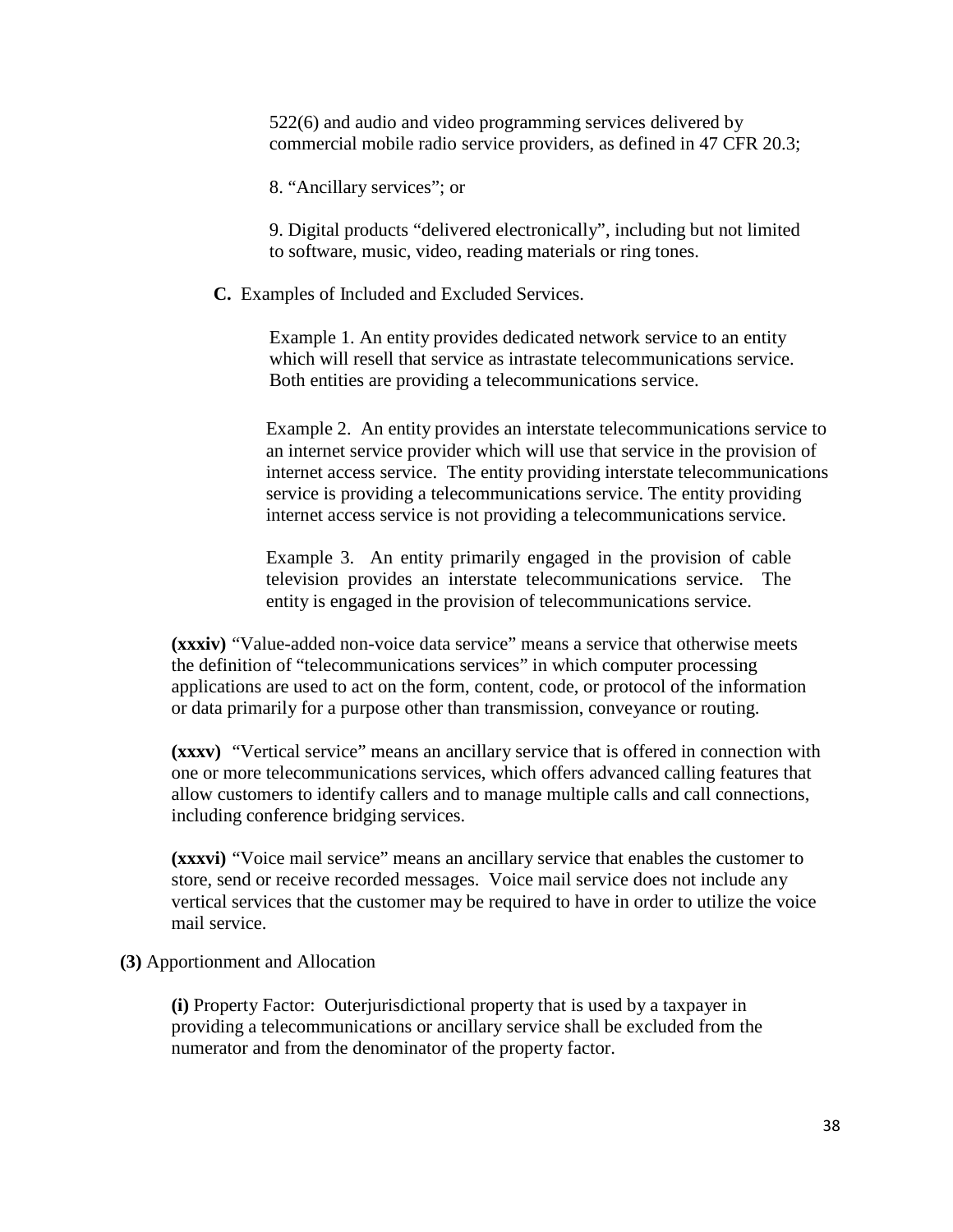**(ii)** Sales FactorReceipts factor: Receipts from Ssales of telecommunications and ancillary services in this state.

**A**. Gross receipts from the sale of telecommunications services, other than those defined in subsections C. through G., which are sold on a call-by-call basis are in this state when (a) the call originates and terminates in this state or (b) the call either originates or terminates and the service address is also located in this state.

**B.** Gross receipts from the sale of telecommunications services, other than those defined in subsections C. through G., which are sold on other than a call- by-call basis, are in this state when the customer's place of primary use is in this state.

**C.** Gross receipts from the sale of mobile telecommunications services, other than air-to-ground radiotelephone service and prepaid calling service, are in this state when the customer's place of primary use is in this state pursuant to the Mobile Telecommunications Sourcing Act.

**D.** Gross receipts from the sale of pre-paid calling service, prepaid wireless calling service and post-paid calling service are in this state when the origination point of the telecommunications signal is first identified in this state by either (1) the seller's telecommunications system, or (2) information received by the seller from its service provider, where the system used to transport such signals is not that of the seller..

**E.** Gross receipts from the sale of a private communication service are in this state:

**1.** if such service is for a separate charge related to a customer channel termination point, when the customer channel termination point is located in this state;

**2.** if under such service all customer termination points are located entirely within one state, when the customer channel termination points are located in this state;

**3**. if such service is for segments of a channel between two customer channel termination points located in different states and such segments of channel are separately charged, when one of the customer channel termination points is in this state, provided however that only fifty percent of such gross receipts shall be sourced to this state; and

**4.** if such service is for segments of a channel located in more than one state and such segments are not separately billed, when the customer channel termination points are in this state, provided however that only a percentage of such gross receipts, determined by dividing the number of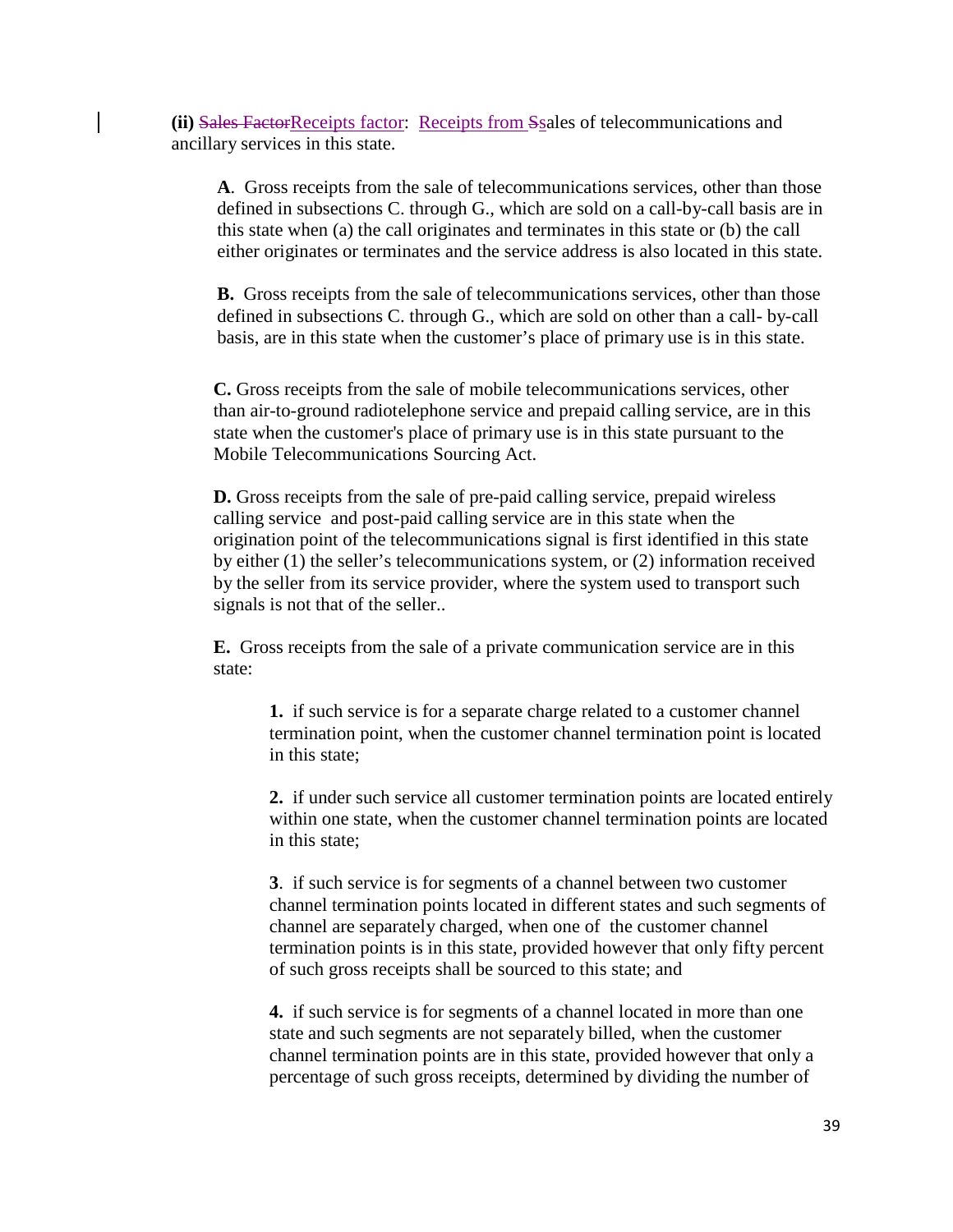customer channel termination points in the state by the total number of customer channel termination points, are in this state.

**F.** A portion of the total gross receipts from sales of telecommunication services to other telecommunication service providers for resale is in this state in an amount determined by multiplying such total gross receipts by a fraction, the numerator of which is "total carrier's carrier service revenues" for this state and the denominator of which is the sum of "total carrier's carrier service revenues" for all states in which the taxpayer is doing business, as reported by the Federal Communications Commission [in its report titled Telecommunications Revenues by State, Table 15.6, or successor reports which include such information,] for the most recent year available as of the due date of the return, determined without regard to extensions.

**G.** Gross receipts attributable to the sale of an ancillary service are in this state when the customer's place of primary use is in this state.

**H.** Gross receipts attributable to the sale of a telecommunication or ancillary service sold as part of a bundled transaction are in this state when such gross receipts would be this state in accordance with the provisions of sections ii.A. through G.

1. The amount of gross receipts attributable to the sale of a telecommunication or ancillary service which is sold as part of a bundled transaction shall be equal to the price charged by the taxpayer for such service when sold separately, adjusted by an amount equal to the quotient of a) the difference between 1) the price charged by the taxpayer for the bundled transaction, and 2) the sum of the prices charged by the taxpayer for each of the included products when sold separately, and b) the number of products included in the bundled transaction;

2. If the amount of such gross receipts is not determinable under subsection H.1., then it may be determined by reasonable and verifiable standards from taxpayer's books and records that are kept in the regular course of business for purposes including, but not limited to, non-tax purposes.

**I.** Gross receipts from the sale of telecommunication services which are not taxable in the State to which they would be apportioned pursuant to sections ii.A through G., shall be excluded from the denominator of the sales factorreceipts factor.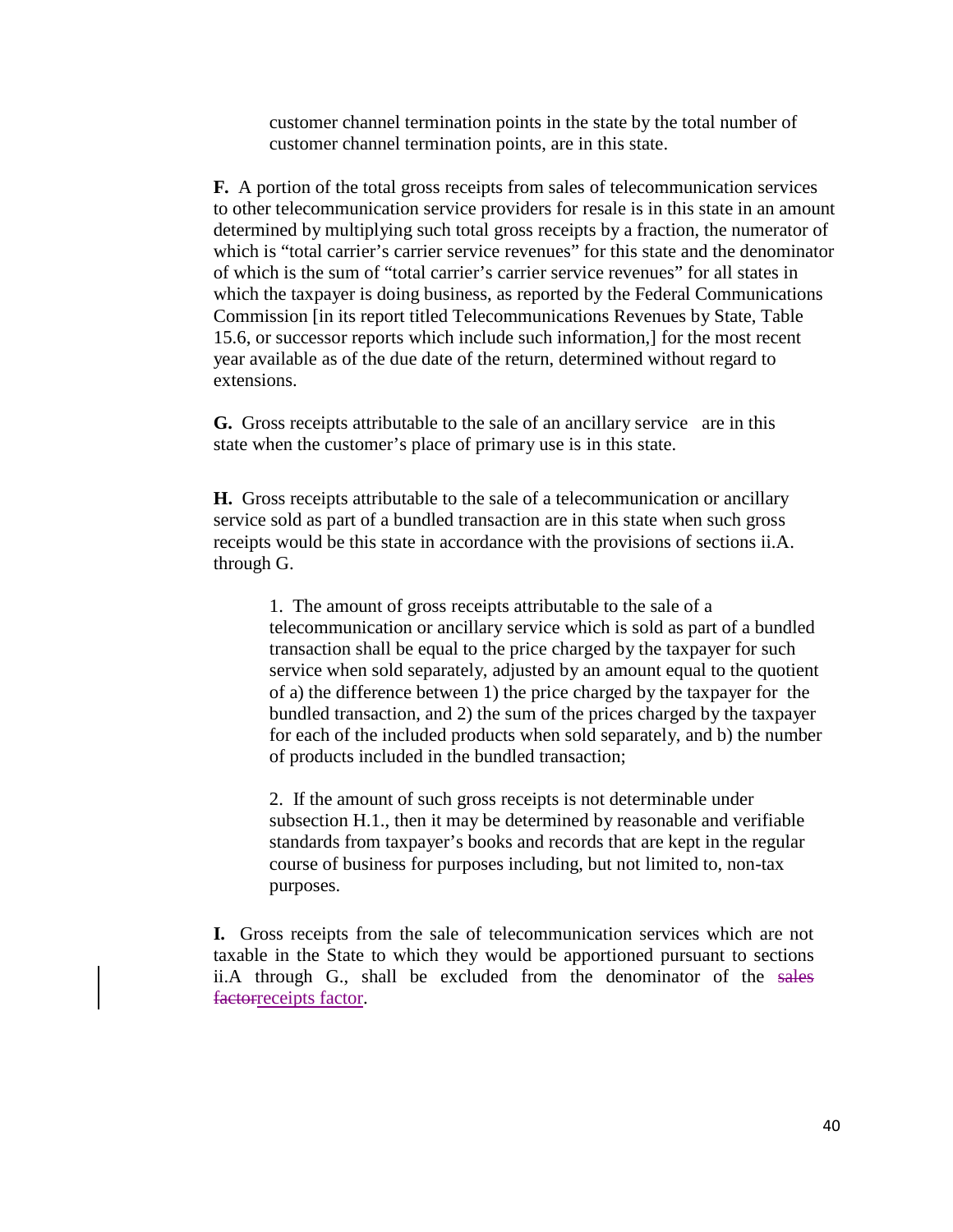#### **••• Reg.IV.18.(j). Special Rules: Publishing** [Adopted July 30, 1993]

The following special rules are established with respect to the apportionment of income derived from the publishing, sale, licensing or other distribution of books, newspapers, magazines, periodicals, trade journals or other printed material.

**(1) In General.** Except as specifically modified by this regulation, when a person in the business of publishing, selling, licensing or distributing newspapers, magazines, periodicals, trade journals or other printed material has income from sources both within and without this state, the amount of **business incomeapportionable income** from sources within this state from such business activity shall be determined pursuant to [Article IV. of the Multistate Tax Compact and the regulations adopted thereunder].

**(2) Definitions.** The following definitions are applicable to the terms contained in this regulation, unless the context clearly requires otherwise.

(i) "Outer-jurisdictional property" means certain types of tangible personal property, such as orbiting satellites, undersea transmission cables and the like, that are owned or rented by the taxpayer and used in the business of publishing, licensing, selling or otherwise distributing printed material, but which are not physically located in any particular state.

(ii) "Print or printed material" includes, without limitation, the physical embodiment or printed version of any thought or expression including, without limitation, a play, story, article, column or other literary, commercial, educational, artistic or other written or printed work. The determination of whether an item is or consists of print or printed material shall be made without regard to its content. Printed material may take the form of a book, newspaper, magazine, periodical, trade journal or any other form of printed matter and may be contained on any medium or property.

(iii) "Purchaser" and "Subscriber" mean the individual, residence, business or other outlet which is the ultimate or final recipient of the print or printed material . Neither of such terms shall mean or include a wholesaler or other distributor of print or printed material.

(iv) "Terrestrial facility" shall include any telephone line, cable, fiber optic, microwave, earth station, satellite dish, antennae or other relay system or device that is used to receive, transmit, relay or carry any data, voice, image or other information that is transmitted from or by any outer-jurisdictional property to the ultimate recipient thereof.

### **(3) Apportionment of Business IncomeApportionable income**.

**(i) The Property Factor**.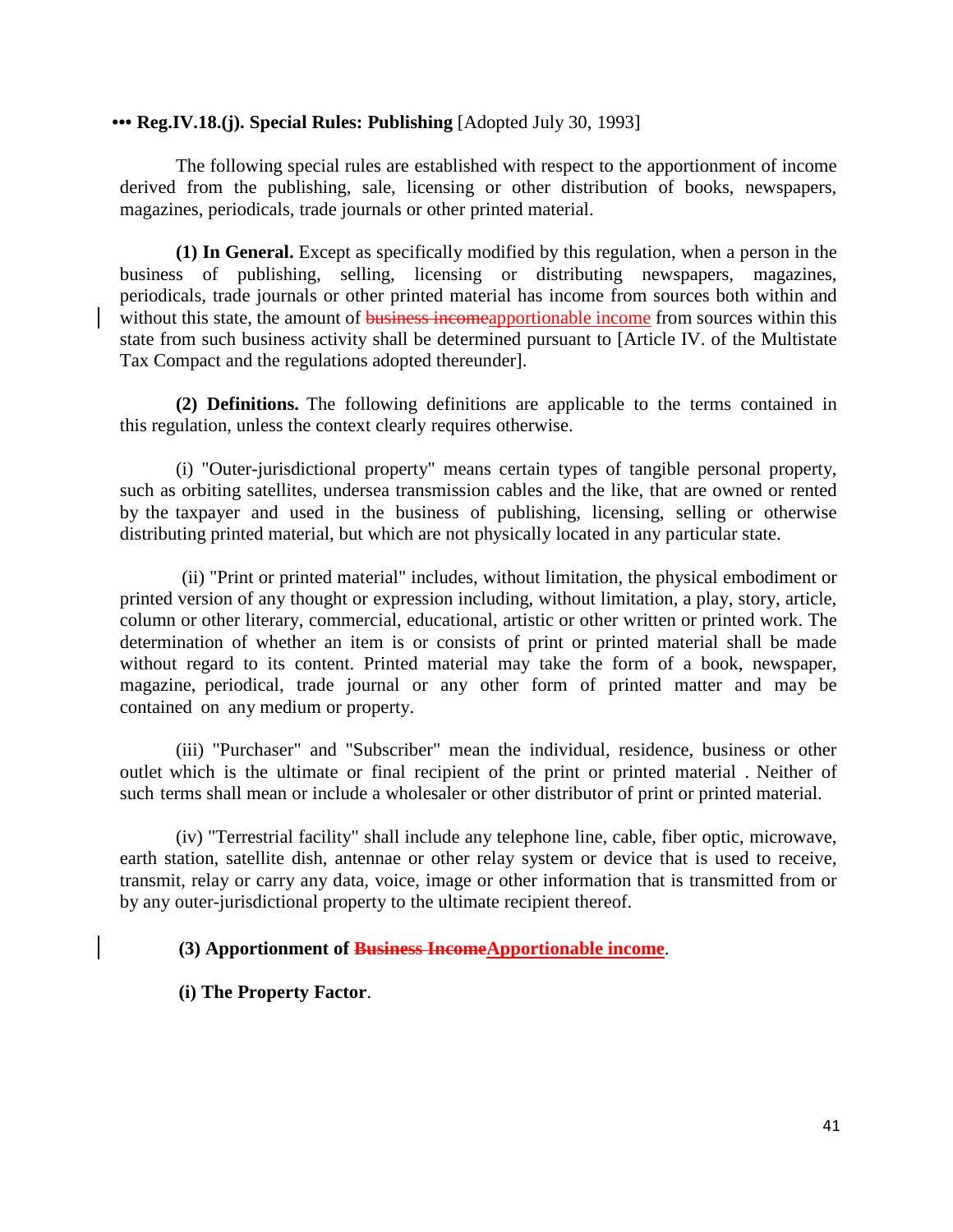#### **A. Property Factor Denominator.**

1. All real and tangible personal property, including outer-jurisdictional property, whether owned or rented, which is used in the business shall be included in the denominator of the property factor.

### **B. Property Factor Numerator**.

1. All real and tangible personal property owned or rented by the taxpayer and used in this state during the tax period shall be included in the numerator of the property factor.

2. Outer-jurisdictional property owned or rented by the taxpayer and used in this state during the tax period shall be included in the numerator of the property factor in the ratio which the value of such property that is attributable to its use by the taxpayer in business activities in this state bears to the total value of such property that is attributable to its use in the taxpayer's business activities everywhere.

The value of outer-jurisdictional property to be attributed to the numerator of the property factor of this state shall be determined by the ratio that the number of uplinks and downlinks (sometimes referred to as "half-circuits") that were used during the tax period to transmit from this state and to receive in this state any data, voice, image or other information bears to the total number of uplinks and downlinks or half-circuits that the taxpayer used for transmissions everywhere.

Should information regarding such uplink and downlink or half-circuit usage not be available or should such measurement of activity not be applicable to the type of outerjurisdictional property used by the taxpayer, the value of such property to be attributed to the numerator of the property factor of this state shall be determined by the ratio that the amount of time (in terms of hours and minutes of use) or such other measurement of use of outer- jurisdictional property that was used during the tax period to transmit from this state and to receive in this state any data, voice, image or other information bears to the total amount of time or other measurement of use that was used for transmissions everywhere.

3. Outer-jurisdictional property shall be considered to have been used by the taxpayer in its business activities within this state when such property, wherever located, has been employed by the taxpayer in any manner in the publishing, sale, licensing or other distribution of books, newspapers, magazines or other printed material and any data, voice, image or other information is transmitted to or from this state either through an earth station or terrestrial facility located in this state.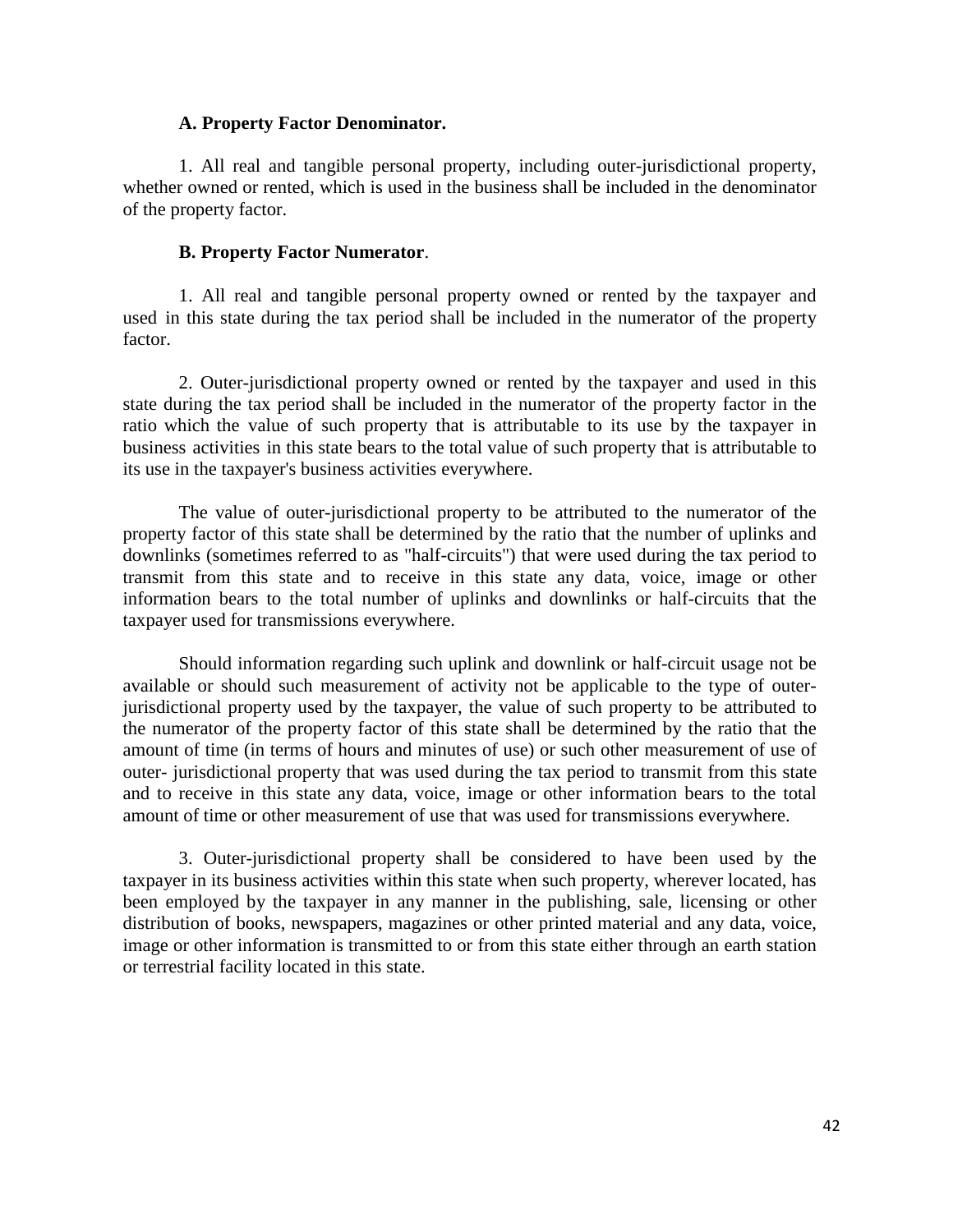Example: One example of the use of outer-jurisdictional property is where the taxpayer either owns its own communications satellite or leases the use of uplinks, downlinks or circuits or time on a communications satellite for the purpose of sending messages to its newspaper printing facilities or employees in a state. The state or states in which any printing facility that receives the satellite communications is located and the state from which the communications were sent would, under this regulation, apportion the cost of the owned or rented satellite to their respective property factors based upon the ratio of the in-state use of said satellite to its total usage everywhere.

Assume that ABC Newspaper Co. owns a total of \$400,000,000 of property everywhere and that, in addition, it owns and operates a communication satellite for the purpose of sending news articles to its printing plant in this state, as well as for communicating with its printing plants and facilities or news bureaus, employees and agents located in other states and throughout the world. Also assume that the total value of its real and tangible personal property that was permanently located in this state for the entire income year was valued at \$3,000,000. Assume also that the total original cost of the satellite is \$100,000,000 for the tax period and that of the 10,000 uplinks and downlinks of satellite transmissions used by the taxpayer during the tax period, 200 or

2% are attributable to its satellite communications received in and sent from this state. Assume further that the company's mobile property that was used partially within this state, consisting of 40 delivery trucks, were determined to have an original cost of

\$4,000,000 and such mobile property was used in this state for 95 days.

The total value of property to be attributed to this state would be determined as

follows: Value of property permanently in state:  $$3,000,000$ 

| Value of                 | mobile                                                |             |             |
|--------------------------|-------------------------------------------------------|-------------|-------------|
| property:                |                                                       |             |             |
|                          | 95/365 or (.260274) x \$4,000,000:                    | \$1,041,096 |             |
| state:                   | Value of leased satellite property used in-           |             |             |
| $(.02)$ x \$100,000,000: |                                                       | \$2,000,000 |             |
|                          | Total value of property attributable to state:        |             | \$6,041,096 |
|                          | Total property factor %: \$6,041,096/(\$500,000,000): |             | 1.2082%     |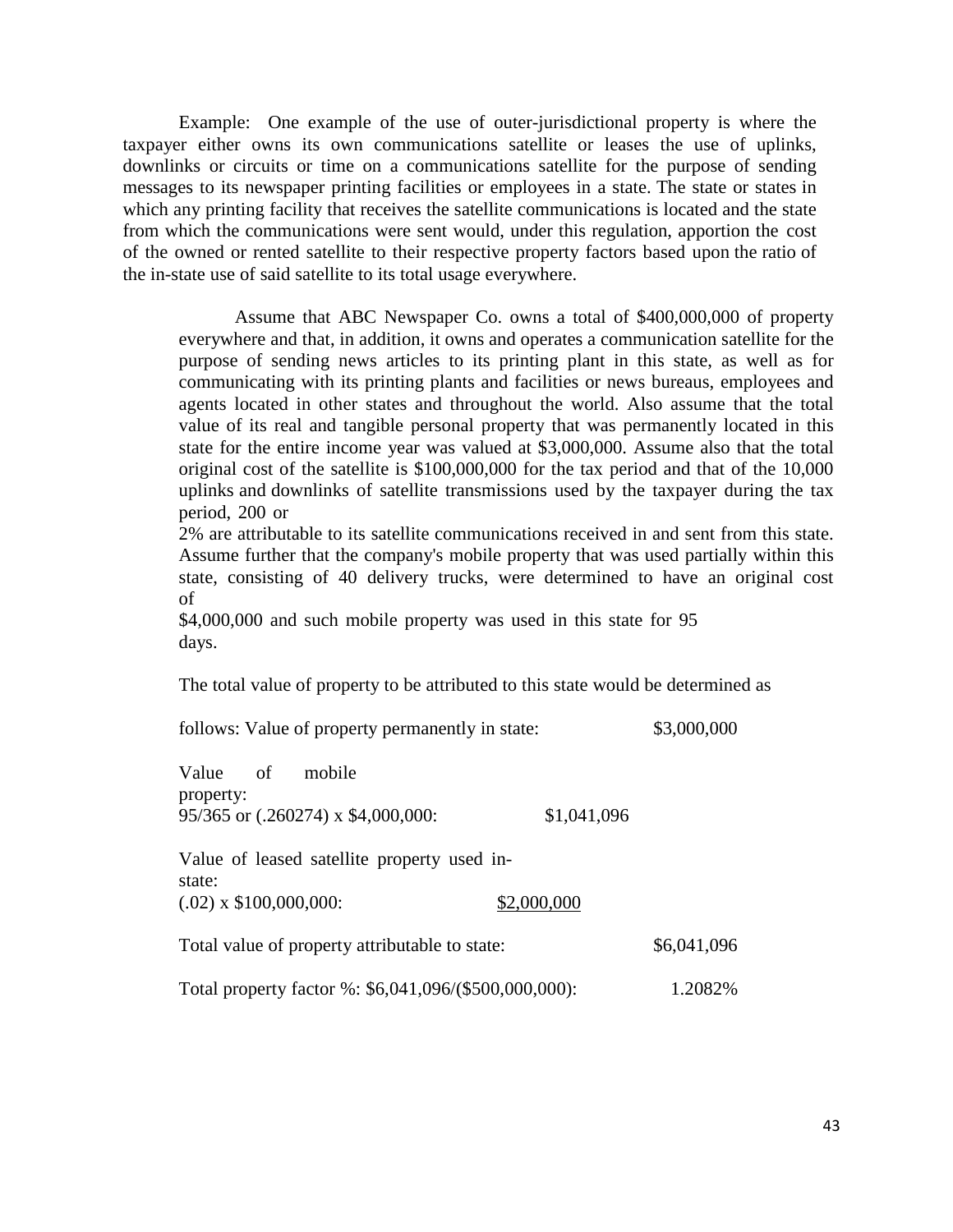#### **(ii) The Payroll Factor.**

The payroll factor shall be determined in accordance with Article IV.14. of the Multistate

Tax Compact and the regulations promulgated thereunder.

### **(iii) The Sales FactorReceipts factor.**

### **A. Sales FactorReceipts factor Denominator.**

The denominator of the sales factorreceipts factor shall include the total gross receipts derived by the taxpayer from transactions and activity in the regular course of its trade or business, except receipts that may be excluded under Reg.IV.15 through 18.

### **B. Sales FactorReceipts factor Numerator.**

The numerator of the sales factorreceipts factor shall include all gross receipts of the taxpayer from sources within this state, including, but not limited to, the following:

1. Gross receipts derived from the sale of tangible personal property, including printed materials, delivered or shipped to a purchaser or a subscriber in this state.

2. Except as provided in subparagraph (3)(iii)B.3., gross receipts derived from advertising and the sale, rental or other use of the taxpayer's customer lists or any portion thereof shall be attributed to this state as determined by the taxpayer's "circulation factor" during the tax period. The circulation factor shall be determined for each individual publication by the taxpayer of printed material containing advertising and shall be equal to the ratio that the taxpayer's in-state circulation to purchasers and subscribers of its printed material bears to its total circulation to purchasers and subscribers everywhere.

The circulation factor for an individual publication shall be determined by reference to the rating statistics as reflected in such sources as Audit Bureau of Circulations or other comparable sources, provided that the source selected is consistently used from year to year for such purpose. If none of the foregoing sources are available, or, if available, none is in form or content sufficient for such purposes, then the circulation factor shall be determined from the taxpayer's books and records.

3. When specific items of advertisements can be shown, upon clear and convincing evidence, to have been distributed solely to a limited regional or local geographic area in which this state is located, the taxpayer may petition, or the [Tax Administrator] may require, that a portion of such receipts be attributed to the sales factorreceipts factor numerator of this state on the basis of a regional or local geographic area circulation factor and not upon the basis of the circulation factor provided by subparagraph (3)(iii)B.2. Such attribution shall be based upon the ratio that the taxpayer's circulation to purchasers and subscribers located in this state of the printed material containing such specific items of advertising bears to its total circulation of such printed material to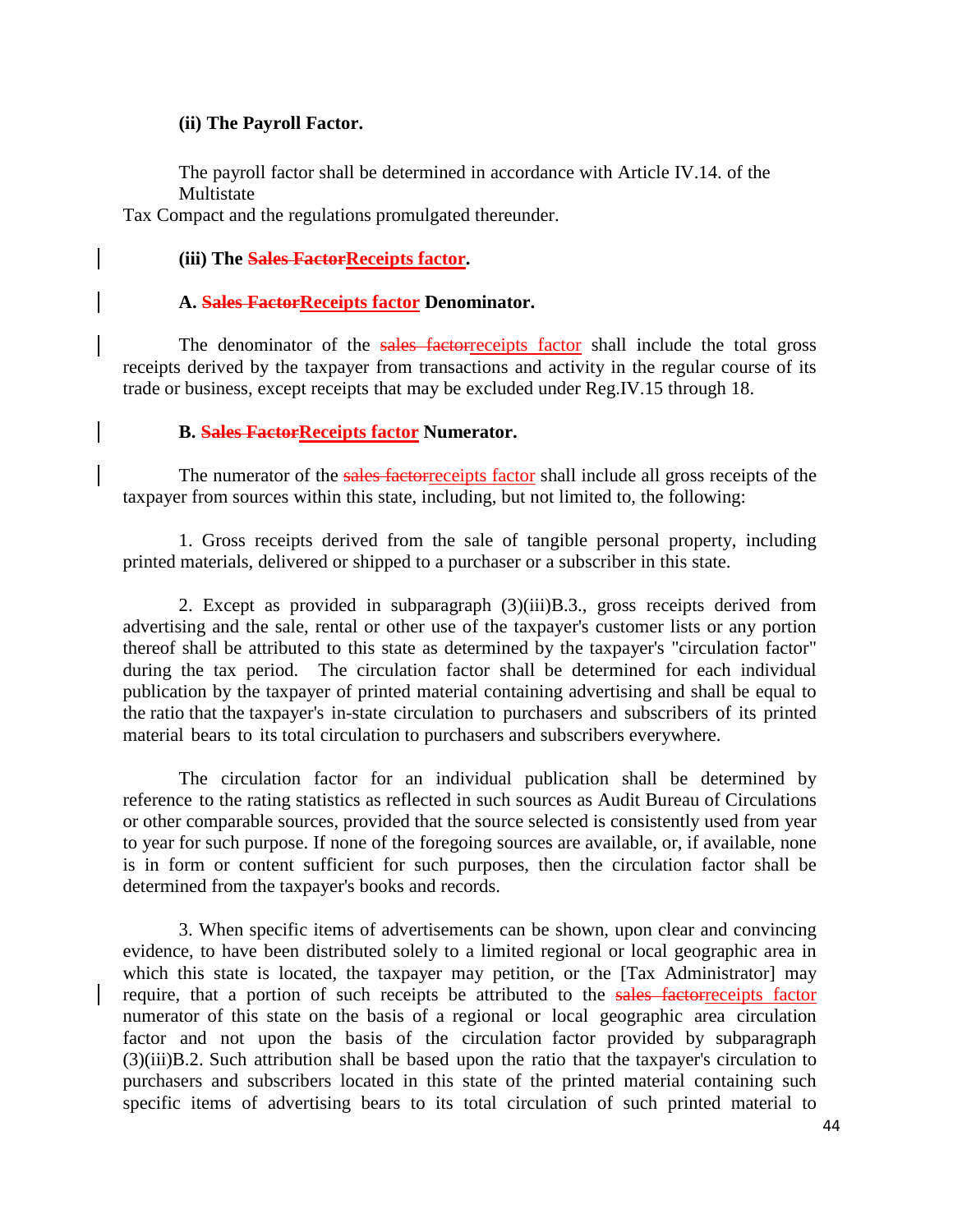purchasers and subscribers located within such regional or local geographic area. This alternative attribution method shall be permitted only upon the condition that such receipts are not double counted or otherwise included in the numerator of any other state.

4. In the event that the purchaser or subscriber is the United States Government or that the taxpayer is not taxable in a State, the gross receipts from all sources, including the receipts from the sale of printed material, from advertising, and from the sale, rental or other use of the taxpayer's customer's lists, or any portion thereof that would have been attributed by the circulation factor to the numerator of the sales factorreceipts factor for such State, shall be included in the numerator of the sales factorreceipts factor of this State if the printed material or other property is shipped from an office, store, warehouse, factory, or other place of storage or business in this State.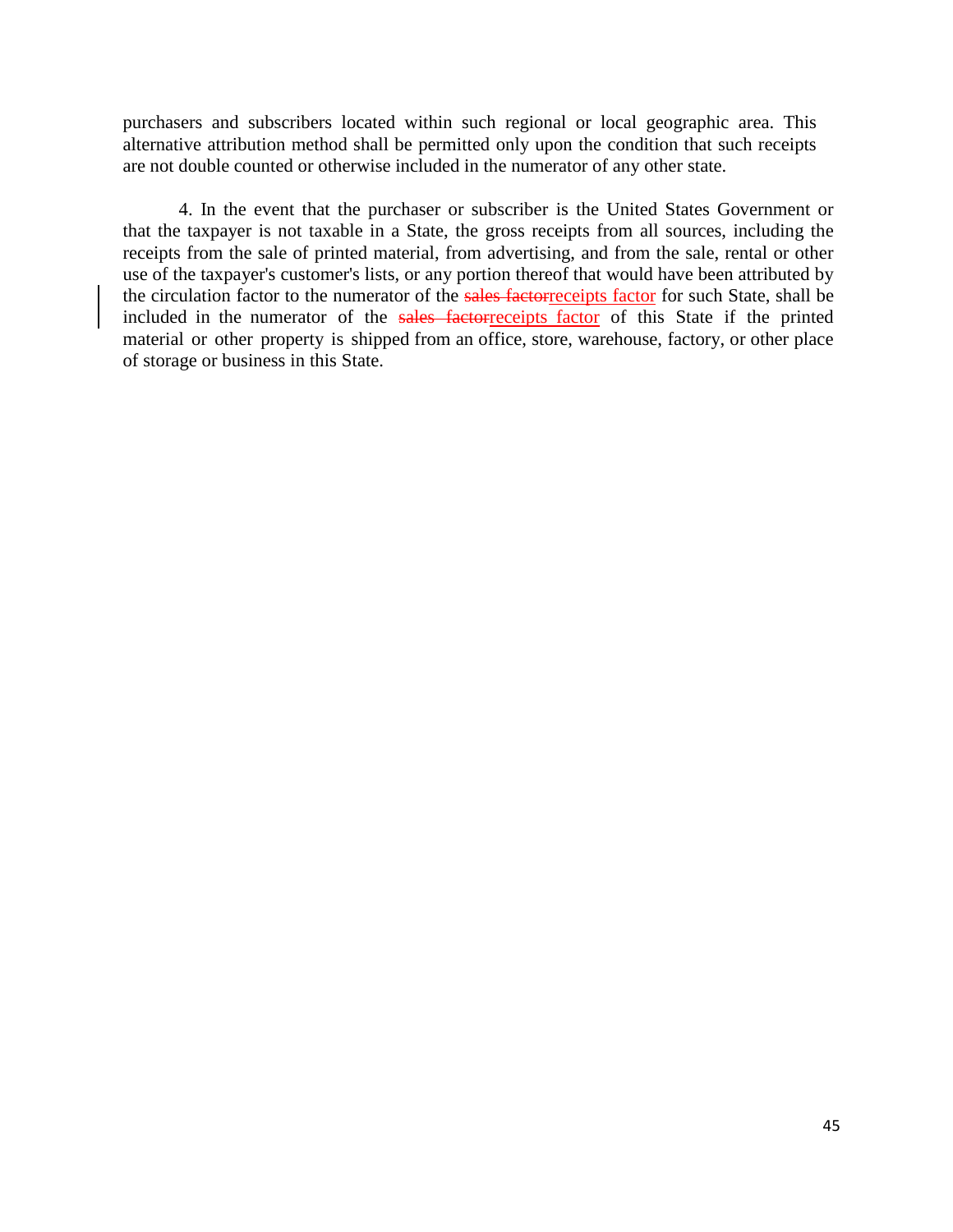### **••• Reg.IV.18(h). Special Rules: Television and Radio Broadcasting** [Adopted August 31, 1990; amended April 25, 1996]

The following special rules are established in respect to the apportionment of income from television and radio broadcasting by a broadcaster that is taxable both in this state and in one or more other states.

**(1) In General.** When a person in the business of broadcasting film or radio programming, whether through the public airwaves, by cable, direct or indirect satellite transmission or any other means of communication, either through a network (including owned and affiliated stations) or through an affiliated, unaffiliated or independent television or radio broadcasting station, has income from sources both within and without this state, the amount of business incomeapportionable income from sources within this state shall be determined pursuant to Article IV. of the Multistate Tax Compact and the regulations issued thereunder by this state, except as modified by this regulation.

**(2) Business Apportionable and Nonbusiness Incomeapportionable income.** For definitions, regulations and examples for determining whether income shall be classified as "business""apportionable" or "nonbusiness""nonapportionable" income, see Reg. IV.1.

**(3) Definitions.** The following definitions are applicable to the terms contained in this regulation, unless the context clearly requires otherwise.

(i) "Film" or "film programming" means any and all performances, events or productions telecast on television, including but not limited to news, sporting events, plays, stories or other literary, commercial, educational or artistic works, through the use of video tape, disc or any other type of format or medium.

Each episode of a series of films produced for television shall constitute a separate "film" notwithstanding that the series relates to the same principal subject and is produced during one or more tax periods.

(ii) "Outer-jurisdictional" property means certain types of tangible personal property, such as orbiting satellites, undersea transmission cables and the like, that are owned or rented by the taxpayer and used in the business of telecasting or broadcasting, but which are not physically located in any particular state.

(iii) "Radio" or "radio programming" means any and all performances, events or productions broadcast on radio, including but not limited to news, sporting events, plays, stories or other literary, commercial, educational or artistic works, through the use of an audio tape, disc or any other format or medium. Each episode of a series of radio programming produced for radio broadcast shall constitute a separate "radio programming" notwithstanding that the series relates to the same principal subject and is produced during one or more tax periods.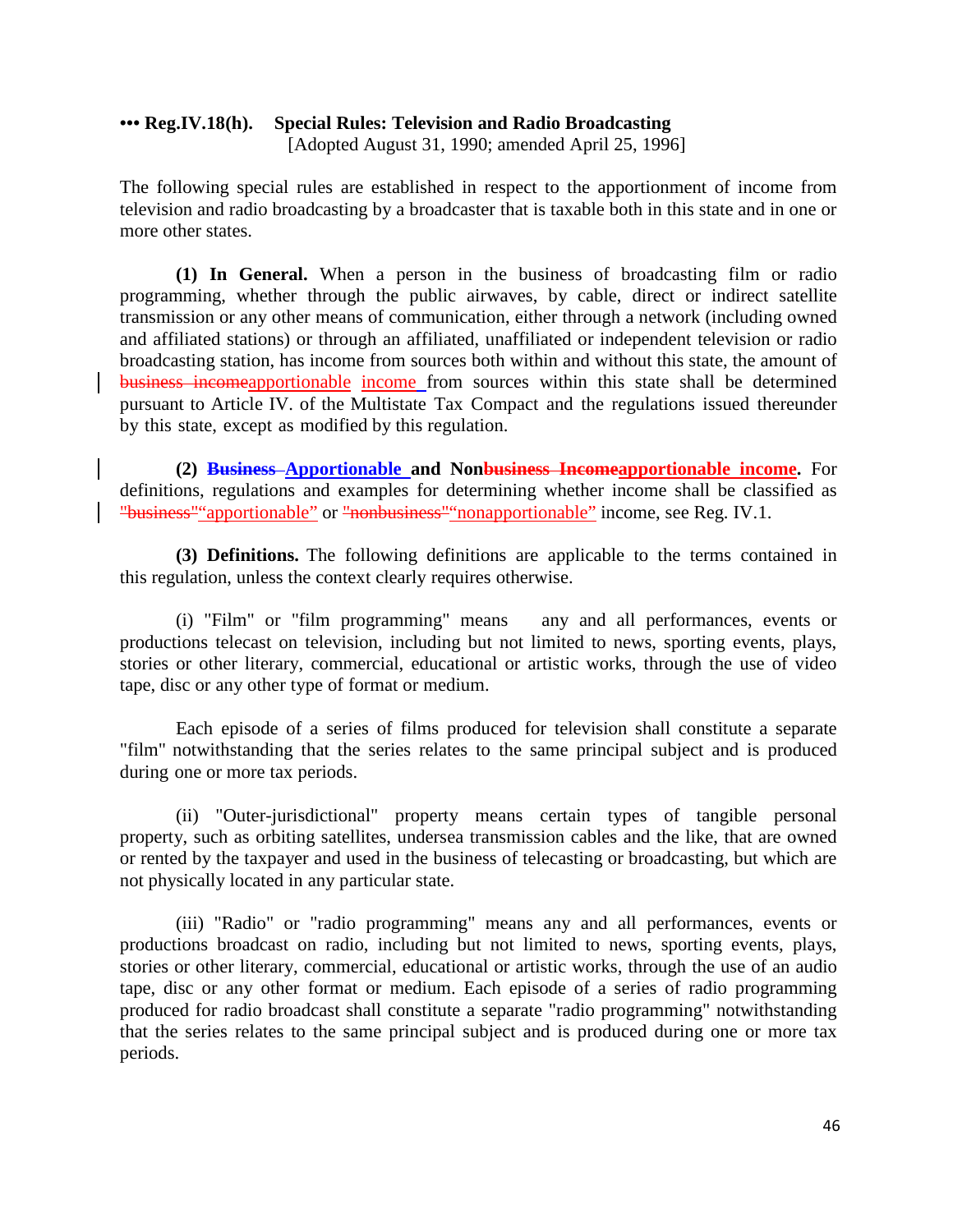(iv) "Release" or "in release" means the placing of film or radio programming into service. A film or radio program is placed into service when it is first broadcast to the primary audience for which the program was created. Thus, for example, a film is placed in service when it is first publicly telecast for entertainment, educational, commercial, artistic or other purpose. Each episode of a television or radio series is placed in service when it is first broadcast. A program is not placed in service merely because it is completed and therefore in a condition or state of readiness and availability for broadcast or, merely because it is previewed to prospective sponsors or purchasers.

(v) "Rent" shall include license fees or other payments or consideration provided in exchange for the broadcast or other use of television or radio programming.

(vi) A "subscriber" to a cable television system is the individual residence or other outlet which is the ultimate recipient of the transmission.

(vii) "Telecast" or "broadcast" (sometimes used interchangeably with respect to television) means the transmission of television or radio programming, respectively, by an electronic or other signal conducted by radio waves or microwaves or by wires, lines, coaxial cables, wave guides, fiber optics, satellite transmissions directly or indirectly to viewers and listeners or by any other means of communications.

#### **(4) Apportionment of Business IncomeApportionable Income**.

**(i) In General.** The property factor shall be determined in accordance with Regulation IV.10 through 12., the payroll factor in accordance with Regulation IV.13. and 14., and the sales factorreceipts factor in accordance with Regulation IV.15. and 16., except as modified by this regulation.

# **(ii) The Property Factor**.

# **A. In General**

1. In the case of rented studios, the net annual rental rate shall include only the amount of the basic or flat rental charge by the studio for the use of a stage or other permanent equipment such as sound recording equipment and the like; except that additional equipment rented from other sources or from the studio not covered in the basic or flat rental charge and used for one week or longer (even though rented on a day-to-day basis) shall be included. Lump-sum net rental payments for a period which encompasses more than a single income year shall be assigned ratably over the rental period.

2. No value or cost attributable to any outerjurisdictional, film or radio programming property shall be included in the property factor at any time.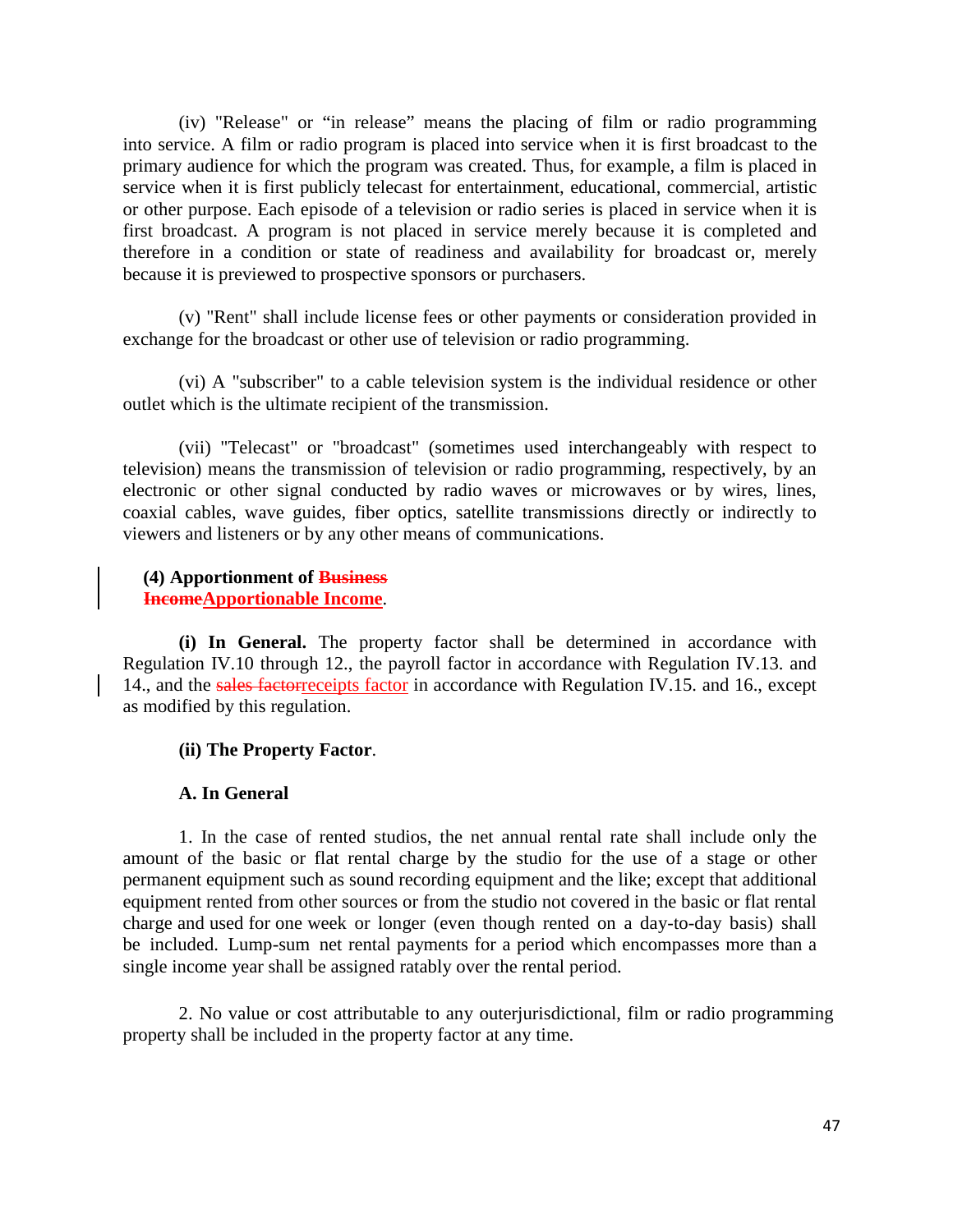### **B. Property Factor Denominator.**

1. All real property and tangible personal property (other than outer-jurisdictional and film or radio programming property), whether owned or rented, which is used in the business shall be included in the denominator of the property factor.

2. Audio or video cassettes, discs or similar medium containing film or radio programming and intended for sale or rental by the taxpayer for home viewing or listening shall be included in the property factor at their original cost. To the extent that the taxpayer licenses or otherwise permits others to manufacture or distribute such cassettes, discs or other medium containing film or radio programming for home viewing or listening, the value of said cassettes, discs or other medium shall include the license, royalty or other fees received by the taxpayer capitalized at a rate of eight times the gross receipts derived therefrom during the income year.

3. Outer-jurisdictional, film and radio programming property shall be excluded from the denominator of the property factor.

# **C. Property Factor Numerator**.

1. With the exception of outer-jurisdictional, film and radio programming property, all real and tangible personal property owned or rented by the taxpayer and used in this state during the tax period shall be included in the numerator of the property factor as provided in Regulation IV.10.(d).

2. Outer-jurisdictional, film and radio programming property shall be excluded from the numerator of the property factor.

*Example:* XYZ Television Co. has a total value of all of its property everywhere of

\$500,000,000, including a satellite valued at \$50,000,000 that was used to telecast programming into this state and \$150,000,000 in film property of which \$1,000,000's worth was located in this state the entire year. The total value of real and tangible personal property, other than film programming property, located in this state for the entire income year was valued at \$2,000,000; and the movable and mobile property described in subparagraph C.1. was determined to be of a value of \$4,000,000 and such movable and mobile property was used in this state for 100 days. The total value of property to be attributed to this state would be determined as follows:

| Value of property permanently in state:                                                         | \$2,000,000 |
|-------------------------------------------------------------------------------------------------|-------------|
| Value of mobile and movable property:<br>$(100/365 \text{ or } 0.2739 \text{ x } $4,000,000)$ : | \$1,095,600 |
|                                                                                                 |             |

Total value of property to be included in the state's property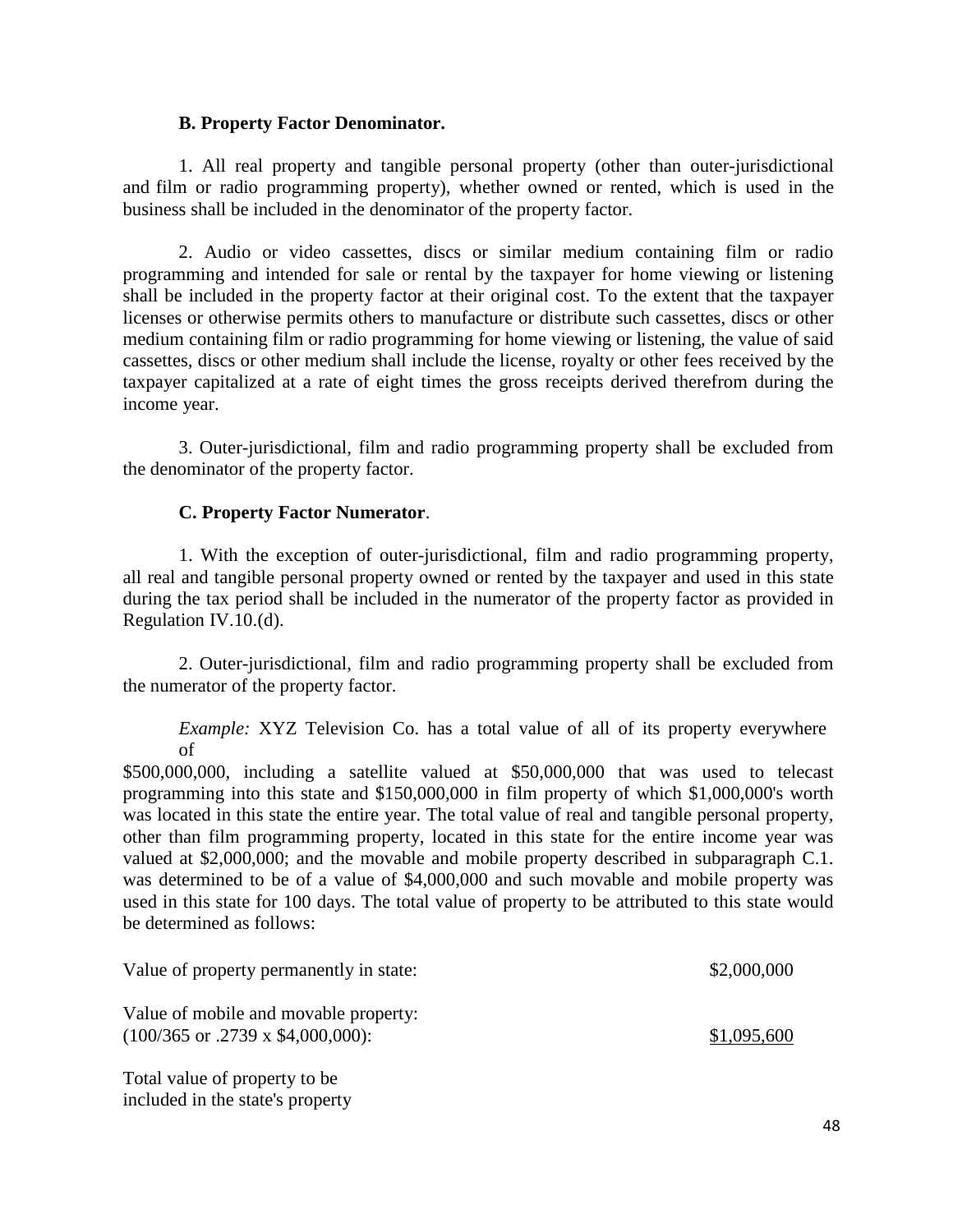| factor numerator (outer-<br>jurisdictional and film property<br>excluded):             | \$3,095,600   |
|----------------------------------------------------------------------------------------|---------------|
| Total value of property to be used in the<br>denominator (\$500,000,000-\$200,000,000) | \$300,000,000 |
| Total property factor (\$3,095,600/\$300,000,000):                                     | .0103         |

### **(iii) The Payroll Factor.**

#### **A. Payroll Factor Denominator.**

The denominator of the payroll factor shall include all compensation, including residual and profit participation payments, paid to employees during the income year, including that paid to directors, actors, newscasters and other talent in their status as employees.

#### **B. Payroll Factor Numerator.**

Compensation for all employees shall be attributed to the state or states as may determined by the application of the provisions of Reg.IV.13. and 14.

#### **(iv) The Sales FactorReceipts factor.**

#### A. **Sales Factor Receipts factor Denominator.**

The denominator of the sales factorreceipts factor shall include the total gross receipts derived by the taxpayer from transactions and activity in the regular course of its trade or business, except receipts excluded under Reg.IV.18.(c).

#### **B. Sales FactorReceipts factor Numerator.**

The numerator of the sales factorreceipts factor shall include all gross receipts of the taxpayer from sources within this state, including, but not limited to the following:

1. Gross receipts, including advertising revenue, from television film or radio programming in release to or by television and radio stations located in this state.

2. Gross receipts, including advertising revenue, from television film or radio programming in release to or by a television station (independent or unaffiliated) or network of stations for broadcast shall be attributed to this state in the ratio (hereafter "audience factor") that the audience for such station (or owned and affiliated stations in the case of networks) located in this state bears to the total audience for such station (or owned and affiliated stations in the case of networks).